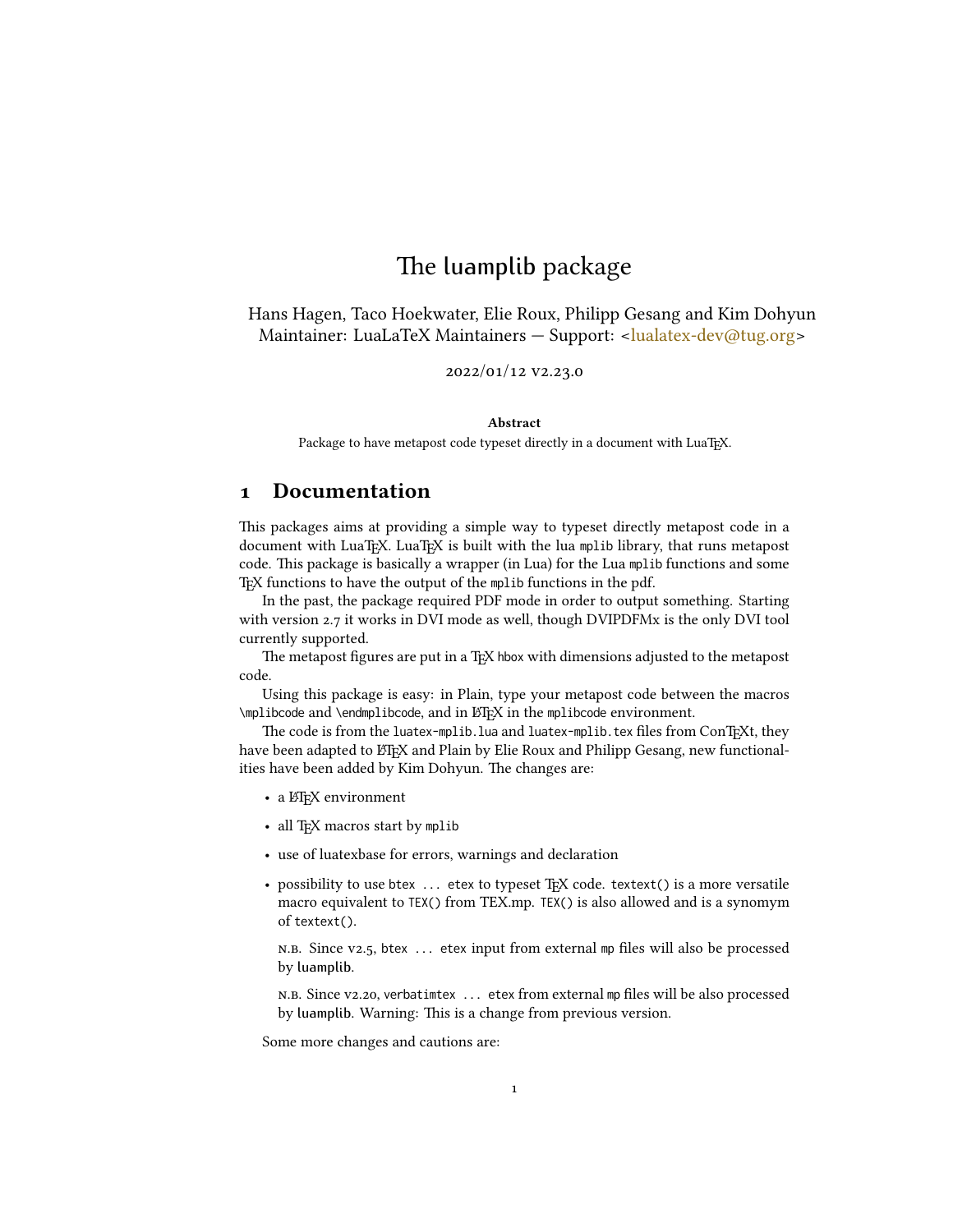**\mplibforcehmode** When this macro is declared, every mplibcode figure box will be typeset in horizontal mode, so \centering, \raggedleft etc will have effects. \mplibnoforcehmode, being default, reverts this setting. (Actually these commands redefine \prependtomplibbox. You can define this command with anything suitable before a box.)

**\mpliblegacybehavior{enable}** By default, \mpliblegacybehavior{enable} is already declared, in which case a verbatimtex ... etex that comes just before beginfig() is not ignored, but the TEX code will be inserted before the following mplib hbox. Using this command, each mplib box can be freely moved horizontally and/or vertically. Also, a box number might be assigned to mplib box, allowing it to be reused later (see test files).

\mplibcode verbatimtex \moveright 3cm etex; beginfig(0); ... endfig; verbatimtex \leavevmode etex; beginfig(1); ... endfig; verbatimtex \leavevmode\lower 1ex etex; beginfig(2); ... endfig; verbatimtex \endgraf\moveright 1cm etex; beginfig(3); ... endfig; \endmplibcode

n.b. \endgraf should be used instead of \par inside verbatimtex ... etex.

By contrast, T<sub>F</sub>X code in VerbatimTeX( $\ldots$ ) or verbatimtex  $\ldots$  etex between beginfig() and endfig will be inserted after flushing out the mplib figure.

```
\mplibcode
  D := sqrt(2)**7;
  beginfig(0);
  draw fullcircle scaled D;
  VerbatimTeX("\gdef\Dia{" & decimal D & "}");
  endfig;
\endmplibcode
diameter: \Dia bp.
```
**\mpliblegacybehavior{disable}** If \mpliblegacybehavior{disabled} is declared by user, any verbatimtex ... etex will be executed, along with btex ... etex, sequentially one by one. So, some TEX code in verbatimtex ... etex will have effects on btex ... etex codes that follows.

```
\begin{mplibcode}
 beginfig(0);
 draw btex ABC etex;
 verbatimtex \bfseries etex;
 draw btex DEF etex shifted (1cm,0); % bold face
 draw btex GHI etex shifted (2cm,0); % bold face
 endfig;
\end{mplibcode}
```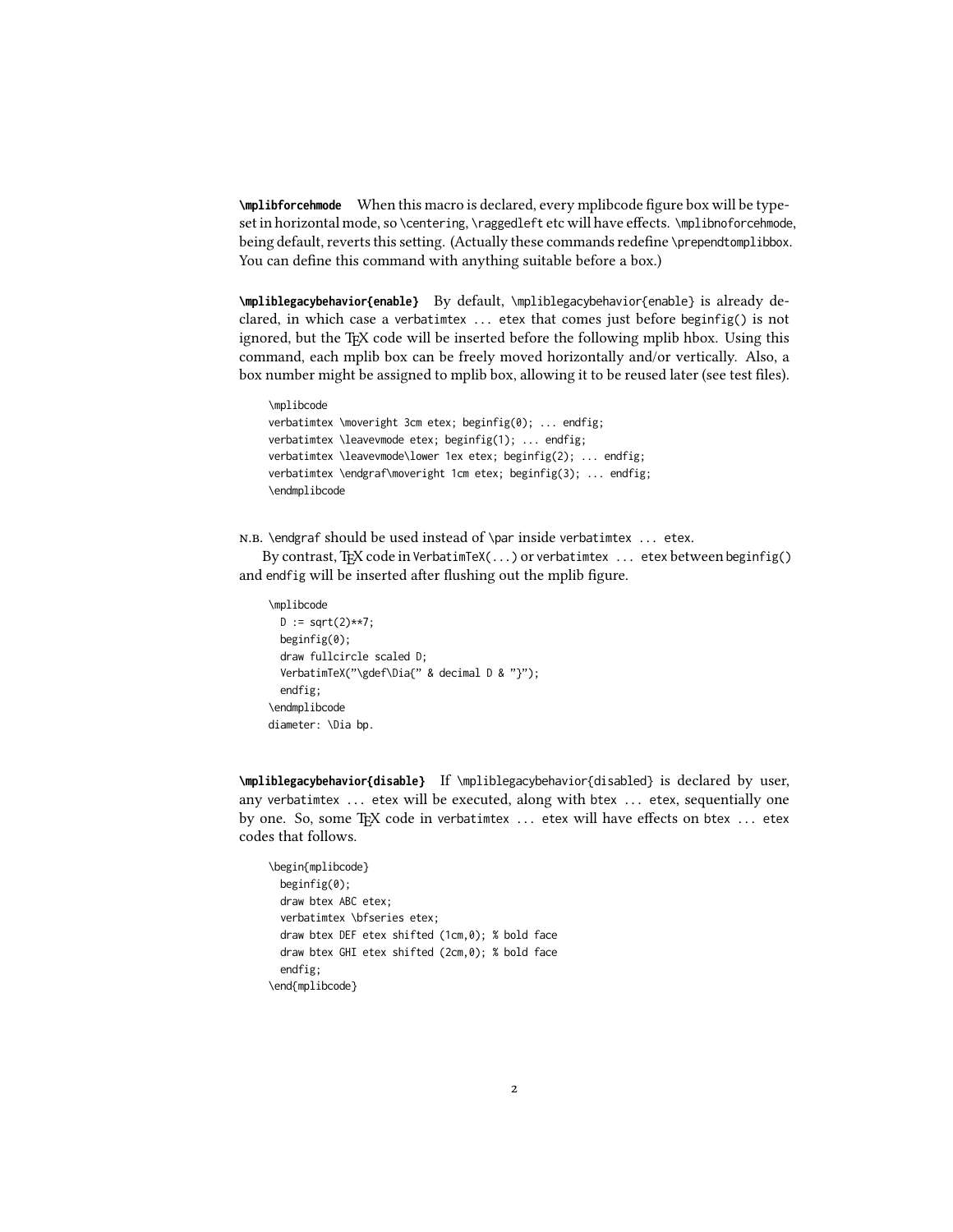About figure box metrics Notice that, after each figure is processed, macro \MPwidth stores the width value of latest figure; \MPheight, the height value. Incidentally, also note that \MPllx, \MPlly, \MPurx, and \MPury store the bounding box information of latest figure without the unit bp.

**\everymplib**, **\everyendmplib** Since v2.3, new macros \everymplib and \everyendmplib redefine the lua table containing MetaPost code which will be automatically inserted at the beginning and ending of each mplibcode.

```
\everymplib{ beginfig(0); }
\everyendmplib{ endfig; }
\mplibcode % beginfig/endfig not needed
 draw fullcircle scaled 1cm;
\endmplibcode
```
**\mpdim** Since v2.3, \mpdim and other raw T<sub>E</sub>X commands are allowed inside mplib code. This feature is inpired by gmp.sty authored by Enrico Gregorio. Please refer the manual of gmp package for details.

```
\begin{mplibcode}
 draw origin--(\mpdim{\linewidth},0) withpen pencircle scaled 4
 dashed evenly scaled 4 withcolor \mpcolor{orange};
\end{mplibcode}
```
n.b. Users should not use the protected variant of btex ... etex as provided by gmp package. As luamplib automatically protects TEX code inbetween, \btex is not supported here.

**\mpcolor** With \mpcolor command, color names or expressions of color/xcolor packages can be used inside mplibcode enviroment (after withcolor operator), though luamplib does not automatically load these packages. See the example code above. For spot colors, (x)spotcolor (in PDF mode) and xespotcolor (in DVI mode) packages are supported as well.

**\mplibnumbersystem** Users can choose numbersystem option since v2.4. The default value scaled can be changed to double or decimal by declaring \mplibnumbersystem{double} or \mplibnumbersystem{decimal}. For details see [http://github.com/lualatex/luamplib/](http://github.com/lualatex/luamplib/issues/21) [issues/21](http://github.com/lualatex/luamplib/issues/21).

Settings regarding cache files To support btex ... etex in external .mp files, luamplib inspects the content of each and every .mp input files and makes caches if nececcsary, before returning their paths to LuaT<sub>EX</sub>'s mplib library. This would make the compilation time longer wastefully, as most .mp files do not contain btex ... etex command. So luamplib provides macros as follows, so that users can give instruction about files that do not require this functionality.

• \mplibmakenocache{<filename>[,<filename>,...]}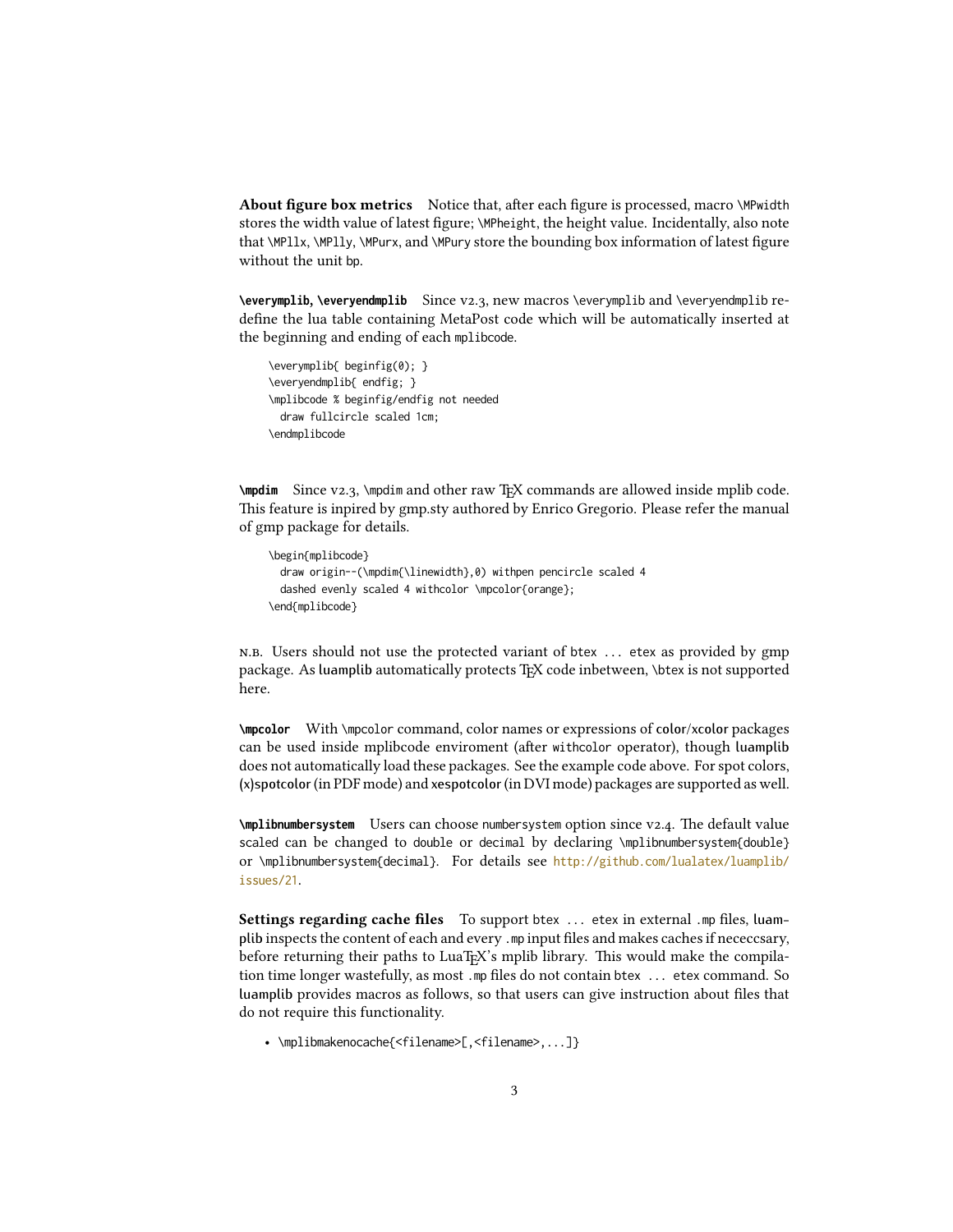• \mplibcancelnocache{<filename>[,<filename>,...]}

where <filename> is a file name excluding .mp extension. Note that .mp files under \$TEXMFMAIN/metapost/base and \$TEXMFMAIN/metapost/context/base are already registered by default.

By default, cache files will be stored in \$TEXMFVAR/luamplib\_cache or, if it's not available, in the same directory as where pdf/dvi output file is saved. This however can be changed by the command \mplibcachedir{<directory path>}, where tilde (~) is interpreted as the user's home directory (on a windows machine as well). As backslashes (\) should be escaped by users, it would be easier to use slashes (/) instead.

**\mplibtextextlabel** Starting with v2.6, \mplibtextextlabel{enable} enables string labels typeset via textext() instead of infont operator. So, label("my text",origin) thereafter is exactly the same as label(textext("my text"), origin). N.B. In the background, luamplib redefines infont operator so that the right side argument (the font part) is totally ignored. Every string label therefore will be typeset with current TFX font. Also take care of char operator in the left side argument, as this might bring unpermitted characters into TEX.

**\mplibcodeinherit** Starting with v2.9, \mplibcodeinherit{enable} enables the inheritance of variables, constants, and macros defined by previous mplibcode chunks. On the contrary, the default value \mplibcodeinherit{disable} will make each code chunks being treated as an independent instance, and never affected by previous code chunks.

Separate instances for LATEX environment v2.22 has added the support for several named MetaPost instances in LATEX mplibcode environment. Syntax is like so:

```
\begin{mplibcode}[instanceName]
 % some mp code
\end{mplibcode}
```
Behaviour is as follows.

- All the variables and functions are shared only among all the environments belonging to the same instance.
- \mplibcodeinherit only affects environments with no instance name set (since if a name is set, the code is intended to be reused at some point).
- btex ... etex labels still exist separately and require \mplibglobaltextext.
- When an instance names is set, respective \currentmpinstancename is set.

In parellel with this functionality, v2.23 and after supports optional argument of instance name for \everymplib and \everyendmplib, affecting only those mplibcode environments of the same name. Unnamed \everymplib affects not only those instances with no name, but also those with name but with no corresponding \everymplib. Syntax is:

```
\everymplib[instanceName]{...}
\everyendmplib[instanceName]{...}
```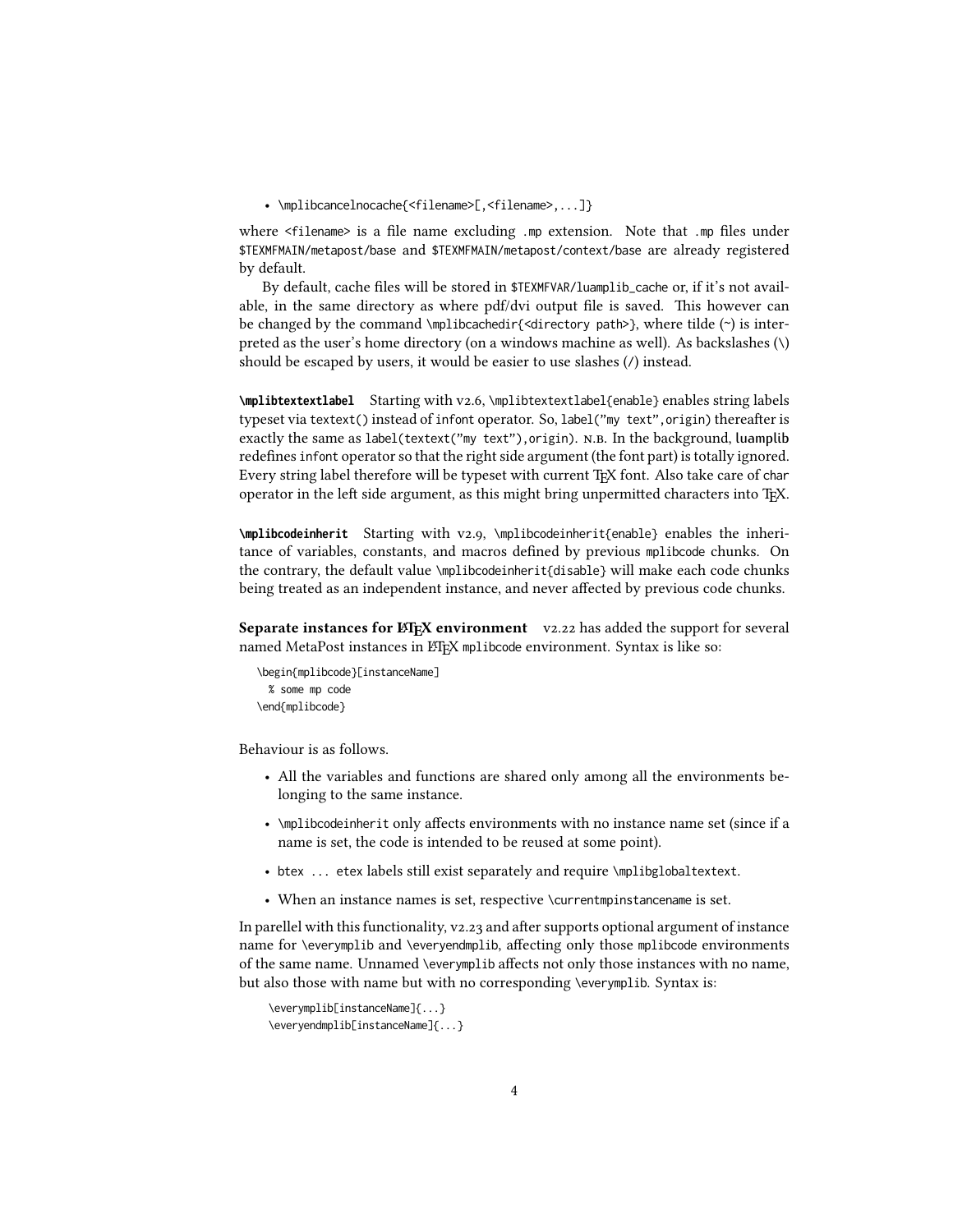**\mplibglobaltextext** To inherit btex ... etex labels as well as metapost variables, it is necessary to declare \mplibglobaltextext{enable} in advance. On this case, be careful that normal T<sub>EX</sub> boxes can conflict with btex ... etex boxes, though this would occur very rarely. Notwithstanding the danger, it is a 'must' option to activate \mplibglobaltextext if you want to use graph.mp with \mplibcodeinherit functionality.

\mplibcodeinherit{enable} \mplibglobaltextext{enable} \everymplib{ beginfig(0);} \everyendmplib{ endfig;} \mplibcode label(btex \$\sqrt{2}\$ etex, origin); draw fullcircle scaled 20; picture pic; pic := currentpicture; \endmplibcode \mplibcode currentpicture := pic scaled 2; \endmplibcode

**\mplibverbatim** Starting with v2.11, users can issue \mplibverbatim{enable}, after which the contents of mplibcode environment will be read verbatim. As a result, except for \mpdim and \mpcolor, all other TEX commands outside btex ... etex or verbatimtex ... etex are not expanded and will be fed literally into the mplib process.

**\mplibshowlog** When \mplibshowlog{enable} is declared, log messages returned by mplib instance will be printed into the .log file. \mplibshowlog{disable} will revert this functionality. This is a T<sub>E</sub>X side interface for luamplib.showlog.  $(v_2.20.8)$ 

luamplib.cfg At the end of package loading, luamplib searches luamplib.cfg and, if found, reads the file in automatically. Frequently used settings such as \everymplib or \mplibforcehmode are suitable for going into this file.

There are (basically) two formats for metapost: plain and metafun. By default, the plain format is used, but you can set the format to be used by future figures at any time using \mplibsetformat{ $\{formation$  name}.

## 2 Implementation

#### 2.1 Lua module

```
1
2 luatexbase.provides_module {
3 name = "luamplib",
4 version = "2.23.0",
5 date = "2022/01/12",
6 description = "Lua package to typeset Metapost with LuaTeX's MPLib.",
7 }
```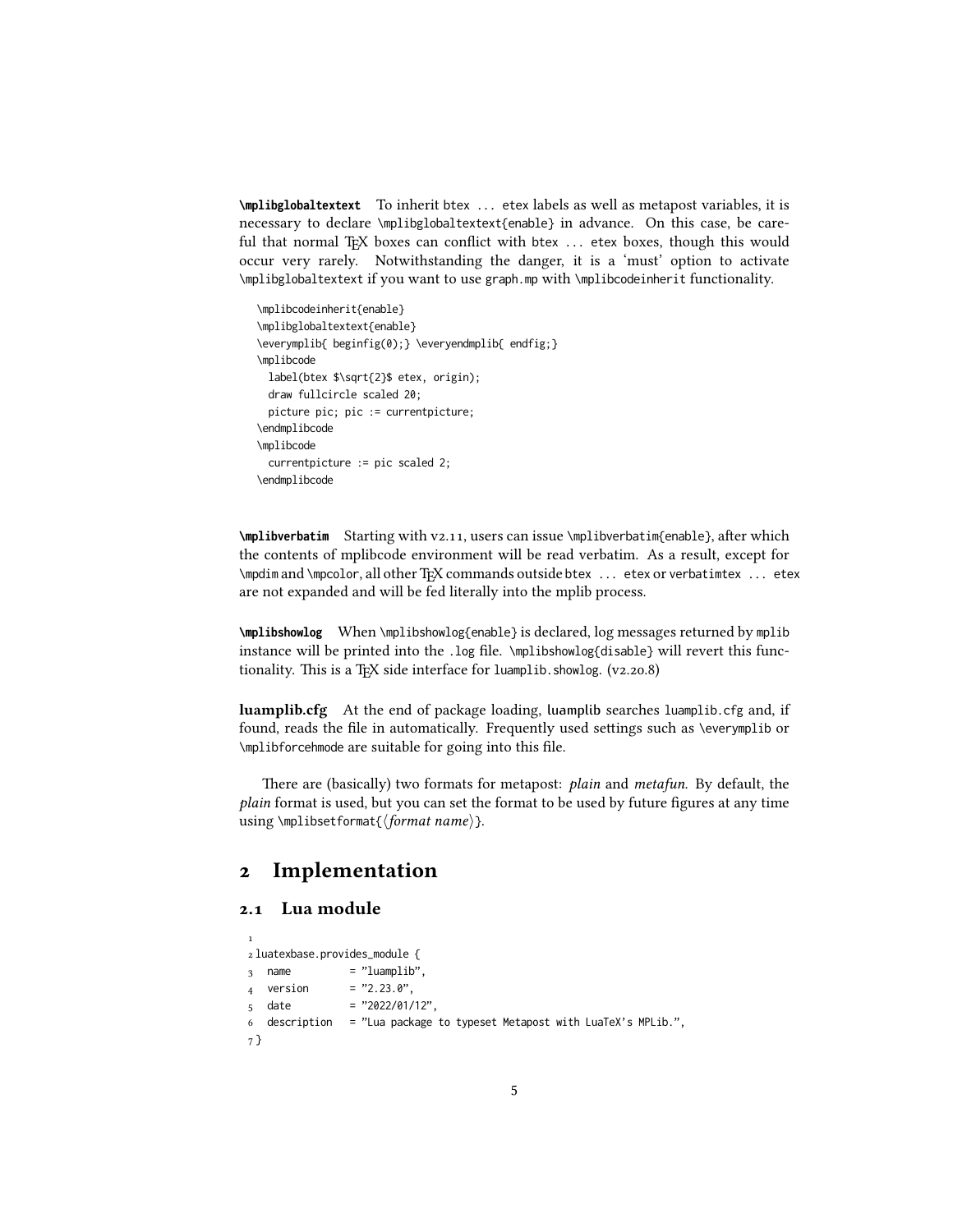```
8
 9 local format, abs = string.format, math.abs
10
_{11} local err = function(...)
12 return luatexbase.module_error ("luamplib", select("#",...) > 1 and format(...) or ...)
13 end
_{14} local warn = function(...)
15 return luatexbase.module_warning("luamplib", select("#",...) > 1 and format(...) or ...)
16 end
_{17} local info = function(...)
18 return luatexbase.module_info ("luamplib", select("#",...) > 1 and format(...) or ...)
19 end
20
```
Use the luamplib namespace, since mplib is for the metapost library itself. ConTEXt uses metapost.

```
_{21} luamplib = luamplib or { }
22 local luamplib = luamplib
23
24 luamplib.showlog = luamplib.showlog or false
25
```
This module is a stripped down version of libraries that are used by ConTEXt. Provide a few "shortcuts" expected by the imported code.

```
26 local tableconcat = table.concat
27 local texsprint = tex.sprint
28 local textprint = tex.tprint
29
30 local texget = tex.get
31 local texgettoks = tex.gettoks
32 local texgetbox = tex.getbox
33 local texruntoks = tex.runtoks
   We don't use tex.scantoks anymore. See below reagrding tex.runtoks.
     local texscantoks = tex.scantoks
34
35 if not texruntoks then
36 err("Your LuaTeX version is too old. Please upgrade it to the latest")
37 end
38
39 local mplib = require ('mplib')
40 local kpse = require ('kpse')
41 local lfs = require ('lfs')
42
43 local lfsattributes = lfs.attributes
_{44} local lfsisdir = lfs.isdir
45 local lfsmkdir = lfs.mkdir
46 local lfstouch = lfs.touch
47 local ioopen = io.open
```

```
48
```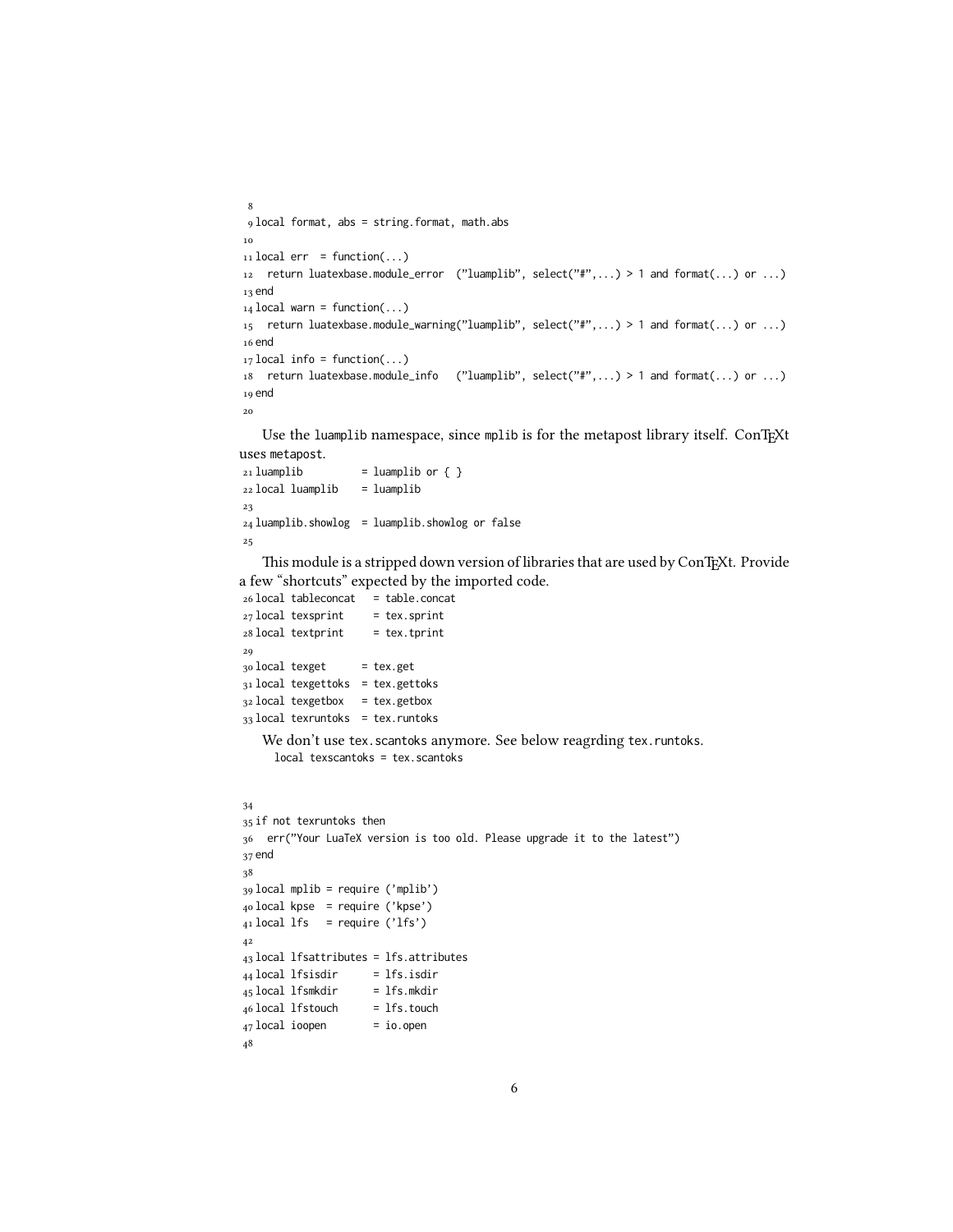Some helper functions, prepared for the case when l-file etc is not loaded.

```
_{49} local file = file or { }
50 local replacesuffix = file.replacesuffix or function(filename, suffix)
51 return (filename:gsub("%.[%a%d]+$","")) .. "." .. suffix
52 end
53 local stripsuffix = file.stripsuffix or function(filename)
54 return (filename:gsub("%.[%a%d]+$",""))
55 end
56
57 local is_writable = file.is_writable or function(name)
58 if lfsisdir(name) then
59 name = name .. "/_luam_plib_temp_file_"
60 \log 1 fh = ioopen(name,"w")
61 if fh then
62 fh:close(); os.remove(name)
63 return true
64 end
65 end
66 end
67 local mk_full_path = lfs.mkdirs or function(path)
68 local full = ""
69 for sub in path:gmatch("(/*[^\\/]+)") do
70 full = full .. sub
71 lfsmkdir(full)
72 end
73 end
74
   btex ... etex in input .mp files will be replaced in finder. Because of the limitation
of MPLib regarding make_text, we might have to make cache files modified from input
files.
```

```
75 local luamplibtime = kpse.find_file("luamplib.lua")
76 luamplibtime = luamplibtime and lfsattributes(luamplibtime,"modification")
77
78 local currenttime = os.time()
79
80 local outputdir
81 if lfstouch then
82 local texmfvar = kpse.expand_var('$TEXMFVAR')
83 if texmfvar and texmfvar \sim= "" and texmfvar \sim= '$TEXMFVAR' then
84 for _,dir in next, texmfvar:explode(os.type == "windows" and ";" or ":") do
85 if not lfsisdir(dir) then
86 mk_full_path(dir)
87 end
88 if is_writable(dir) then
89 local cached = format("%s/luamplib_cache",dir)
90 lfsmkdir(cached)
91 outputdir = cached
92 break
93 end
```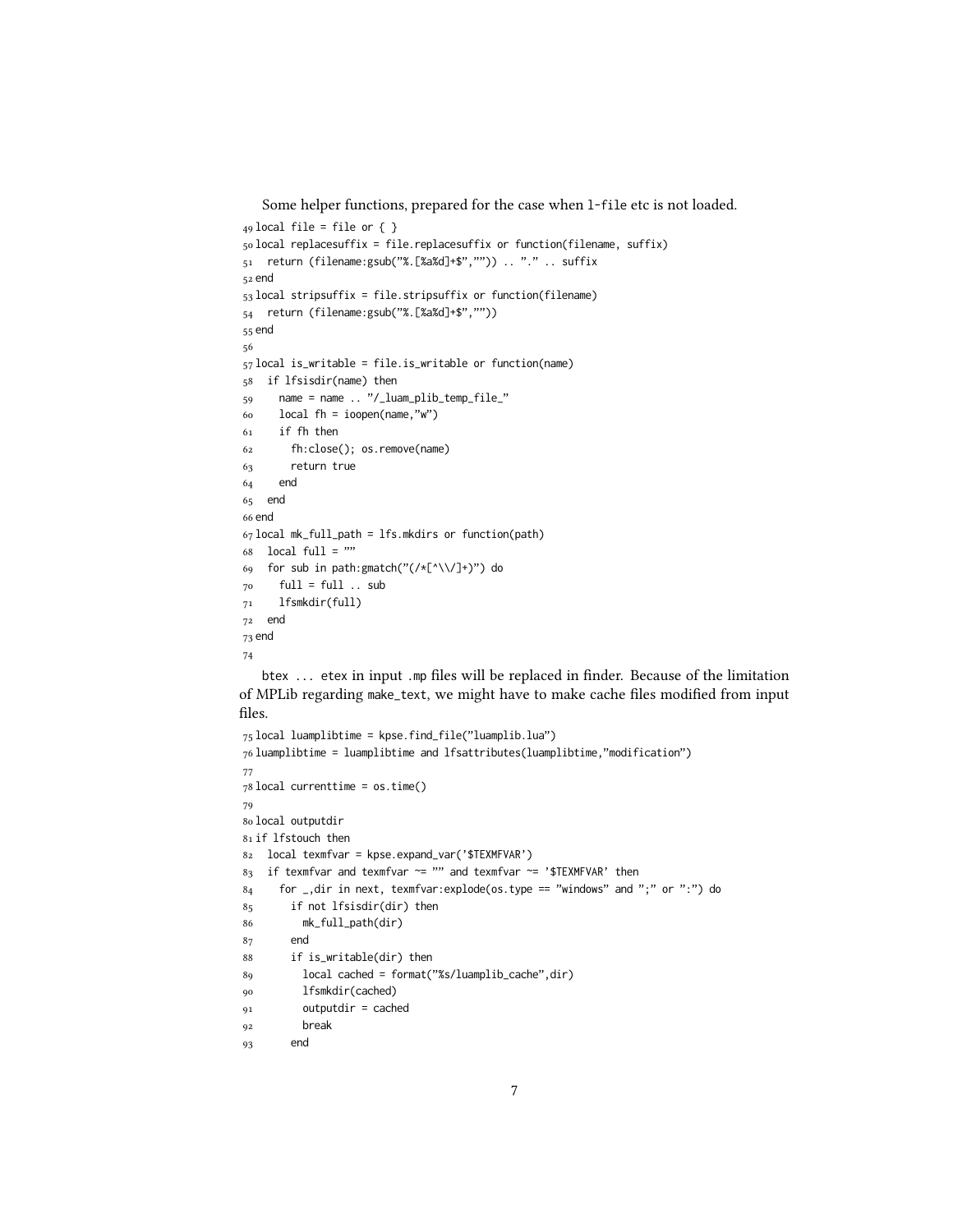```
94 end
95 end
96 end
97 if not outputdir then
98 outputdir = "."
99 for _,v in ipairs(arg) do
100 local t = v:match("%-output%-directory=(.+)")
101 if t then
102 outputdir = t
103 break
104 end
105 end
106 end
107
108 function luamplib.getcachedir(dir)
109 dir = dir:gsub("##","#")
_{110} dir = dir:gsub("^~",
111 os.type == "windows" and os.getenv("UserProfile") or os.getenv("HOME"))
112 if lfstouch and dir then
113 if lfsisdir(dir) then
114 if is_writable(dir) then
115 luamplib.cachedir = dir
116 else
117 warn("Directory '%s' is not writable!", dir)
118 end
119 else
120 warn("Directory '%s' does not exist!", dir)
121 end
122 end
123 end
124
   Some basic MetaPost files not necessary to make cache files.
125 local noneedtoreplace = {
```

```
126 ["boxes.mp"] = true, -- ["format.mp"] = true,
127 ["graph.mp"] = true, ["marith.mp"] = true, ["mfplain.mp"] = true,
128 ["mpost.mp"] = true, ["plain.mp"] = true, ["rboxes.mp"] = true,
129 ["sarith.mp"] = true, ["string.mp"] = true, -- ["TEX.mp"] = true,
130 ["metafun.mp"] = true, ["metafun.mpiv"] = true, ["mp-abck.mpiv"] = true,
131 ["mp-apos.mpiv"] = true, ["mp-asnc.mpiv"] = true, ["mp-bare.mpiv"] = true,
132 ["mp-base.mpiv"] = true, ["mp-blob.mpiv"] = true, ["mp-butt.mpiv"] = true,
133 ["mp-char.mpiv"] = true, ["mp-chem.mpiv"] = true, ["mp-core.mpiv"] = true,
134 ["mp-crop.mpiv"] = true, ["mp-figs.mpiv"] = true, ["mp-form.mpiv"] = true,
135 ["mp-func.mpiv"] = true, ["mp-grap.mpiv"] = true, ["mp-grid.mpiv"] = true,
136 ["mp-grph.mpiv"] = true, ["mp-idea.mpiv"] = true, ["mp-luas.mpiv"] = true,
137 ["mp-mlib.mpiv"] = true, ["mp-node.mpiv"] = true, ["mp-page.mpiv"] = true,
138 ["mp-shap.mpiv"] = true, ["mp-step.mpiv"] = true, ["mp-text.mpiv"] = true,
139 ["mp-tool.mpiv"] = true,
140 }
```
 $_{141}$  luamplib.noneedtoreplace = noneedtoreplace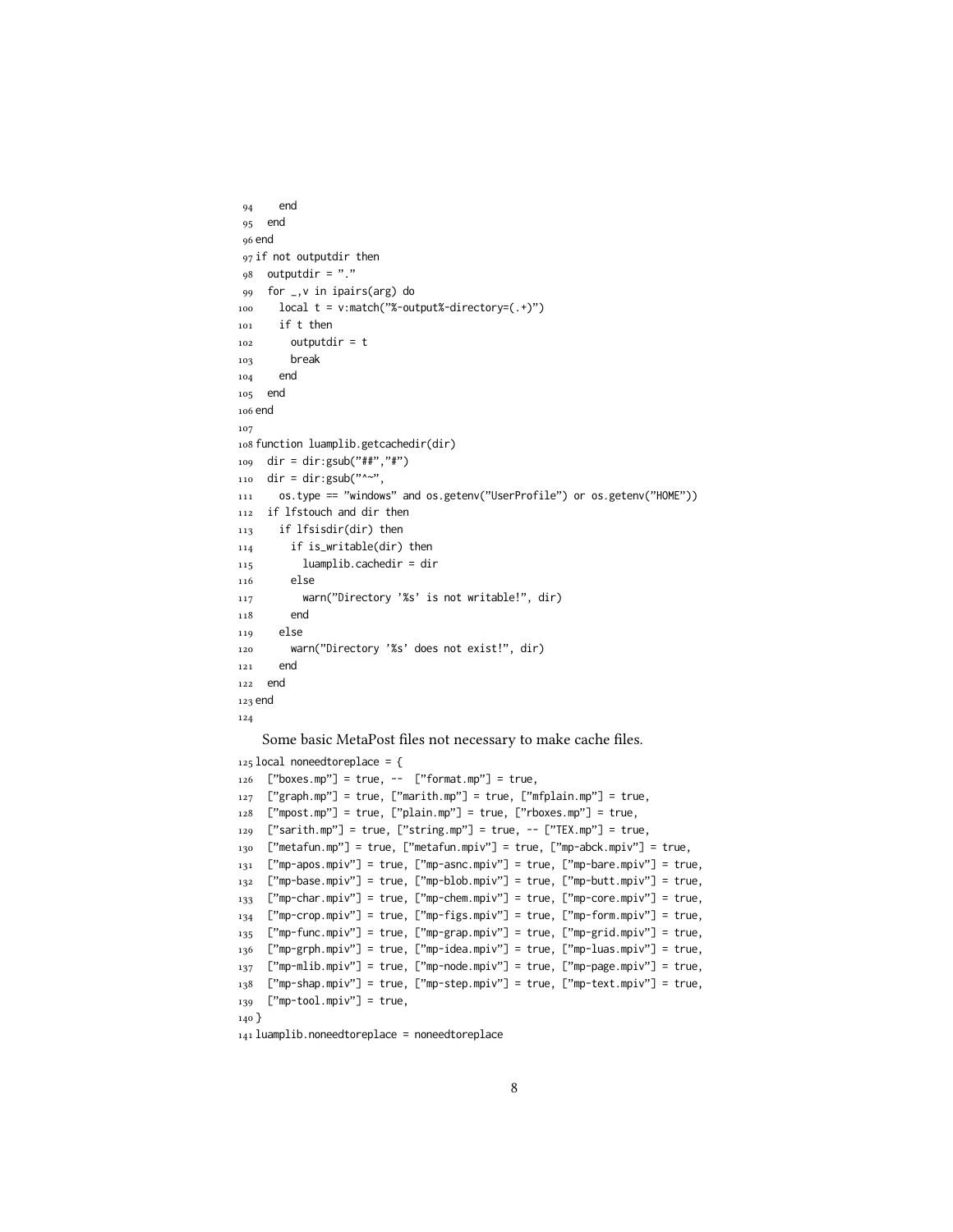format.mp is much complicated, so specially treated.

```
143 local function replaceformatmp(file,newfile,ofmodify)
_{144} local fh = ioopen(file,"r")
145 if not fh then return file end
146 local data = fh:read("*all"); fh:close()
_{147} fh = ioopen(newfile,"w")
148 if not fh then return file end
149 fh:write(
150 "let normalinfont = infont;\n",
151 "primarydef str infont name = rawtextext(str) enddef;\n",
152 data,
153 "vardef Fmant_(expr x) = rawtextext(decimal abs x) enddef;\n",
154 "vardef Fexp_(expr x) = rawtextext(\"$^{\"&decimal x&\"}$\") enddef;\n",
_{155} "let infont = normalinfont; \n"
156 ); fh:close()
157 lfstouch(newfile,currenttime,ofmodify)
158 return newfile
159 end
160
    Replace btex ... etex and verbatimtex ... etex in input files, if needed.
161 local name_b = "%f[%a_]"
162 local name_e = "%f[^%a_]"
163 local btex_etex = name_b.."btex"..name_e.."%s*(.-)%s*"..name_b.."etex"..name_e
164 local verbatimtex_etex = name_b.."verbatimtex"..name_e.."%s*(.-)%s*"..name_b.."etex"..name_e
165
166 local function replaceinputmpfile (name, file)
167 local ofmodify = lfsattributes(file,"modification")
168 if not ofmodify then return file end
169 local cachedir = luamplib.cachedir or outputdir
_{170} local newfile = name:gsub("%W","_")
171 newfile = cachedir .."/luamplib_input_"..newfile
172 if newfile and luamplibtime then
173 local nf = lfsattributes(newfile)
_{174} if nf and nf.mode == "file" and
175 ofmodify == nf.modification and luamplibtime \leq nf.access then
176 return nf.size == 0 and file or newfile
177 end
178 end
179
180 if name == "format.mp" then return replaceformatmp(file,newfile,ofmodify) end
181
182 local fh = ioopen(file,"r")
183 if not fh then return file end
184 local data = fh:read("*all"); fh:close()
185
```
"etex" must be followed by a space or semicolon as specified in LuaTEX manual, which is not the case of standalone MetaPost though.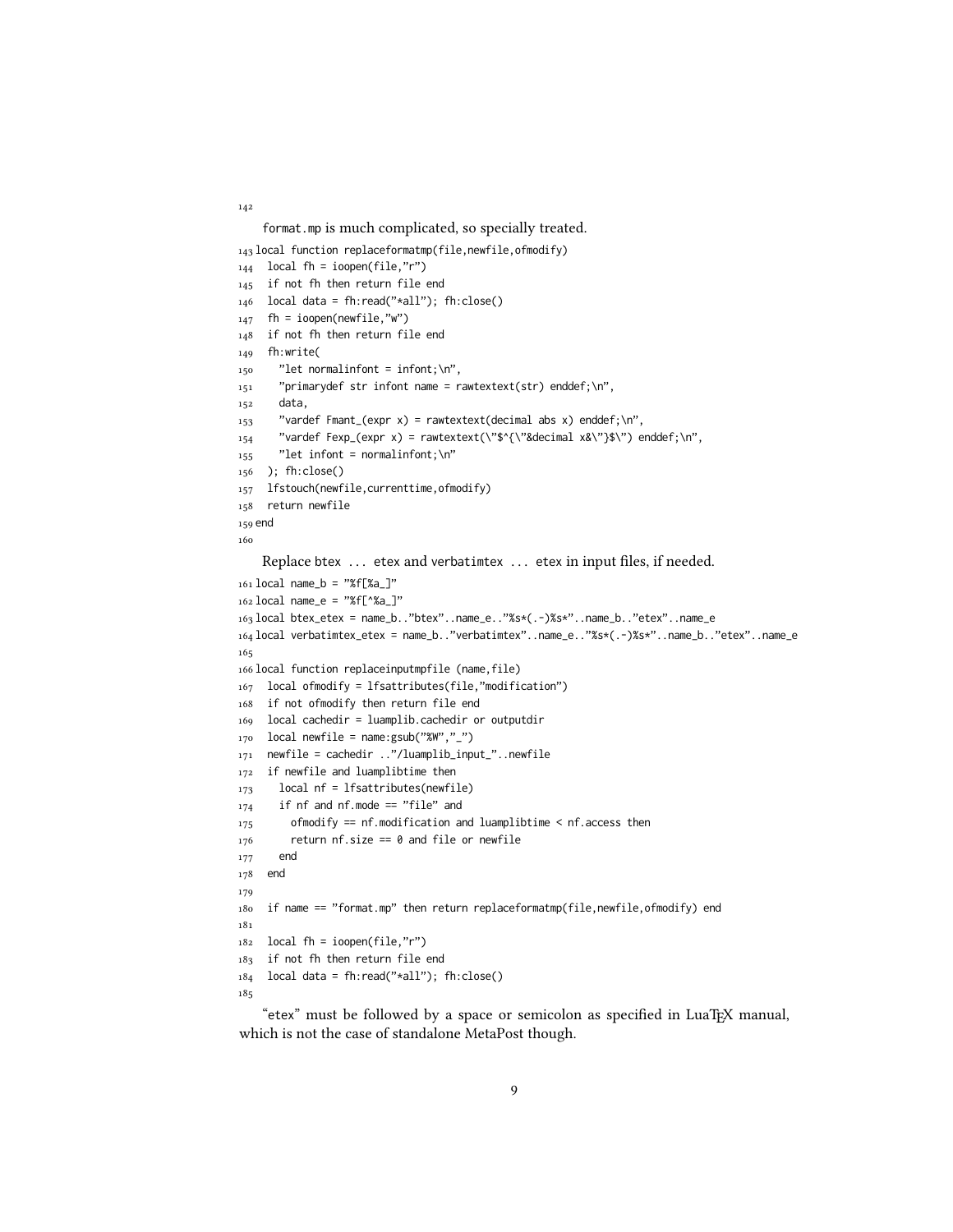```
186 local count, cnt = 0,0187 data, cnt = data:gsub(btex_etex, "btex %1 etex ") -- space
188 count = count + cnt
189 data, cnt = data:gsub(verbatimtex_etex, "verbatimtex %1 etex;") -- semicolon
190 count = count + cnt
191
_{192} if count == 0 then
193 noneedtoreplace[name] = true
194 fh = ioopen(newfile,"w");
195 if fh then
196 fh:close()
197 lfstouch(newfile,currenttime,ofmodify)
198 end
199 return file
200 end
201
202 fh = ioopen(newfile,"w")
203 if not fh then return file end
204 fh:write(data); fh:close()
205 lfstouch(newfile,currenttime,ofmodify)
206 return newfile
207 end
208
```
As the finder function for MPLib, use the kpse library and make it behave like as if MetaPost was used. And replace it with cache files if needed. See also #74, #97.

```
209 local mpkpse
210 do
211 local exe = 0
212 while arg[exe-1] do
213 exe = exe-1
214 end
215 mpkpse = kpse.new(arg[exe], "mpost")
216 end
217
218 local special_ftype = {
219 pfb = "type1 fonts",
220 enc = "enc files",
221 }
222
223 local function finder(name, mode, ftype)
224 if mode == "w" then
225 return name
226 else
227 ftype = special_ftype[ftype] or ftype
228 local file = mpkpse:find_file(name,ftype)
229 if file then
_{230} if not lfstouch or ftype \sim= "mp" or noneedtoreplace[name] then
231 return file
232 end
```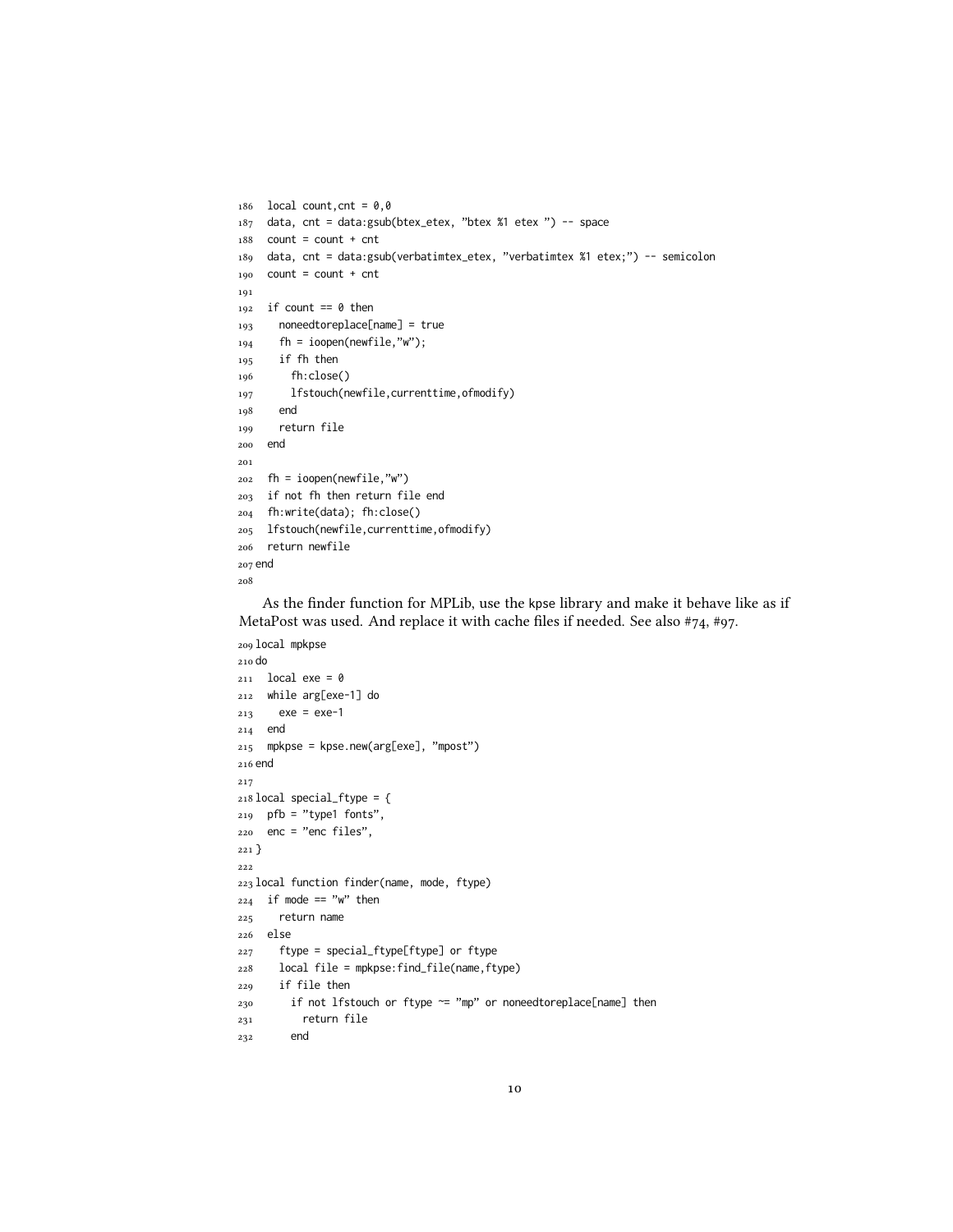```
233 return replaceinputmpfile(name,file)
234 end
235 return mpkpse:find_file(name, name:match("%a+$"))
236 end
237 end
238 luamplib.finder = finder
239
```
Create and load MPLib instances. We do not support ancient version of MPLib any more. (Don't know which version of MPLib started to support make\_text and run\_script; let the users find it.)

```
240 if tonumber(mplib.version()) <= 1.50 then
241 err("luamplib no longer supports mplib v1.50 or lower. "..
242 "Please upgrade to the latest version of LuaTeX")
243 end
244
245 local preamble = [L]246 boolean mplib ; mplib := true ;
247 let dump = endinput ;
248 let normalfontsize = fontsize;
249 input %s;
250 ]]
251
252 local logatload
253 local function reporterror (result, indeed)
254 if not result then
255 err("no result object returned")
256 else
257 local t, e, l = result.term, result.error, result.log
    log has more information than term, so log first (2021/08/02)
258 local log = 1 or t or "no-term"
259 log = log:gsub("%(Please type a command or say 'end'%)",""):gsub("\n+","\n")
260 if result.status > 0 then
261 warn(log)
262 if result.status > 1 then
263 err(e or "see above messages")
264 end
265 elseif indeed then
266 local log = logatload..log
```
v2.6.1: now luamplib does not disregard show command, even when luamplib.showlog is false. Incidentally, it does not raise error but just prints a warning, even if output has no figure.

```
267 if log:find"\n>>" then
268 warn(log)
269 elseif log:find"%g" then
270 if luamplib.showlog then
271 info(log)
272 elseif not result.fig then
273 info(log)
```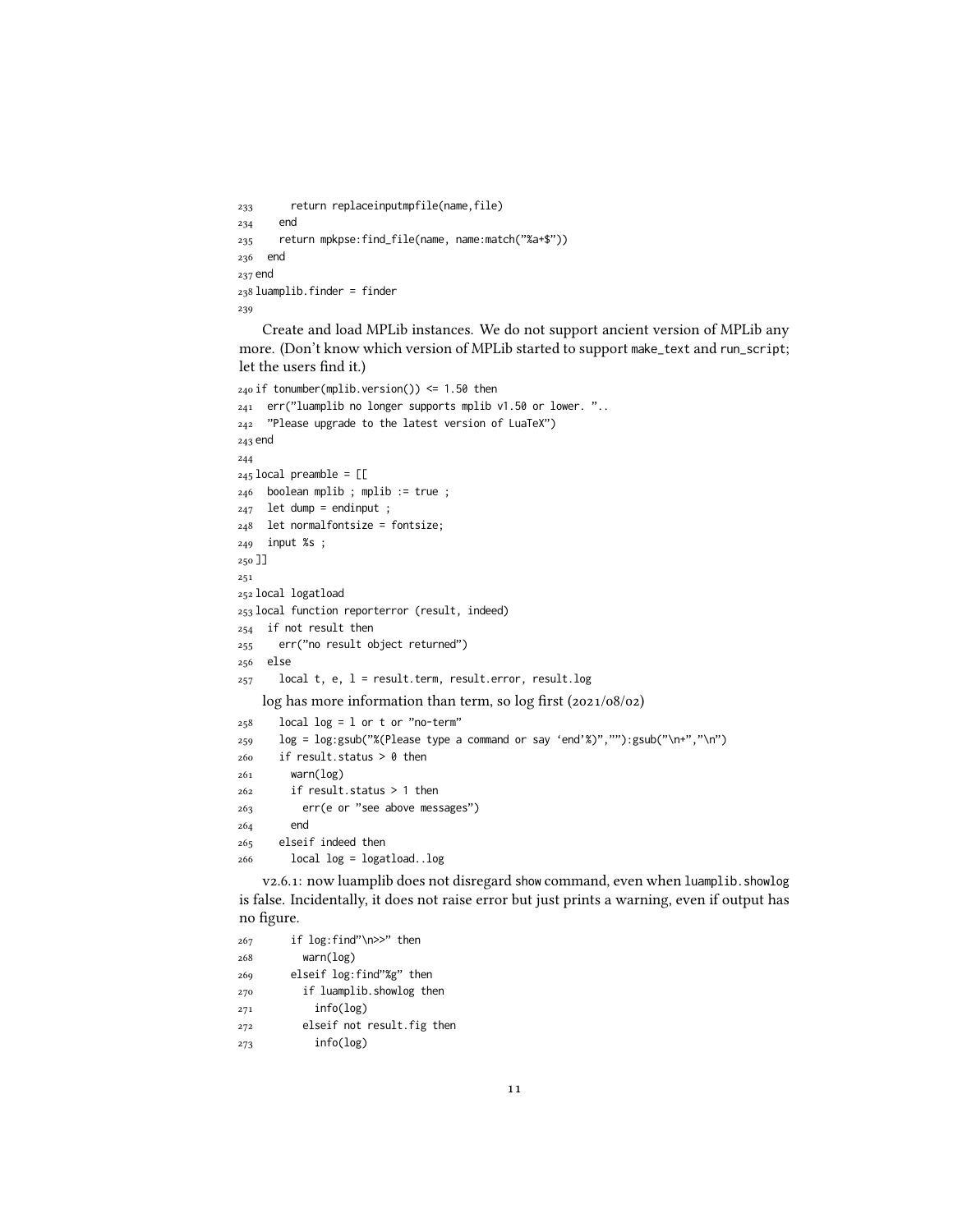```
274 end
275 end
276 logatload = ""
277 else
278 logatload = log
279 end
280 return log
281 end
282 end
283
284 local function luamplibload (name)
285 local mpx = mplib.new {
286 ini_version = true,
287 find_file = luamplib.finder,
```
Make use of make\_text and run\_script, which will co-operate with LuaTEX's tex.runtoks. And we provide numbersystem option since v2.4. Default value "scaled" can be changed by declaring \mplibnumbersystem{double} or \mplibnumbersystem{decimal}. See [https://](https://github.com/lualatex/luamplib/issues/21) [github.com/lualatex/luamplib/issues/21](https://github.com/lualatex/luamplib/issues/21).

```
288 make_text = luamplib.maketext,
289 run_script = luamplib.runscript,
290 math_mode = luamplib.numbersystem,
291 random_seed = math.random(4095),
292 extensions = 1,
293 }
    Append our own MetaPost preamble to the preamble above.
294 local preamble = preamble .. luamplib.mplibcodepreamble
295 if luamplib.legacy_verbatimtex then
296 preamble = preamble .. luamplib.legacyverbatimtexpreamble
297 end
298 if luamplib.textextlabel then
299 preamble = preamble .. luamplib.textextlabelpreamble
300 end
301 local result
302 if not mpx then
303 result = { status = 99, error = "out of memory"}
304 else
305 result = mpx:execute(format(preamble, replacesuffix(name,"mp")))
306 end
307 reporterror(result)
308 return mpx, result
309 end
310
    plain or metafun, though we cannot support metafun format fully.
311 local currentformat = "plain"
312
313 local function setformat (name)
314 currentformat = name
315 end
```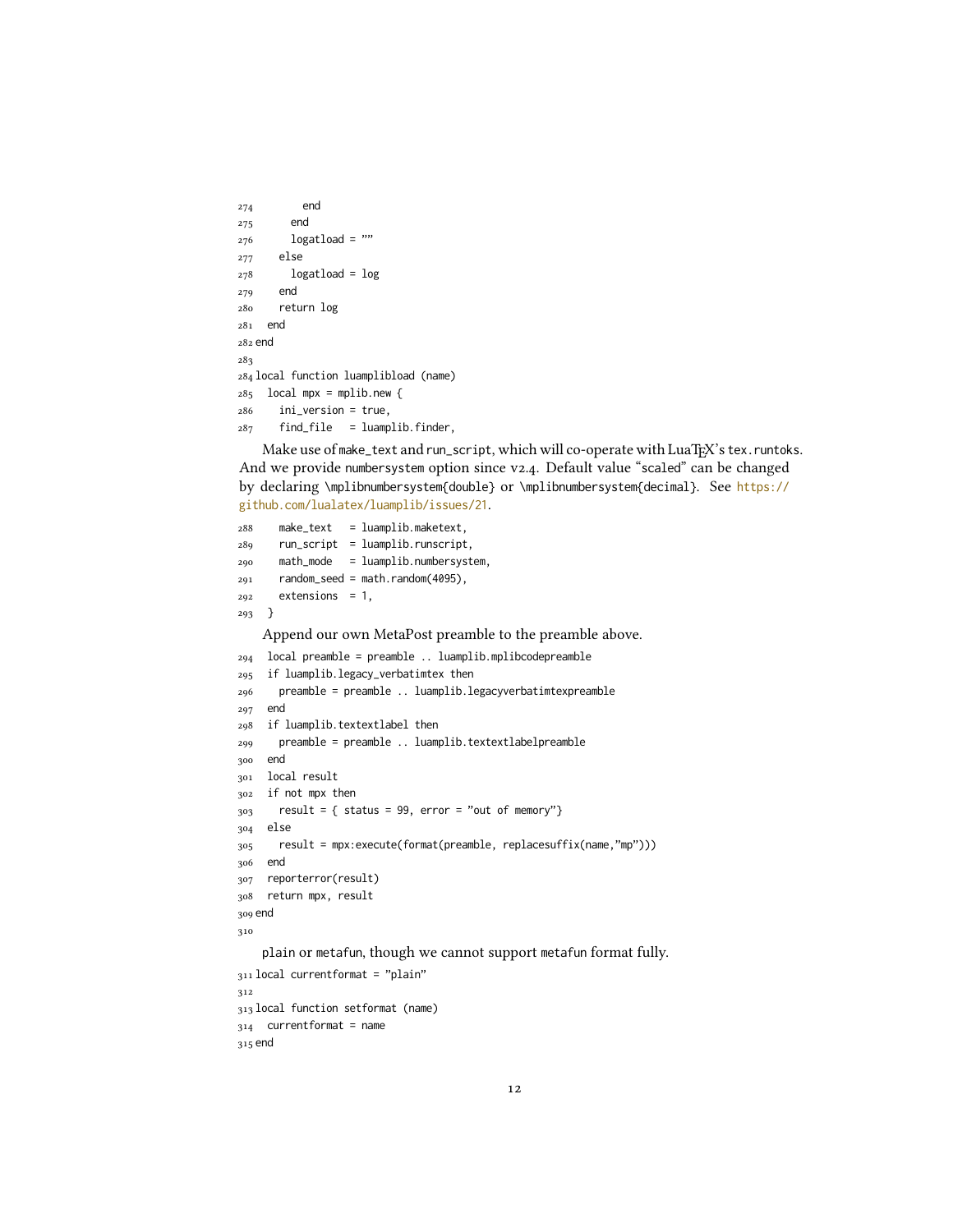```
316 luamplib.setformat = setformat
317
    Here, excute each mplibcode data, ie \begin{mplibcode} ... \end{mplibcode}.
318 local function process_indeed (mpx, data)
319 local converted, result = false, {}
320 if mpx and data then
321 result = mpx:execute(data)
322 local log = reporterror(result, true)
323 if log then
324 if result.fig then
325 converted = luamplib.convert(result)
326 else
327 warn("No figure output. Maybe no beginfig/endfig")
328 end
329 end
330 else
331 err("Mem file unloadable. Maybe generated with a different version of mplib?")
332 end
333 return converted, result
334 end
335
    v2.9 has introduced the concept of "code inherit"
336 luamplib.codeinherit = false
337 local mplibinstances = {}
338
339 local function process (data, instancename)
    The workaround of issue #70 seems to be unnecessary, as we use make_text now.
    if not data:find(name_b.."beginfig%s*%([%+%-%s]*%d[%.%d%s]*%)") then
      data = data \ldots "beginfig(-1); endfig;"
    end
340 local defaultinstancename = currentformat .. (luamplib.numbersystem or "scaled")
341 .. tostring(luamplib.textextlabel) .. tostring(luamplib.legacy_verbatimtex)
342 local currfmt = instancename or defaultinstancename
343 if #currfmt == 0 then
344 currfmt = defaultinstancename
345 end
346 local mpx = mplibinstances[currfmt]
347 local standalone = false
348 if currfmt == defaultinstancename then
349 standalone = not luamplib.codeinherit
350 end
351 if mpx and standalone then
352 mpx:finish()
353 end
354 if standalone or not mpx then
355 mpx = luamplibload(currentformat)
```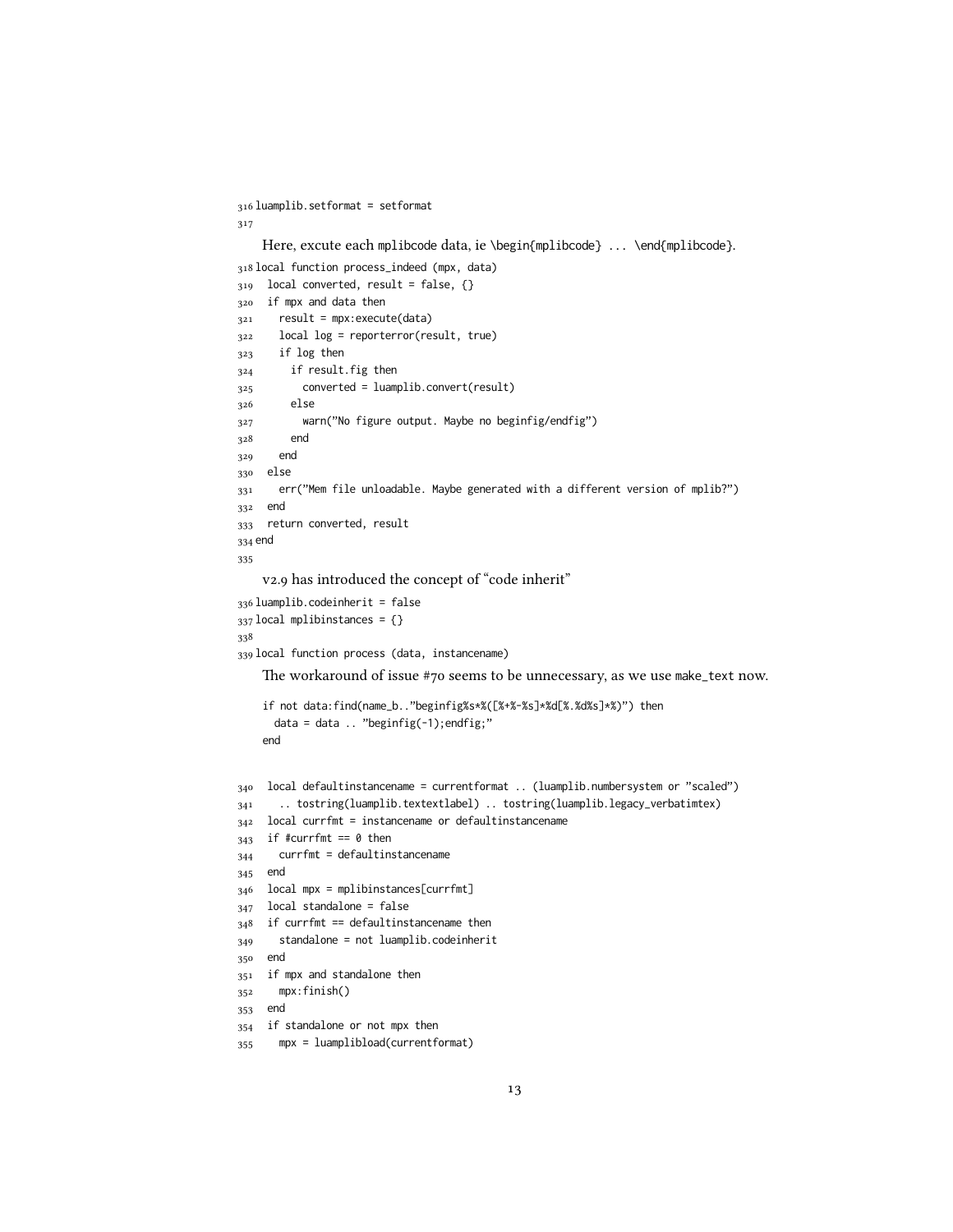```
356 mplibinstances[currfmt] = mpx
357 end
358 return process_indeed(mpx, data)
359 end
360
```
make\_text and some run\_script uses LuaTEX's tex.runtoks, which made possible running T<sub>F</sub>X code snippets inside \directlua.

```
361 local catlatex = luatexbase.registernumber("catcodetable@latex")
362 local catat11 = luatexbase.registernumber("catcodetable@atletter")
363
```
tex.scantoks sometimes fail to read catcode properly, especially  $\setminus \#$ ,  $\&$ , or  $\&$ . After some experiment, we dropped using it. Instead, a function containing tex.script seems to work nicely.

```
local function run_tex_code_no_use (str, cat)
        cat = cat or catlatex
        texscantoks("mplibtmptoks", cat, str)
        texruntoks("mplibtmptoks")
      end
364 local function run_tex_code (str, cat)
365 cat = cat or catlatex
366 texruntoks(function() texsprint(cat, str) end)
367 end
368
```
Indefinite number of boxes are needed for btex ... etex. So starts at somewhat huge number of box registry. Of course, this may conflict with other packages using many many boxes. (When codeinherit feature is enabled, boxes must be globally defined.) But I don't know any reliable way to escape this danger.

```
369 local tex_box_id = 2047
```
For conversion of sp to bp.

```
370 local factor = 65536*(7227/7200)
371
372 local textext_fmt = [[image(addto currentpicture doublepath unitsquare ]]..
373 [[xscaled %f yscaled %f shifted (0,-%f) ]]..
374 [[withprescript "mplibtexboxid=%i:%f:%f")]]
375
376 local function process_tex_text (str)
377 if str then
378 tex_box_id = tex_box_id + 1
379 local global = luamplib.globaltextext and "\\global" or ""
380 run_tex_code(format("%s\\setbox%i\\hbox{%s}", global, tex_box_id, str))
381 local box = texgetbox(tex_box_id)
382 local wd = box.width / factor
383 local ht = box.height / factor
384 local dp = box.depth / factor
```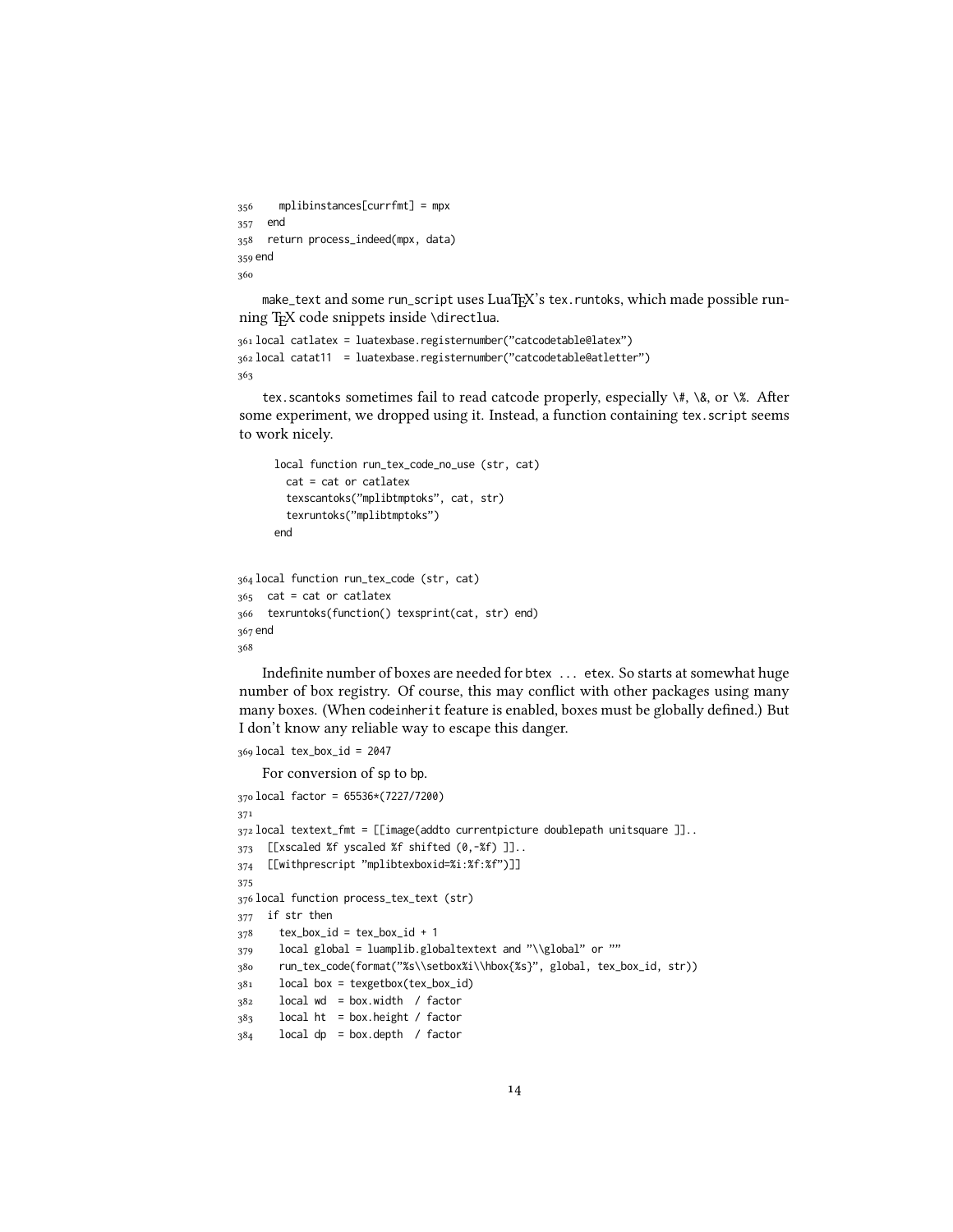```
385 return textext_fmt:format(wd, ht+dp, dp, tex_box_id, wd, ht+dp)
386 end
387 return ""
388 end
389
```
Make color or xcolor's color expressions usable, with \mpcolor or mplibcolor. These commands should be used with graphical objects.

```
390 local mplibcolor_fmt = [[\begingroup\let\XC@mcolor\relax]]..
391 [[\def\set@color{\global\mplibtmptoks\expandafter{\current@color}}]]..
392 [[\color %s \endgroup]]
393
394 local function process_color (str)
395 if str then
396 if not str:find("{.-}") then
397 str = format("{%s}", str)
398 end
399 run_tex_code(mplibcolor_fmt:format(str), catat11)
400 return format('1 withprescript "MPlibOverrideColor=%s"', texgettoks"mplibtmptoks")
401 end
402 return ""
403 end
404
```
\mpdim is expanded before MPLib process, so code below will not be used for mplibcode data. But who knows anyone would want it in .mp input file. If then, you can say mplibdimen(".5\textwidth") for example.

```
405 local function process_dimen (str)
406 if str then
407 str = str:gsub("{(.+)}","%1")
408 run_tex_code(format([[\mplibtmptoks\expandafter{\the\dimexpr %s\relax}]], str))
409 return format("begingroup %s endgroup", texgettoks"mplibtmptoks")
410 end
411 return ""
412 end
413
```
Newly introduced method of processing verbatimtex ... etex. Used when \mpliblegacybehavior{false} is declared.

```
414 local function process_verbatimtex_text (str)
415 if str then
416 run_tex_code(str)
417 end
418 return ""
419 end
420
```
For legacy verbatimtex process. verbatimtex ... etex before beginfig() is not ignored, but the T<sub>EX</sub> code is inserted just before the mplib box. And T<sub>EX</sub> code inside beginfig() ... endfig is inserted after the mplib box.

```
421 local tex_code_pre_mplib = {}
```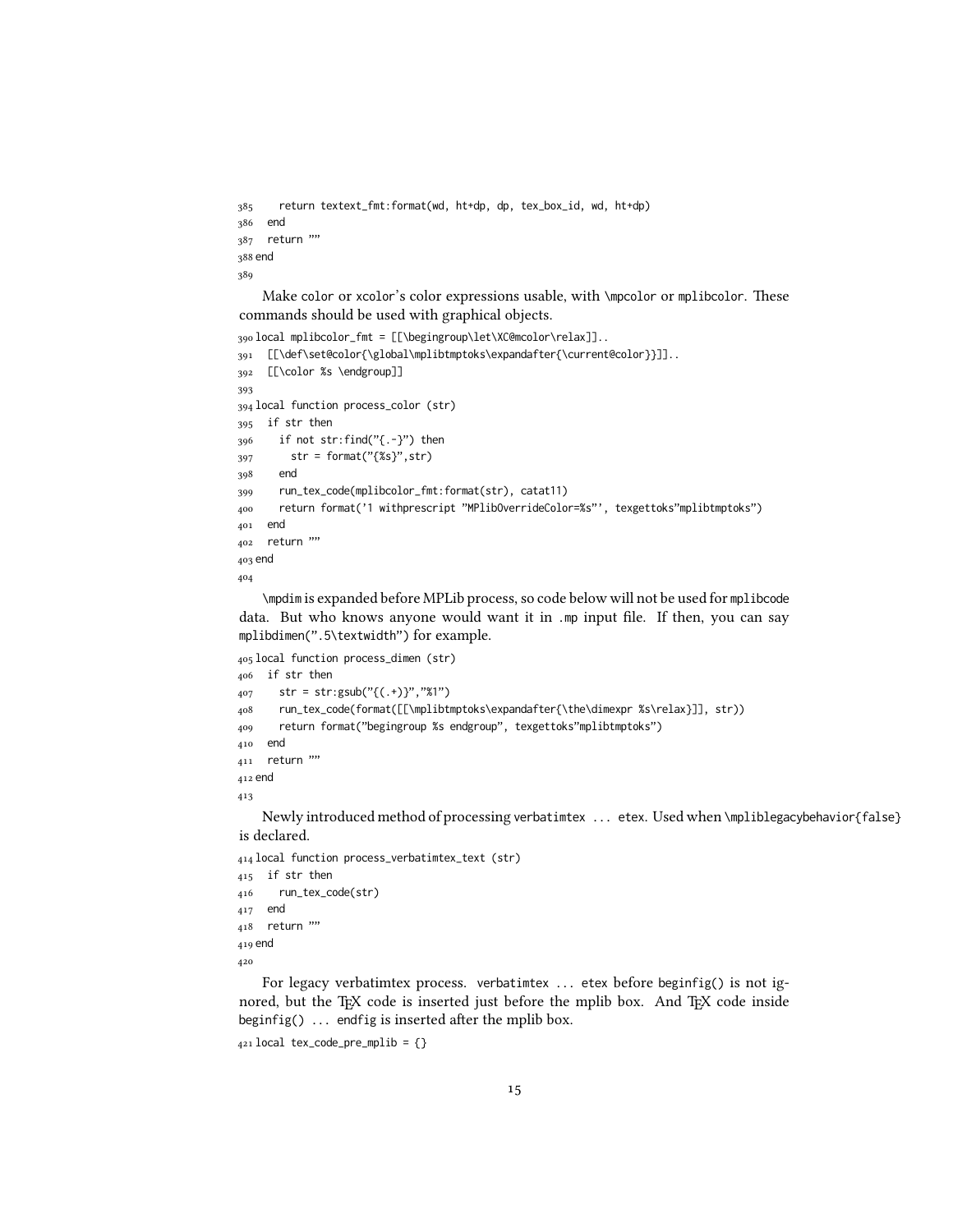```
422 luamplib.figid = 1
423 luamplib.in_the_fig = false
424
425 local function legacy_mplibcode_reset ()
426 tex_code_pre_mplib = {}
427 luamplib.figid = 1
428 end
429
430 local function process_verbatimtex_prefig (str)
431 if str then
432 tex_code_pre_mplib[luamplib.figid] = str
433 end
434 return ""
435 end
436
437 local function process_verbatimtex_infig (str)
438 if str then
439 return format('special "postmplibverbtex=%s";', str)
440 end
441 return ""
442 end
443
444 local runscript_funcs = {
445 luamplibtext = process_tex_text,
446 luamplibcolor = process_color,
447 luamplibdimen = process_dimen,
448 luamplibprefig = process_verbatimtex_prefig,
449 luamplibinfig = process_verbatimtex_infig,
450 luamplibverbtex = process_verbatimtex_text,
451 }
452
    For metafun format. see issue #79.
453 mp = mp or {}
454 local mp = mp
455 mp.mf_path_reset = mp.mf_path_reset or function() end
456 mp.mf_finish_saving_data = mp.mf_finish_saving_data or function() end
457
    metafun 2021-03-09 changes crashes luamplib.
458 catcodes = catcodes or \{\}459 local catcodes = catcodes
460 catcodes.numbers = catcodes.numbers or {}
461 catcodes.numbers.ctxcatcodes = catcodes.numbers.ctxcatcodes or catlatex
462 catcodes.numbers.texcatcodes = catcodes.numbers.texcatcodes or catlatex
463 catcodes.numbers.luacatcodes = catcodes.numbers.luacatcodes or catlatex
464 catcodes.numbers.notcatcodes = catcodes.numbers.notcatcodes or catlatex
465 catcodes.numbers.vrbcatcodes = catcodes.numbers.vrbcatcodes or catlatex
466 catcodes.numbers.prtcatcodes = catcodes.numbers.prtcatcodes or catlatex
467 catcodes.numbers.txtcatcodes = catcodes.numbers.txtcatcodes or catlatex
468
```

```
16
```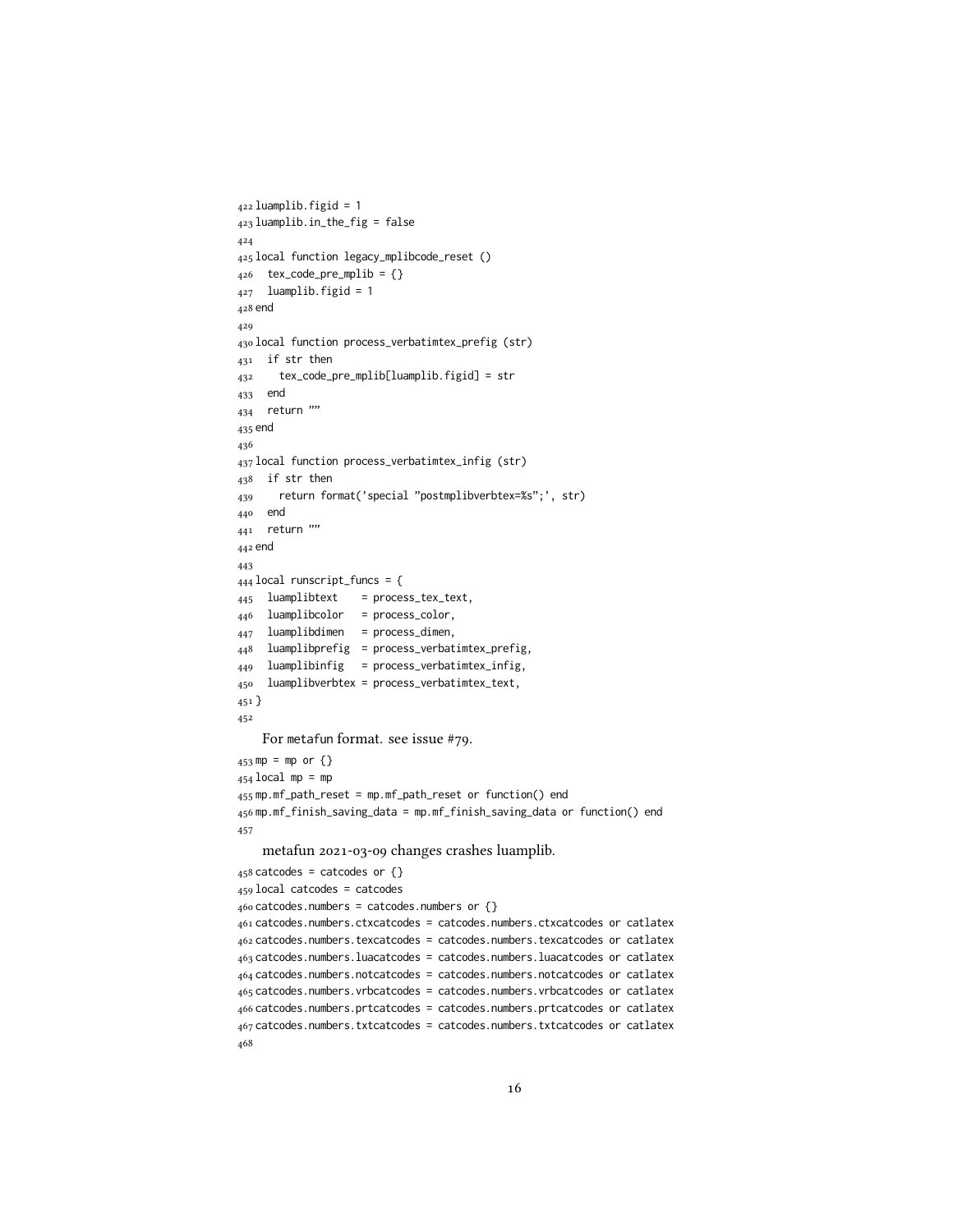A function from ConTEXt general.

```
469 local function mpprint(buffer,...)
470 for i=1,select("#",...) do
_{471} local value = select(i,...)
472 if value \approx nil then
473 local t = type(value)
474 if t == "number" then
475 buffer[#buffer+1] = format("%.16f",value)
476 elseif t == "string" then
477 buffer[#buffer+1] = value
478 elseif t == "table" then
479 buffer[#buffer+1] = "(" .. tableconcat(value,",") .. ")"
480 else -- boolean or whatever
481 buffer[#buffer+1] = tostring(value)
482 end
483 end
484 end
485 end
486
487 function luamplib.runscript (code)
488 local id, str = code:match("(.-){(.*)}")
489 if id and str then
490 local f = runscript_funcs[id]
491 if f then
_{492} local t = f(str)493 if t then return t end
494 end
495 end
496 local f = loadstring(code)
497 if type(f) == "function" then
498 local buffer = {}
499 function mp.print(...)
500 mpprint(buffer,...)
501 end
502 f()
503 buffer = tableconcat(buffer)
504 if buffer and buffer \sim= "" then
505 return buffer
506 end
507 buffer = {}
508 mpprint(buffer, f())
509 return tableconcat(buffer)
510 end
511 return ""
512 end
513
    make_text must be one liner, so comment sign is not allowed.
```
local function protecttexcontents (str)

```
515 return str:gsub("\\%%", "\0PerCent\0")
```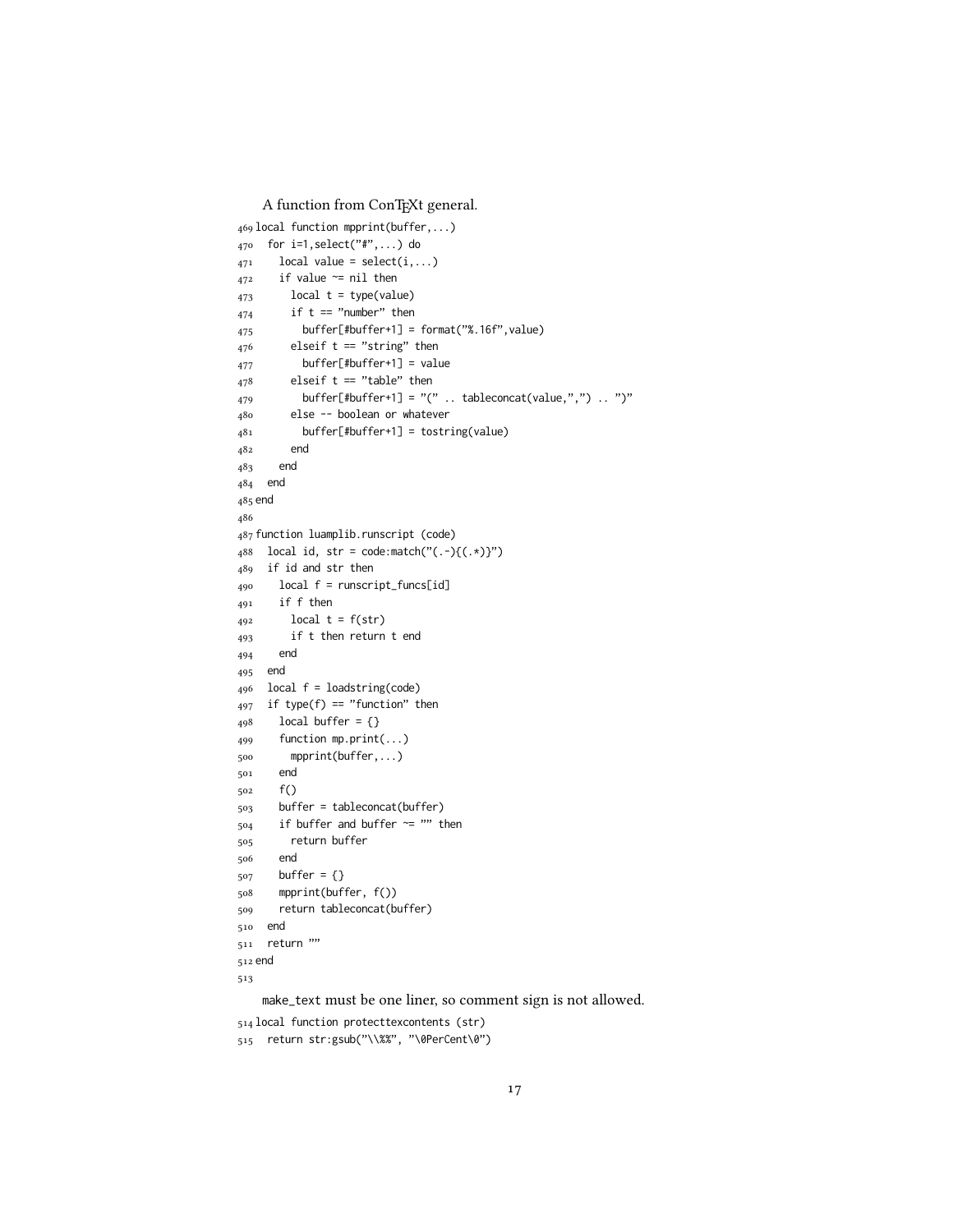```
516 :gsub("%%.-\n", "")
517 :gsub("%%.-$", "")
518 :gsub("%zPerCent%z", "\\%%")
519 :gsub("%s+", " ")
520 end
521
522 luamplib.legacy_verbatimtex = true
523
524 function luamplib.maketext (str, what)
525 if str and str ~= "" then
526 str = protecttexcontents(str)
527 if what == 1 then
528 if not str:find("\\documentclass"..name_e) and
529 not str:find("\\begin%s*{document}") and
530 not str:find("\\documentstyle"..name_e) and
531 not str:find("\\usepackage"..name_e) then
532 if luamplib.legacy_verbatimtex then
533 if luamplib.in_the_fig then
534 return process_verbatimtex_infig(str)
535 else
536 return process_verbatimtex_prefig(str)
537 end
538 else
539 return process_verbatimtex_text(str)
540 end
541 end
542 else
543 return process_tex_text(str)
544 end
545 end
546 return ""
547 end
548
   Our MetaPost preambles
549 local mplibcodepreamble = [[
550 texscriptmode := 2;
551 def rawtextext (expr t) = runscript("luamplibtext{"&t&"}") enddef;
552 def mplibcolor (expr t) = runscript("luamplibcolor{"&t&"}") enddef;
553 def mplibdimen (expr t) = runscript("luamplibdimen{"&t&"}") enddef;
554 def VerbatimTeX (expr t) = runscript("luamplibverbtex{"&t&"}") enddef;
555 if known context_mlib:
556 defaultfont := "cmtt10";
557 let infont = normalinfont;
558 let fontsize = normalfontsize;
559 vardef thelabel@#(expr p,z) =
560 if string p :
561 thelabel@#(p infont defaultfont scaled defaultscale,z)
562 else :
563 p shifted (z + labeloffset*mfun_laboff@# -
```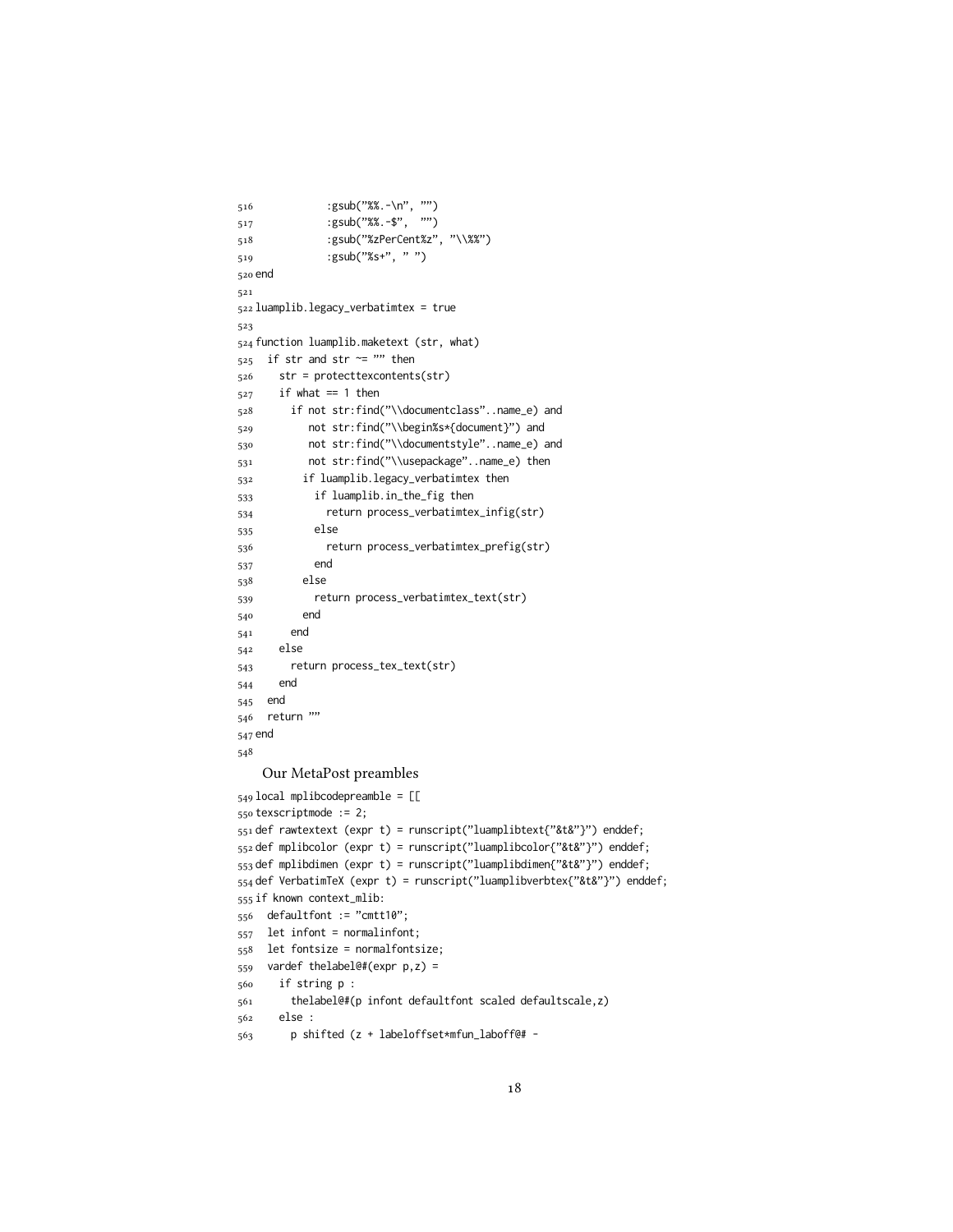```
564 (mfun_labxf@#*lrcorner p + mfun_labyf@#*ulcorner p +
565 (1-mfun_labxf@#-mfun_labyf@#)*llcorner p))
566 fi
567 enddef;
568 def graphictext primary filename =
569 if (readfrom filename = EOF):
570 errmessage "Please prepare '"&filename&"' in advance with"&
571 " 'pstoedit -ssp -dt -f mpost yourfile.ps "&filename&"'";
572 fi
573 closefrom filename;
574 def data_mpy_file = filename enddef;
575 mfun_do_graphic_text (filename)
576 enddef;
577 else:
578 vardef textext@# (text t) = rawtextext (t) enddef;
579 fi
580 def externalfigure primary filename =
581 draw rawtextext("\includegraphics{"& filename &"}")
582 enddef;
583 def TEX = textext enddef;
584 ]]
585 luamplib.mplibcodepreamble = mplibcodepreamble
586
587 local legacyverbatimtexpreamble = [[
588 def specialVerbatimTeX (text t) = runscript("luamplibprefig{"&t&"}") enddef;
589 def normalVerbatimTeX (text t) = runscript("luamplibinfig{"&t&"}") enddef;
590 let VerbatimTeX = specialVerbatimTeX;
591 extra_beginfig := extra_beginfig & " let VerbatimTeX = normalVerbatimTeX;"&
592 "runscript(" &ditto& "luamplib.in_the_fig=true" &ditto& ");";
593 extra_endfig := extra_endfig & " let VerbatimTeX = specialVerbatimTeX;"&
594 "runscript(" &ditto&
595 "if luamplib.in_the_fig then luamplib.figid=luamplib.figid+1 end "&
596 "luamplib.in_the_fig=false" &ditto& ");";
597 ]]
598 luamplib.legacyverbatimtexpreamble = legacyverbatimtexpreamble
599
600 local textextlabelpreamble = [[
601 primarydef s infont f = rawtextext(s) enddef;
602 def fontsize expr f =603 begingroup
604 save size; numeric size;
605 size := mplibdimen("1em");
606 if size = 0: 10pt else: size fi
607 endgroup
608 enddef;
609 ]]
610 luamplib.textextlabelpreamble = textextlabelpreamble
611
```
When \mplibverbatim is enabled, do not expand mplibcode data.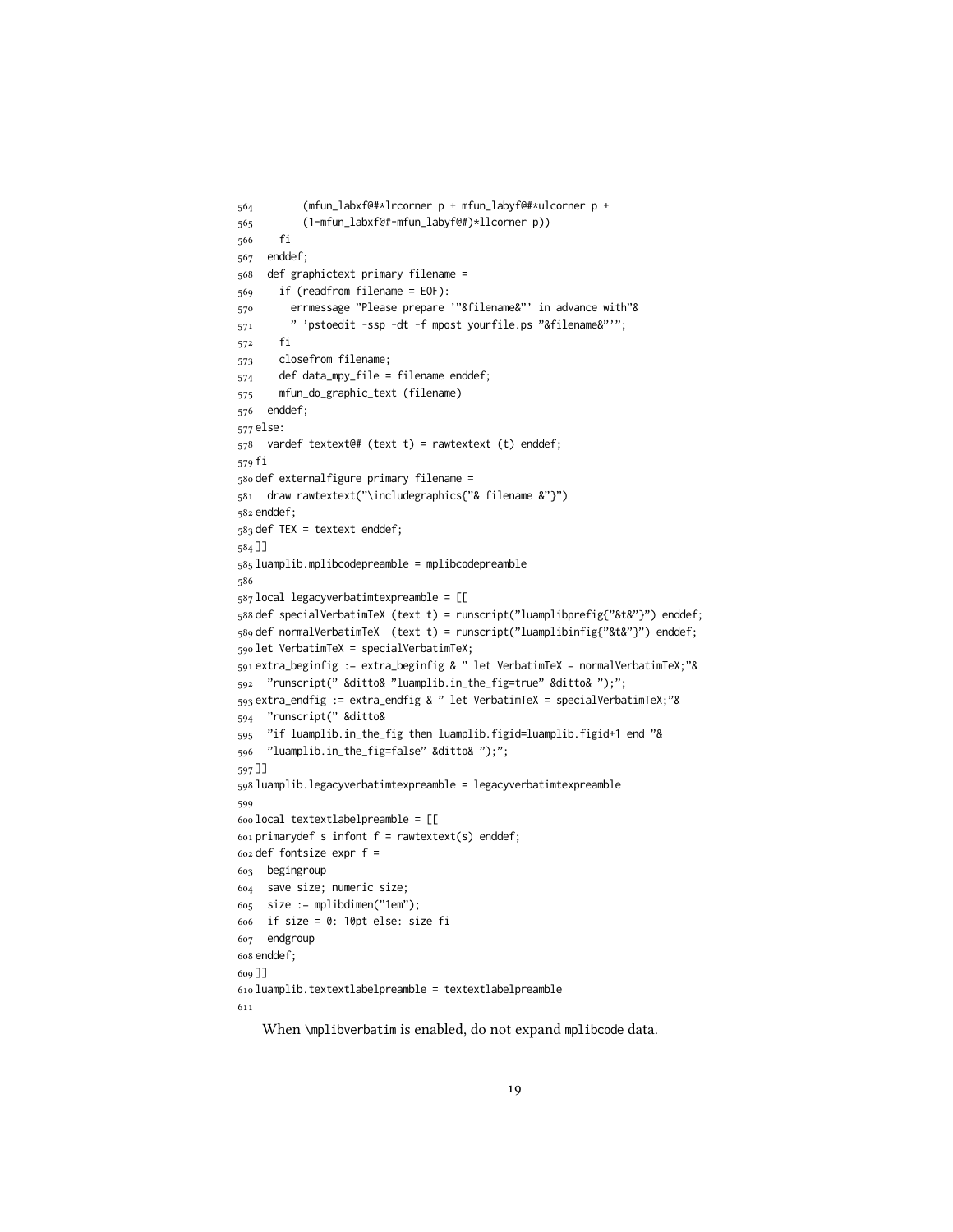```
612 luamplib.verbatiminput = false
613
   Do not expand btex ... etex, verbatimtex ... etex, and string expressions.
614 local function protect_expansion (str)
615 if str then
616 str = str:gsub("\\","!!!Control!!!")
617 :gsub("%%","!!!Comment!!!")
618 :gsub("#", "!!!HashSign!!!")
619 :gsub("{", "!!!LBrace!!!")
620 :gsub("}", "!!!RBrace!!!")
621 return format("\\unexpanded{%s}",str)
622 end
623 end
624
625 local function unprotect_expansion (str)
626 if str then
627 return str:gsub("!!!Control!!!", "\\")
628 :gsub("!!!Comment!!!", "%%")
629 :gsub("!!!HashSign!!!","#")
630 :gsub("!!!LBrace!!!", "{")
631 :gsub("!!!RBrace!!!", "}")
632 end
633 end
634
635 luamplib.everymplib = { [""] = "" }
636 luamplib.everyendmplib = \{ [""] = "" \}637
638 local function process_mplibcode (data, instancename)
   This is needed for legacy behavior regarding verbatimtex
639 legacy_mplibcode_reset()
640
641 local everymplib = luamplib.everymplib[instancename] or
642 luamplib.everymplib[""]
643 local everyendmplib = luamplib.everyendmplib[instancename] or
644 luamplib.everyendmplib[""]
645 data = format("\n%s\n%s\n%s\n",everymplib, data, everyendmplib)
646 data = data:gsub("\r","\n")
647
648 data = data:gsub("\\mpcolor%s+(.-%b{})","mplibcolor(\"%1\")")
649 data = data:gsub("\\mpdim%s+(%b{})", "mplibdimen(\"%1\")")
650 data = data:gsub("\\mpdim%s+(\\%a+)","mplibdimen(\"%1\")")
651
652 data = data:gsub(btex_etex, function(str)
653 return format("btex %s etex ", -- space
654 luamplib.verbatiminput and str or protect_expansion(str))
655 end)
656 data = data:gsub(verbatimtex_etex, function(str)
657 return format("verbatimtex %s etex;", -- semicolon
658 luamplib.verbatiminput and str or protect_expansion(str))
```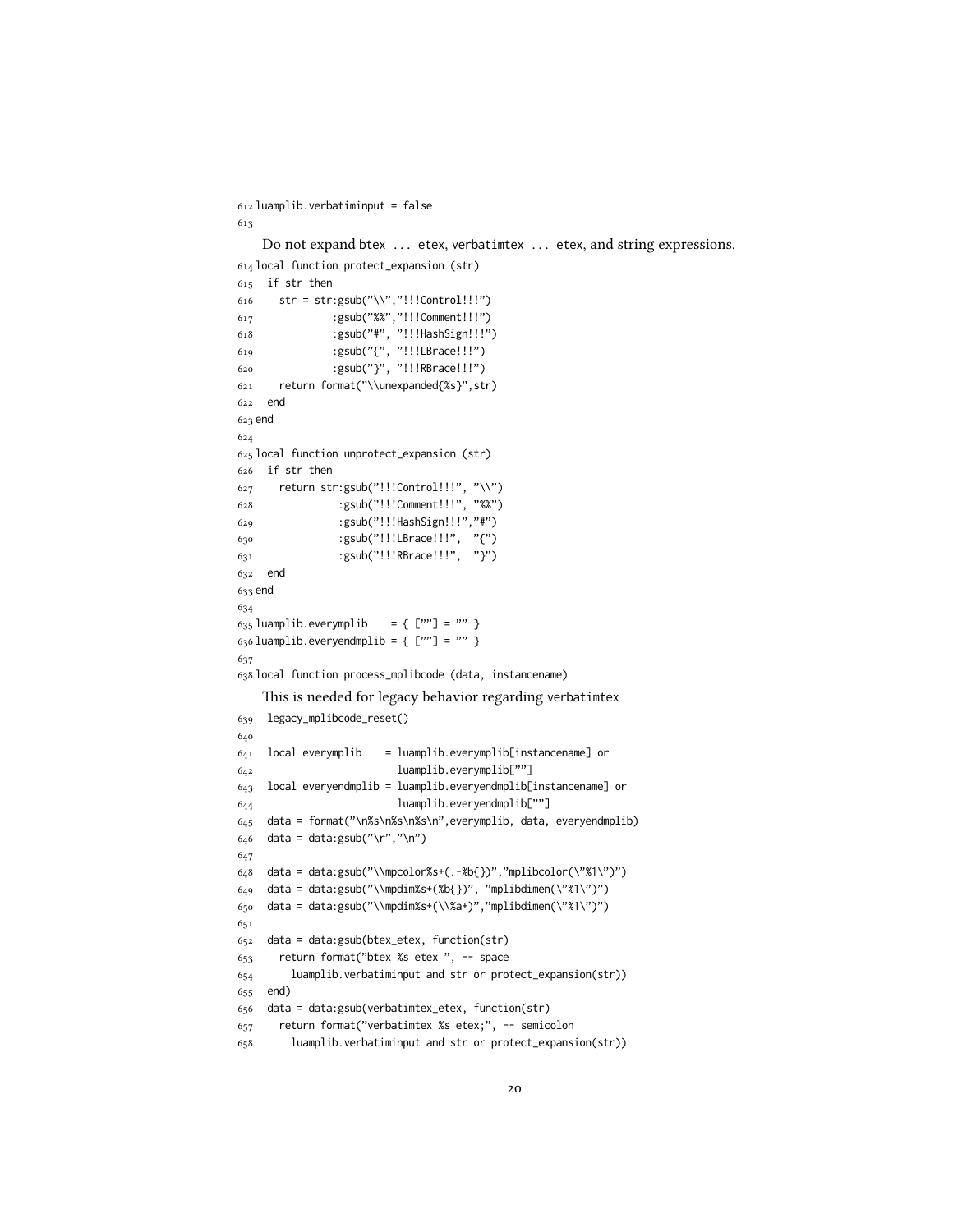```
659 end)
660
```
If not mplibverbatim, expand mplibcode data, so that users can use TFX codes in it. It has turned out that no comment sign is allowed.

```
661 if not luamplib.verbatiminput then
662 data = data:gsub("\".-\"", protect_expansion)
663
664 data = data:gsub("\\%%", "\0PerCent\0")
665 data = data:gsub("%%.-\n","")
666 data = data:gsub("%zPerCent%z", "\\%%")
667
668 run_tex_code(format("\\mplibtmptoks\\expanded{{%s}}",data))
669 data = texgettoks"mplibtmptoks"
   Next line to address issue #55
670 data = data:gsub("##", "#")
671 data = data:gsub("\".-\"", unprotect_expansion)
672 data = data:gsub(btex_etex, function(str)
673 return format("btex %s etex", unprotect_expansion(str))
674 end)
675 data = data:gsub(verbatimtex_etex, function(str)
676 return format("verbatimtex %s etex", unprotect_expansion(str))
677 end)
678 end
679
680 process(data, instancename)
681 end
682 luamplib.process_mplibcode = process_mplibcode
683
   For parsing prescript materials.
684 local further_split_keys = {
685 mplibtexboxid = true,
686 sh_color_a = true,
687 sh_color_b = true,
688 }
689
690 local function script2table(s)
691 local t = \{\}692 for _,i in ipairs(s:explode("\13+")) do
693 local k, v = i: match("(.-)=(.*)") -- v may contain = or empty.
694 if k and v and k ~= "" then
695 if further_split_keys[k] then
696 t[k] = v:explode(":")
697 else
698 t[k] = v
699 end
700 end
701 end
702 return t
```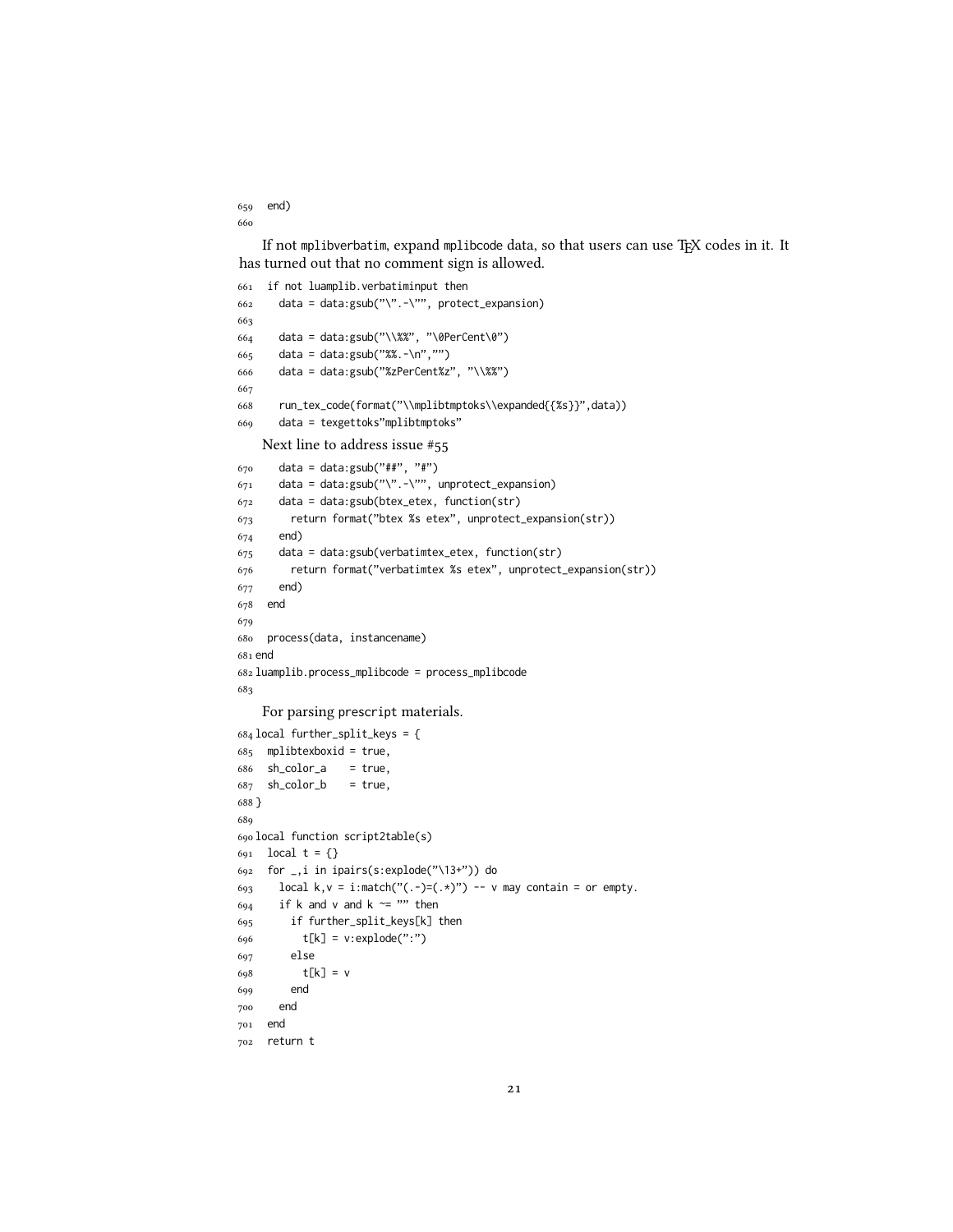```
703 end
704
```
Codes below for inserting PDF lieterals are mostly from ConTeXt general, with small changes when needed.

```
705 local function getobjects(result,figure,f)
706 return figure:objects()
707 end
708
709 local function convert(result, flusher)
710 luamplib.flush(result, flusher)
711 return true -- done
712 end
713 luamplib.convert = convert
714
715 local function pdf_startfigure(n,llx,lly,urx,ury)
716 texsprint(format("\\mplibstarttoPDF{%f}{%f}{%f}{%f}",llx,lly,urx,ury))
717 end
718
719 local function pdf_stopfigure()
720 texsprint("\\mplibstoptoPDF")
721 end
722
```
tex.tprint with catcode regime -2, as sometimes # gets doubled in the argument of pdfliteral.

```
723 local function pdf_literalcode(fmt,...) -- table
724 textprint({"\\mplibtoPDF{"},{-2,format(fmt,...)},{"}"})
725 end
726
727 local function pdf_textfigure(font,size,text,width,height,depth)
728 text = text:gsub(".",function(c)
729 return format("\\hbox{\\char%i}",string.byte(c)) -- kerning happens in metapost
730 end)
731 texsprint(format("\\mplibtextext{%s}{%f}{%s}{%s}{%f}",font,size,text,0,-( 7200/ 7227)/65536*depth))
732 end
733
734 local bend_tolerance = 131/65536
735
736 local rx, sx, sy, ry, tx, ty, divider = 1, 0, 0, 1, 0, 0, 1
737
738 local function pen_characteristics(object)
739 local t = mplib.pen_info(object)
740 rx, ry, sx, sy, tx, ty = t.rx, t.ry, t.sx, t.sy, t.tx, t.ty
741 divider = sx*sy - rx*ry
742 return not (sx==1 and rx==0 and ry==0 and sy==1 and tx==0 and ty==0), t.width
743 end
744
745 local function concat(px, py) -- no tx, ty here
746 return (sy*px-ry*py)/divider,(sx*py-rx*px)/divider
```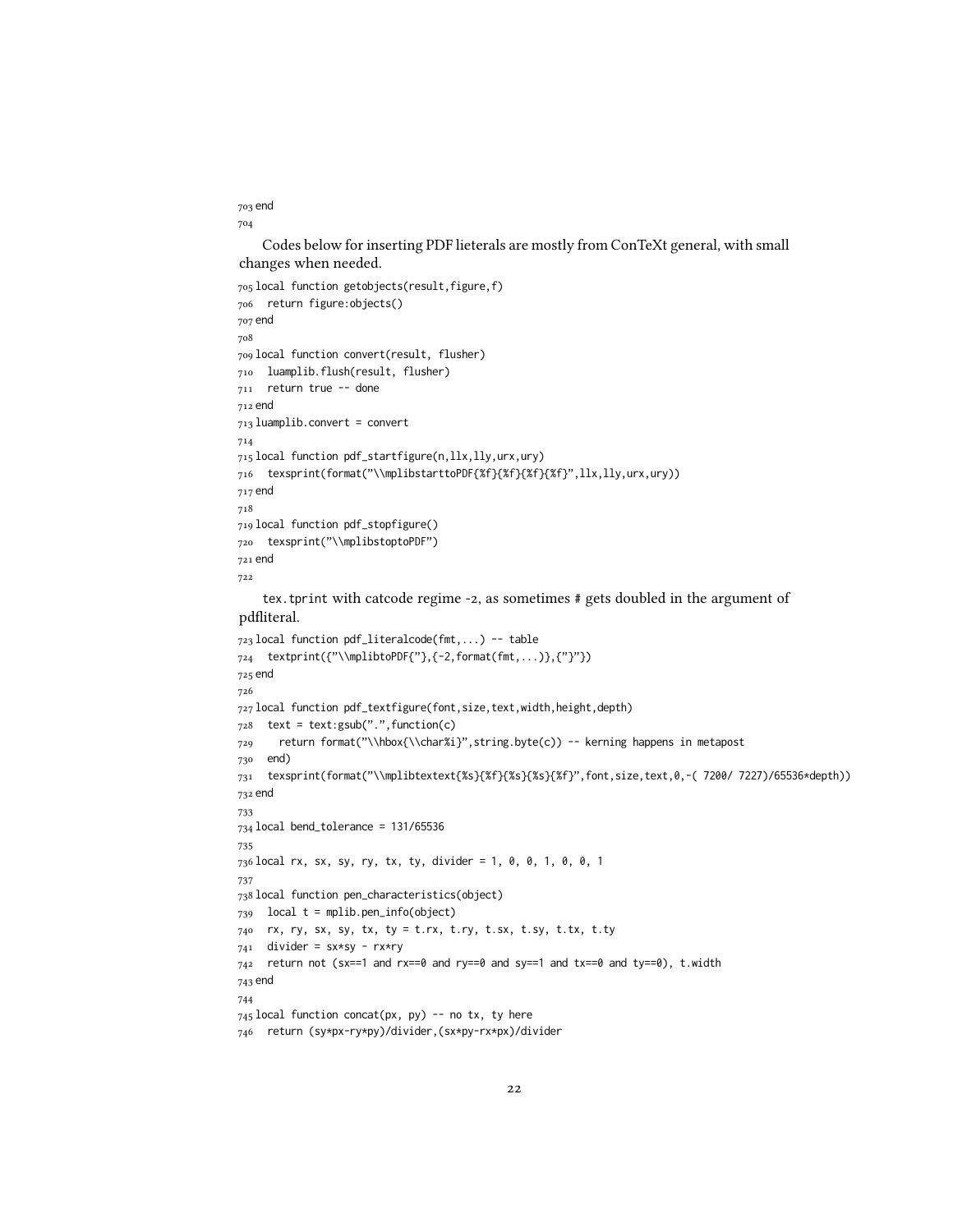```
747 end
748
749 local function curved(ith,pth)
750 local d = pth.left_x - ith.right_x
751 if abs(ith.right_x - ith.x_coord - d) <= bend_tolerance and abs(pth.x_coord - pth.left_x - d) <= bend_tolerance then
752 d = pth.left_y - ith.right_y
753 if abs(ith.right_y - ith.y_coord - d) <= bend_tolerance and abs(pth.y_coord - pth.left_y - d) <= bend_tolerance th
754 return false
755 end
756 end
757 return true
758 end
759
760 local function flushnormalpath(path,open)
761 local pth, ith
762 for i=1,#path do
763 pth = path[i]
764 if not ith then
765 pdf_literalcode("%f %f m",pth.x_coord,pth.y_coord)
766 elseif curved(ith,pth) then
767 pdf_literalcode("%f %f %f %f %f %f c",ith.right_x,ith.right_y,pth.left_x,pth.left_y,pth.x_coord,pth.y_coord)
768 else
769 pdf_literalcode("%f %f l",pth.x_coord,pth.y_coord)
770 end
771 ith = pth
772 end
773 if not open then
774 local one = path[1]
775 if curved(pth,one) then
776 pdf_literalcode("%f %f %f %f %f %f c",pth.right_x,pth.right_y,one.left_x,one.left_y,one.x_coord,one.y_coord )
777 else
778 pdf_literalcode("%f %f l",one.x_coord,one.y_coord)
779 end
780 elseif #path == 1 then -- special case .. draw point
781 local one = path[1]
782 pdf_literalcode("%f %f l",one.x_coord,one.y_coord)
783 end
784 end
785
786 local function flushconcatpath(path,open)
787 pdf_literalcode("%f %f %f %f %f %f cm", sx, rx, ry, sy, tx ,ty)
788 local pth, ith
789 for i=1,#path do
790 pth = path[i]
791 if not ith then
792 pdf_literalcode("%f %f m",concat(pth.x_coord,pth.y_coord))
793 elseif curved(ith,pth) then
794 local a, b = concat(ith.right_x,ith.right_y)
795 local c, d = concat(pth.left_x,pth.left_y)
796 pdf_literalcode("%f %f %f %f %f %f c",a,b,c,d,concat(pth.x_coord, pth.y_coord))
```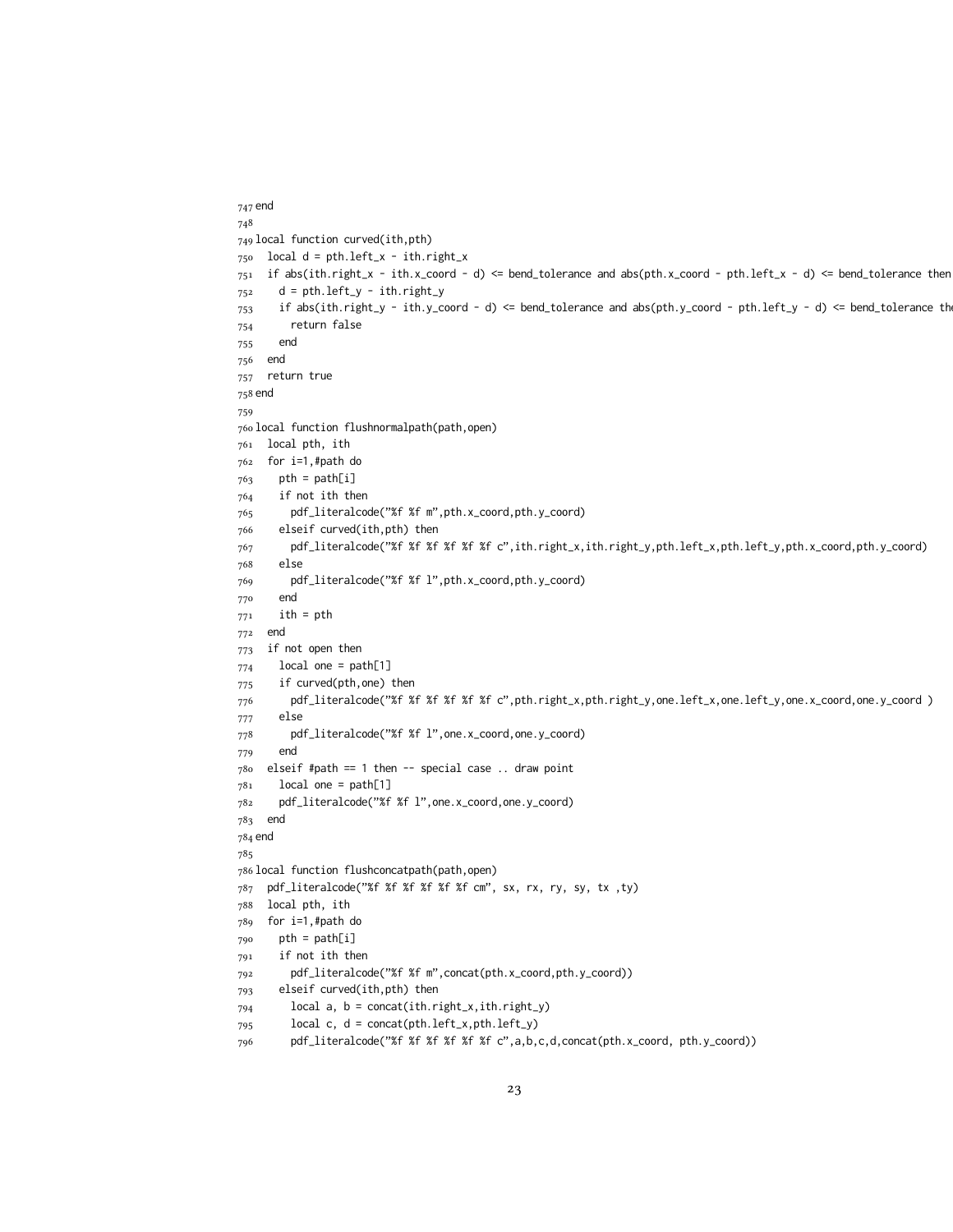```
797 else
798 pdf_literalcode("%f %f l",concat(pth.x_coord, pth.y_coord))
799 end
800 ith = pth
801 end
802 if not open then
803 local one = path[1]
804 if curved(pth,one) then
805 local a, b = concat(pth.right_x,pth.right_y)
806 local c, d = concat(one.left_x,one.left_y)
807 pdf_literalcode("%f %f %f %f %f %f c",a,b,c,d,concat(one.x_coord, one.y_coord))
808 else
809 pdf_literalcode("%f %f l",concat(one.x_coord,one.y_coord))
810 end
811 elseif #path == 1 then -- special case .. draw point
812 local one = path[1]
813 pdf_literalcode("%f %f l",concat(one.x_coord,one.y_coord))
814 end
815 end
816
    dvipdfmx is supported, though nobody seems to use it.
817 local pdfoutput = tonumber(texget("outputmode")) or tonumber(texget("pdfoutput"))
818 local pdfmode = pdfoutput > 0819
820 local function start_pdf_code()
821 if pdfmode then
822 pdf_literalcode("q")
823 else
824 texsprint("\\special{pdf:bcontent}") -- dvipdfmx
825 end
826 end
827 local function stop_pdf_code()
828 if pdfmode then
829 pdf_literalcode("Q")
830 else
831 texsprint("\\special{pdf:econtent}") -- dvipdfmx
832 end
833 end
834
   Now we process hboxes created from btex ... etex or textext(...) or TEX(...), all
being the same internally.
835 local function put_tex_boxes (object,prescript)
836 local box = prescript.mplibtexboxid
837 local n,tw,th = box[1],tonumber(box[2]),tonumber(box[3])
838 if n and tw and th then
839 local op = object.path
```

```
840 local first, second, fourth = op[1], op[2], op[4]
```

```
841 local tx, ty = first.x_coord, first.y_coord
```

```
842 local sx, rx, ry, sy = 1, 0, 0, 1
```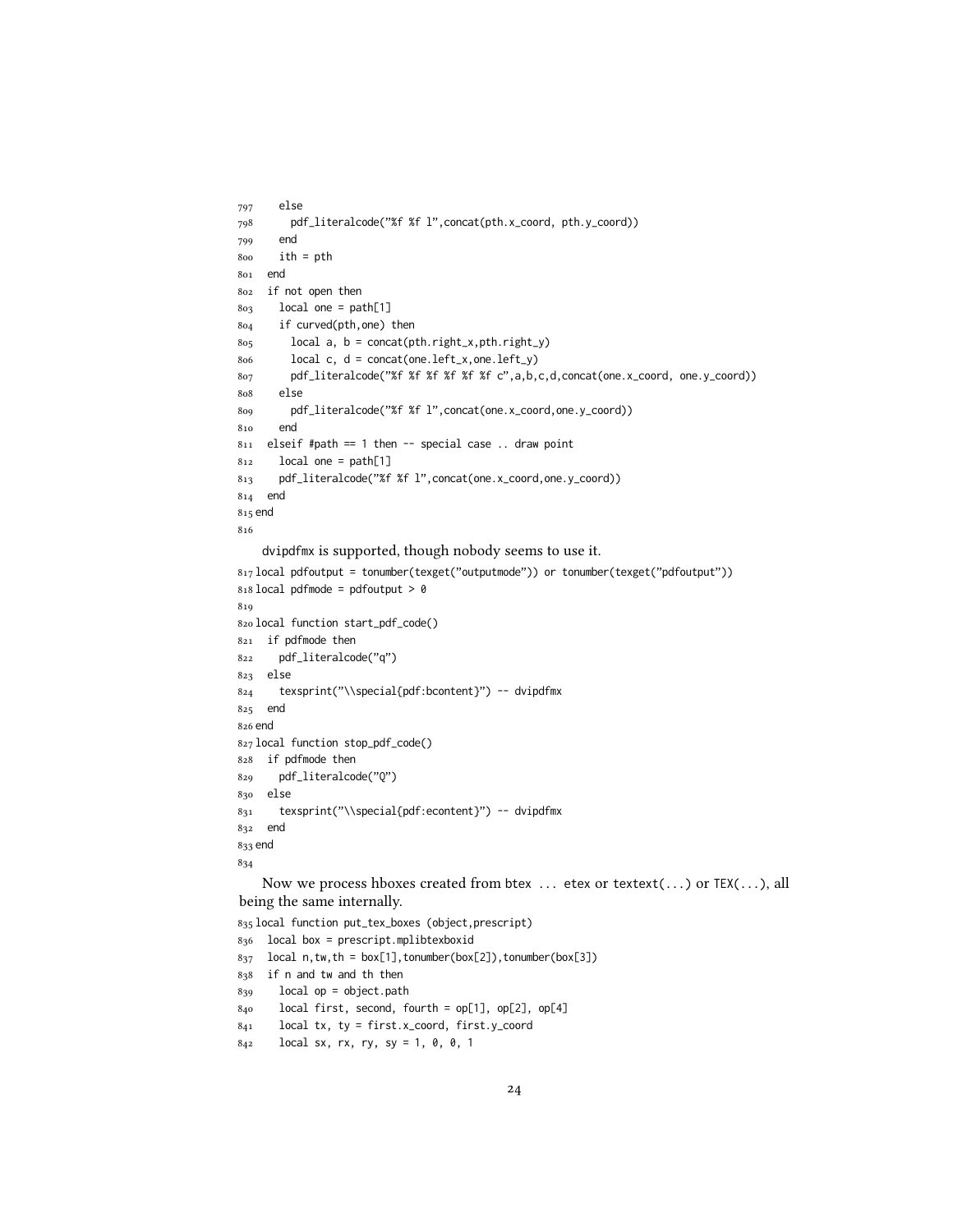```
843 if tw \approx 0 then
844 sx = (second.x_coord - tx)/tw
845 rx = (second.y_coord - ty)/tw
846 if sx == 0 then sx = 0.00001 end
847 end
848 if th \approx 0 then
849 sy = (fourth.y_coord - ty)/th
850 ry = (fourth.x_coord - tx)/th
851 if sy == 0 then sy = 0.00001 end
852 end
853 start_pdf_code()
854 pdf_literalcode("%f %f %f %f %f %f cm",sx,rx,ry,sy,tx,ty)
855 texsprint(format("\\mplibputtextbox{%i}",n))
856 stop_pdf_code()
857 end
858 end
859
    Colors and Transparency
860 local pdf_objs = {}
861 local token, getpageres, setpageres = newtoken or token
862 local pgf = { bye = "pgfutil@everybye", extgs = "pgf@sys@addpdfresource@extgs@plain" }
863
864 if pdfmode then -- repect luaotfload-colors
865 getpageres = pdf.getpageresources or function() return pdf.pageresources end
866 setpageres = pdf.setpageresources or function(s) pdf.pageresources = s end
867 else
868 texsprint("\\special{pdf:obj @MPlibTr<<>>}",
869 "\\special{pdf:obj @MPlibSh<<>>}")
870 end
871
872 local function update_pdfobjs (os)
873 local on = pdf_objs[os]
874 if on then
875 return on,false
876 end
877 if pdfmode then
878 on = pdf.immediateobj(os)
879 else
880 on = pdf_objs.cnt or 0
881 pdf_objs.cnt = on + 1
882 end
883 pdf_objs[os] = on
884 return on,true
885 end
886
887 local transparancy_modes = { [0] = "Normal",
888 "Normal", "Multiply", "Screen", "Overlay",
889 "SoftLight", "HardLight", "ColorDodge", "ColorBurn",
890 "Darken", "Lighten", "Difference", "Exclusion",
```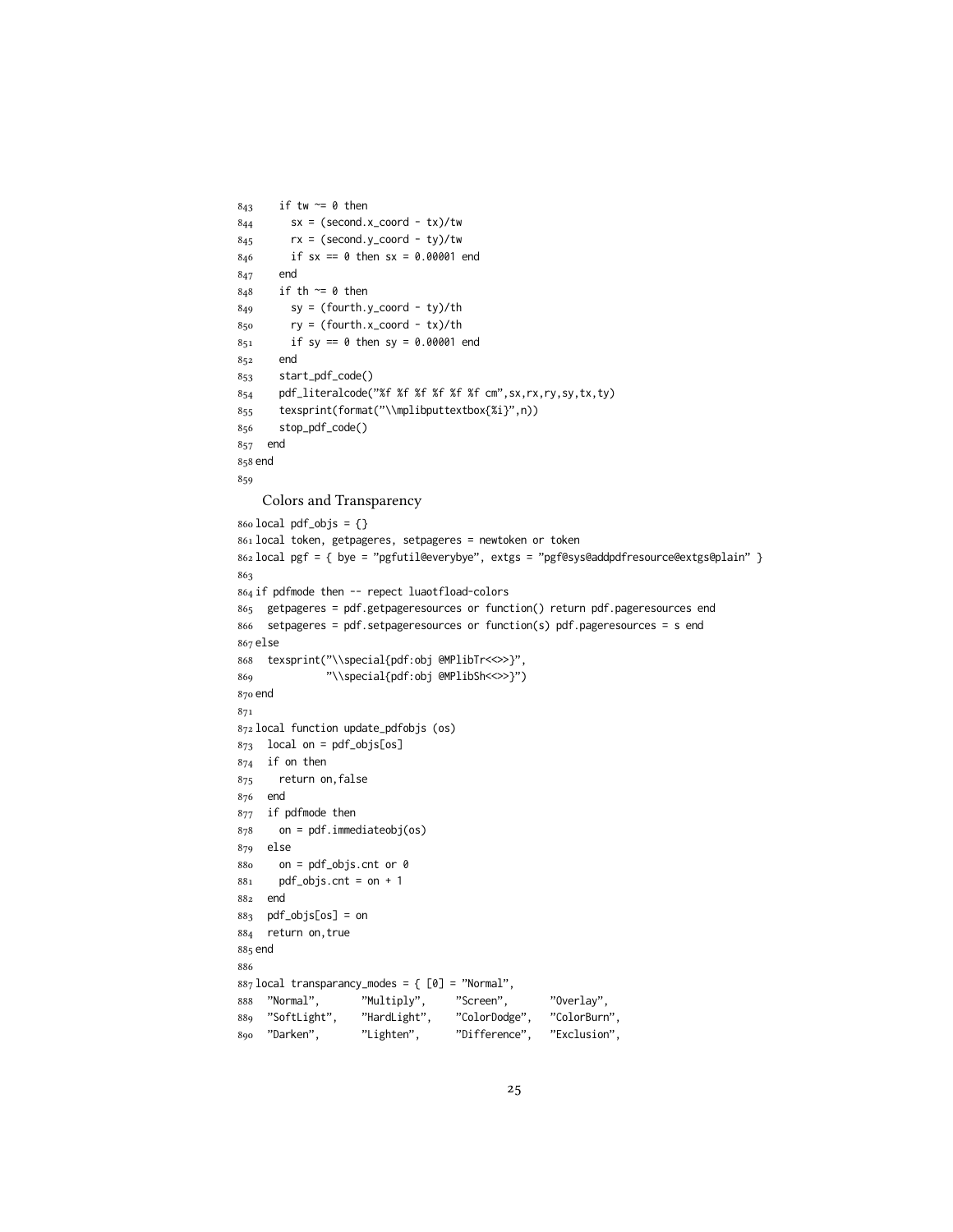```
891 "Hue", "Saturation", "Color", "Luminosity",
892 "Compatible",
893 }
894
895 local function update_tr_res(res,mode,opaq)
896 local os = format("<</BM /%s/ca %.3f/CA %.3f/AIS false>>",mode,opaq,opaq)
897 local on, new = update_pdfobjs(os)
898 if new then
899 if pdfmode then
900 res = format("%s/MPlibTr%i %i 0 R",res,on,on)
901 else
902 if pgf.loaded then
903 texsprint(format("\\csname %s\\endcsname{/MPlibTr%i%s}", pgf.extgs, on, os))
904 else
905 texsprint(format("\\special{pdf:put @MPlibTr<</MPlibTr%i%s>>}",on,os))
906 end
907 end
908 end
909 return res,on
910 end
911
912 local function tr_pdf_pageresources(mode,opaq)
913 if token and pgf.bye and not pgf.loaded then
914 pgf.loaded = token.create(pgf.bye).cmdname == "assign_toks"
915 pgf.bye = pgf.loaded and pgf.bye
916 end
917 local res, on_on, off_on = "", nil, nil
918 res, off_on = update_tr_res(res, "Normal", 1)
919 res, on_on = update_tr_res(res, mode, opaq)
920 if pdfmode then
921 if res ~= "" then
922 if pgf.loaded then
923 texsprint(format("\\csname %s\\endcsname{%s}", pgf.extgs, res))
924 else
925 local tpr, n = getpages() or "", \theta926 tpr, n = tpr:gsub("/ExtGState<<", "%1"..res)
927 if n == 0 then
928 tpr = format("%s/ExtGState<<%s>>", tpr, res)
929 end
930 setpageres(tpr)
931 end
932 end
933 else
934 if not pgf.loaded then
935 texsprint(format("\\special{pdf:put @resources<</ExtGState @MPlibTr>>}"))
936 end
937 end
938 return on_on, off_on
939 end
940
```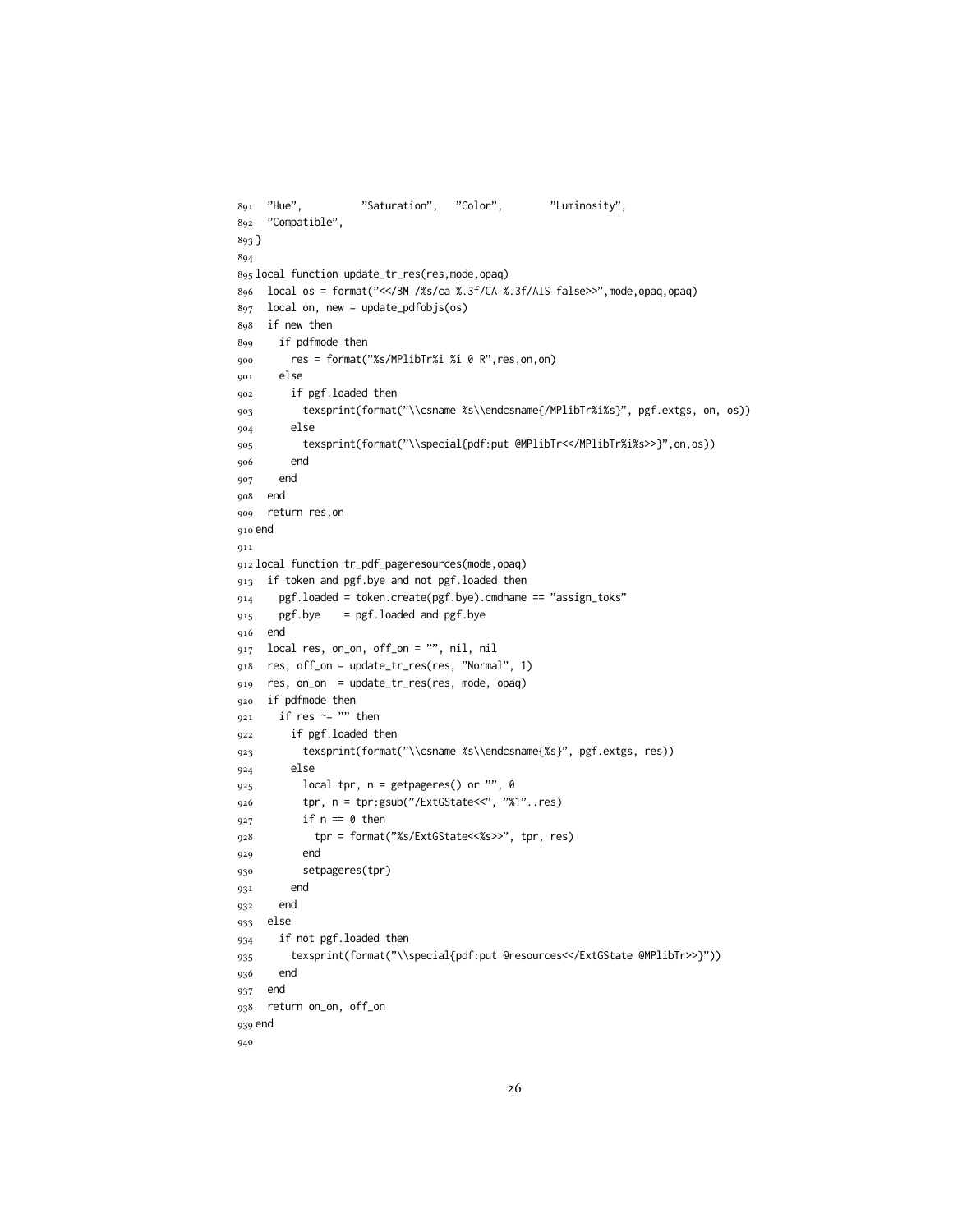```
Shading with metafun format. (maybe legacy way)
941 local shading_res
942
943 local function shading_initialize ()
944 shading_res = {}
945 if pdfmode and luatexbase.callbacktypes.finish_pdffile then -- ltluatex
946 local shading_obj = pdf.reserveobj()
947 setpageres(format("%s/Shading %i 0 R",getpageres() or "",shading_obj))
948 luatexbase.add_to_callback("finish_pdffile", function()
949 pdf.immediateobj(shading_obj,format("<<%s>>",tableconcat(shading_res)))
950 end, "luamplib.finish_pdffile")
951 pdf_objs.finishpdf = true
952 end
953 end
954
955 local function sh_pdfpageresources(shtype,domain,colorspace,colora,colorb,coordinates)
956 if not shading_res then shading_initialize() end
957 local os = format("<</FunctionType 2/Domain [ %s ]/C0 [ %s ]/C1 [ %s ]/N 1>>",
958 domain, colora, colorb)
959 local funcobj = pdfmode and format("%i 0 R",update_pdfobjs(os)) or os
960 os = format("<</ShadingType %i/ColorSpace /%s/Function %s/Coords [ %s ]/Extend [ true true ]/AntiAlias true>>",
961 shtype, colorspace, funcobj, coordinates)
962 local on, new = update_pdfobjs(os)
963 if pdfmode then
964 if new then
965 local res = format("/MPlibSh%i %i 0 R", on, on)
966 if pdf_objs.finishpdf then
967 shading_res[#shading_res+1] = res
968 else
969 local pageres = getpageres() or ""
970 if not pageres:find("/Shading<<.*>>") then
971 pageres = pageres.."/Shading<<>>"
972 end
973 pageres = pageres:gsub("/Shading<<","%1"..res)
974 setpageres(pageres)
975 end
976 end
977 else
978 if new then
979 texsprint(format("\\special{pdf:put @MPlibSh<</MPlibSh%i%s>>}",on,os))
980 end
981 texsprint(format("\\special{pdf:put @resources<</Shading @MPlibSh>>}"))
982 end
983 return on
984 end
985
986 local function color_normalize(ca,cb)
987 if #cb == 1 then
988 if #ca == 4 then
```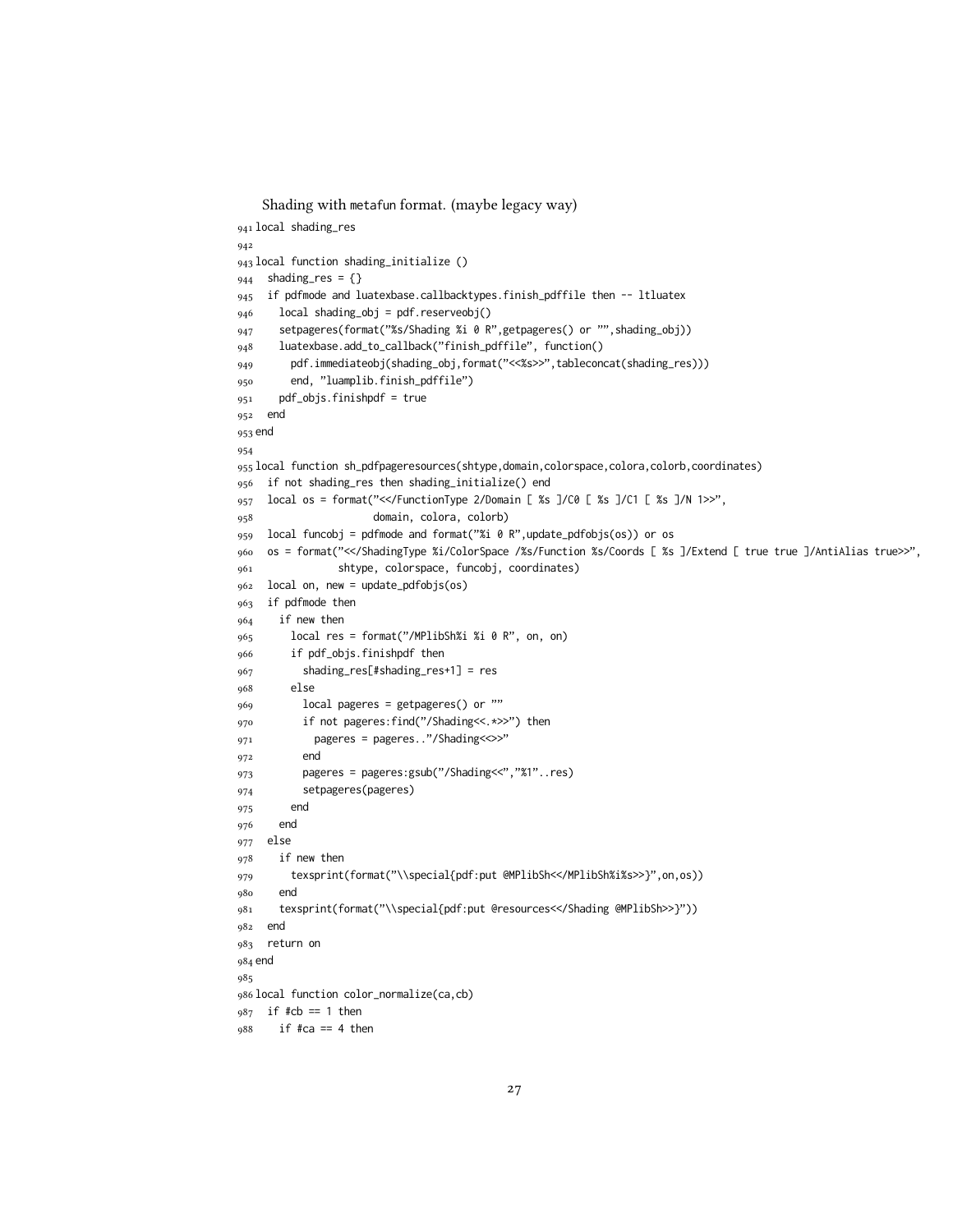```
989 cb[1], cb[2], cb[3], cb[4] = 0, 0, 0, 1-cb[1]
990 else - #ca = 3
991 cb[1], cb[2], cb[3] = cb[1], cb[1], cb[1]
992 end
993 elseif #cb == 3 then -- #ca == 4
994 cb[1], cb[2], cb[3], cb[4] = 1-cb[1], 1-cb[2], 1-cb[3], 0
995 end
996 end
997
998 local prev_override_color
999
1000 local function do_preobj_color(object,prescript)
    transparency
1001 local opaq = prescript and prescript.tr_transparency
1002 local tron_no, troff_no
1003 if opaq then
1004 local mode = prescript.tr_alternative or 1
1005 mode = transparancy_modes[tonumber(mode)]
1006 tron_no, troff_no = tr_pdf_pageresources(mode,opaq)
1007 pdf_literalcode("/MPlibTr%i gs",tron_no)
1008 end
    color
1009 local override = prescript and prescript.MPlibOverrideColor
1010 if override then
1011 if pdfmode then
1012 pdf_literalcode(override)
1013 override = nil
1014 else
1015 texsprint(format("\\special{color push %s}",override))
1016 prev_override_color = override
1017 end
1018 else
1019 local cs = object.color
1020 if cs and #cs > 0 then
1021 pdf_literalcode(luamplib.colorconverter(cs))
1022 prev_override_color = nil
1023 elseif not pdfmode then
1024 override = prev_override_color
1025 if override then
1026 texsprint(format("\\special{color push %s}",override))
1027 end
1028 end
1029 end
    shading
1030 local sh_type = prescript and prescript.sh_type
1031 if sh_type then
1032 local domain = prescript.sh_domain
```

```
1033 local centera = prescript.sh_center_a:explode()
```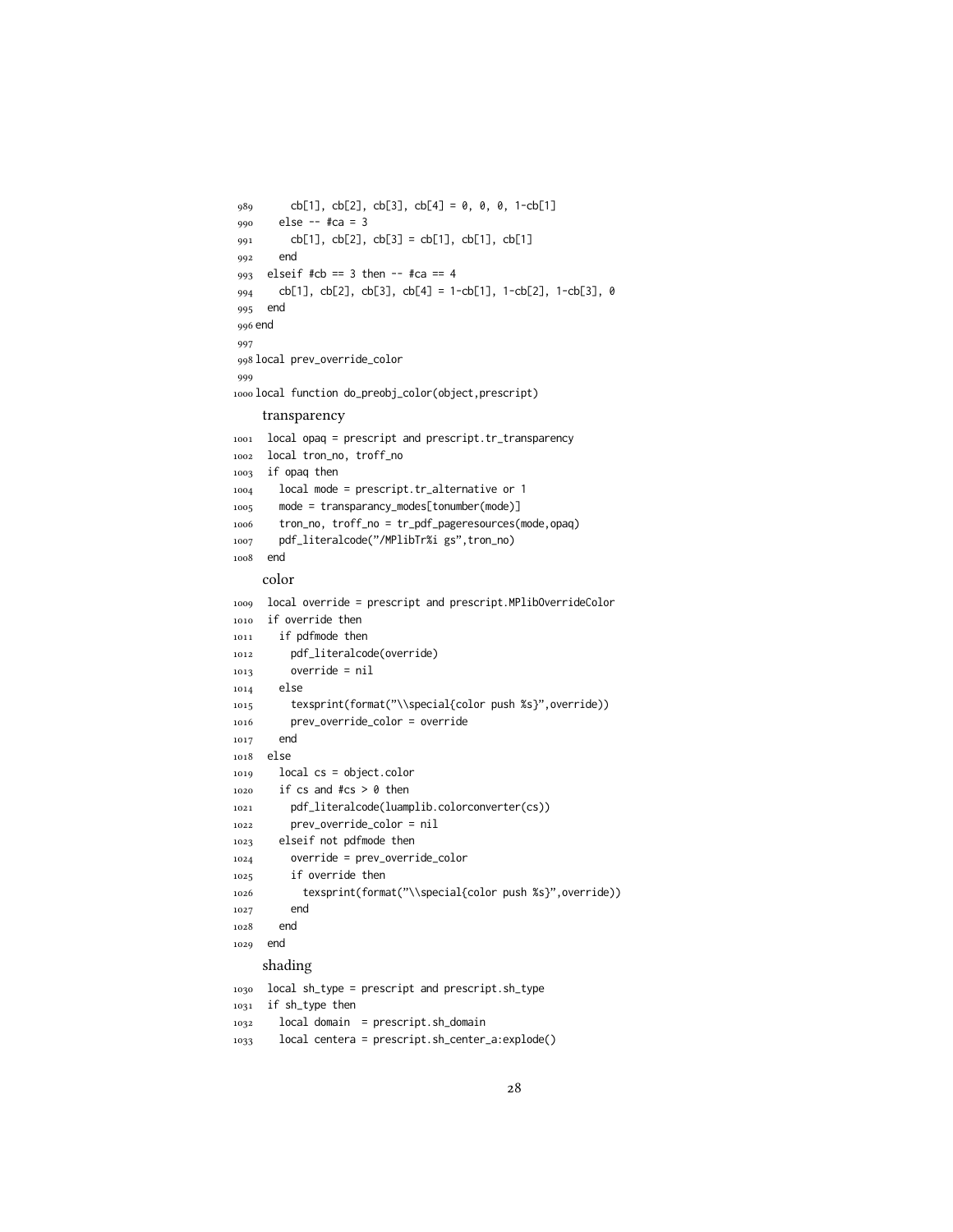```
1034 local centerb = prescript.sh_center_b:explode()
1035 for _,t in pairs({centera,centerb}) do
1036 for i,v in ipairs(t) do
1037 t[i] = format("%f",v)
1038 end
1039 end
1040 centera = tableconcat(centera," ")
_{1041} centerb = tableconcat(centerb,"")
1042 local colora = prescript.sh_color_a or {0};
1043 local colorb = prescript.sh_color_b or {1};
1044 for _,t in pairs({colora,colorb}) do
1045 for i,v in ipairs(t) do
1046 t[i] = format("%.3f",v)
1047 end
1048 end
1049 if #colora > #colorb then
1050 color_normalize(colora,colorb)
1051 elseif #colorb > #colora then
1052 color_normalize(colorb,colora)
1053 end
1054 local colorspace
1055 if #colorb == 1 then colorspace = "DeviceGray"
1056 elseif #colorb == 3 then colorspace = "DeviceRGB"
1057 elseif #colorb == 4 then colorspace = "DeviceCMYK"
1058 else return troff_no,override
1059 end
1060 colora = tableconcat(colora, " ")
_{1061} colorb = tableconcat(colorb, "")
1062 local shade_no
1063 if sh_type == "linear" then
1064 local coordinates = tableconcat({centera,centerb}," ")
1065 shade_no = sh_pdfpageresources(2,domain,colorspace,colora,colorb,coordinates)
1066 elseif sh_type == "circular" then
1067 local radiusa = format("%f",prescript.sh_radius_a)
1068 local radiusb = format("%f",prescript.sh_radius_b)
1069 local coordinates = tableconcat({centera,radiusa,centerb,radiusb},"")
1070 shade_no = sh_pdfpageresources(3,domain,colorspace,colora,colorb,coordinates)
1071 end
1072 pdf_literalcode("q /Pattern cs")
1073 return troff_no,override,shade_no
1074 end
1075 return troff_no,override
1076 end
1077
1078 local function do_postobj_color(tr,over,sh)
1079 if sh then
1080 pdf_literalcode("W n /MPlibSh%s sh Q",sh)
1081 end
1082 if over then
1083 texsprint("\\special{color pop}")
```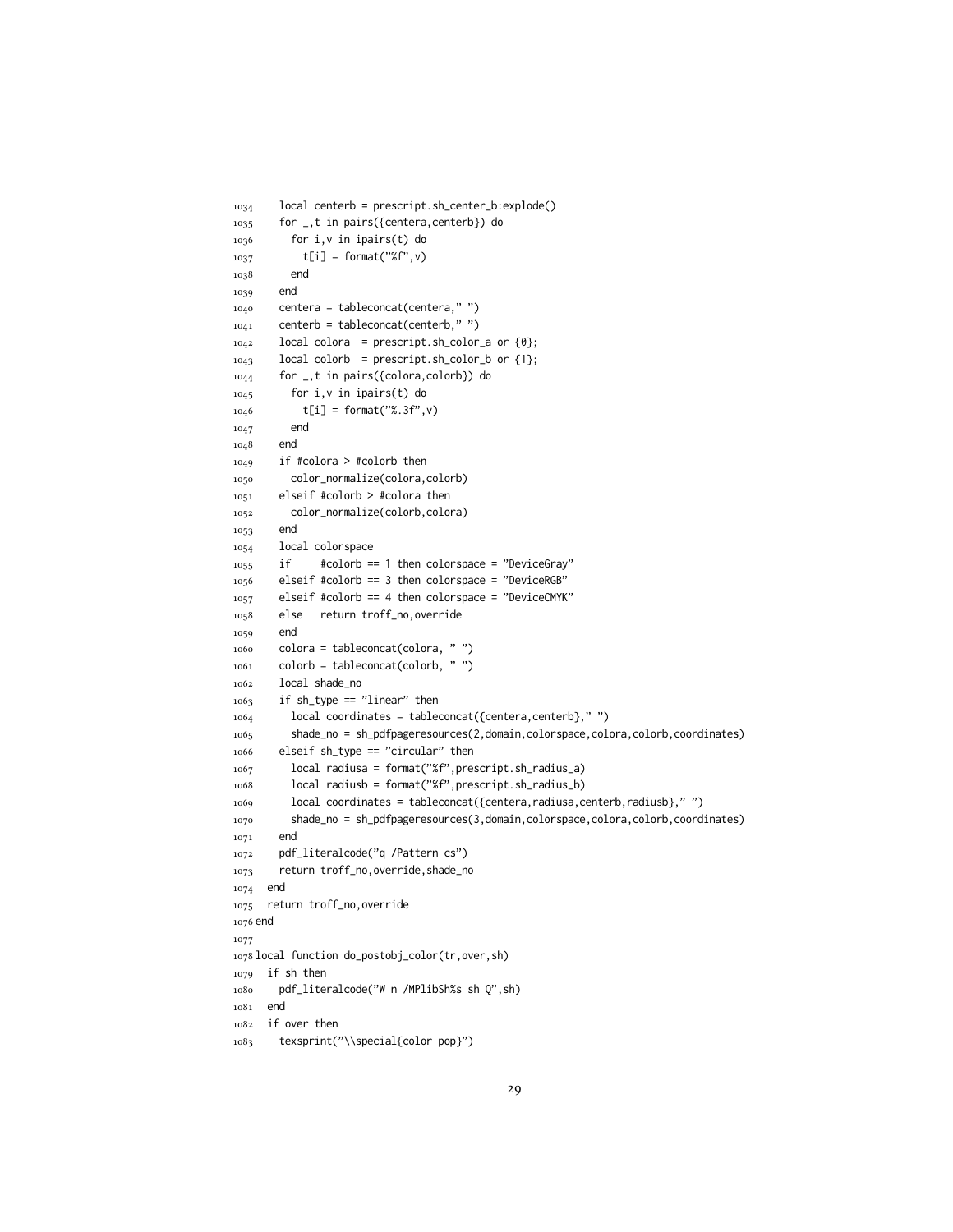```
1084 end
1085 if tr then
1086 pdf_literalcode("/MPlibTr%i gs",tr)
1087 end
1088 end
1089
```
Finally, flush figures by inserting PDF literals.

```
1090 local function flush(result,flusher)
1091 if result then
1092 local figures = result.fig
1093 if figures then
1094 for f=1, #figures do
1095 info("flushing figure %s",f)
1096 local figure = figures[f]
1097 local objects = getobjects(result,figure,f)
1098 local fignum = tonumber(figure:filename():match("([%d]+)$") or figure:charcode() or 0)
1099 local miterlimit, linecap, linejoin, dashed = -1, -1, -1, false
1100 local bbox = figure:boundingbox()
1101 local llx, lly, urx, ury = bbox[1], bbox[2], bbox[3], bbox[4] -- faster than unpack
1102 if urx < llx then
```
luamplib silently ignores this invalid figure for those that do not contain beginfig ... endfig. (issue #70) Original code of ConTeXt general was:

```
-- invalid
pdf_startfigure(fignum,0,0,0,0)
pdf_stopfigure()
```
else

For legacy behavior. Insert 'pre-fig' TEX code here, and prepare a table for 'in-fig' codes.

| 1104 | if tex_code_pre_mplib[f] then           |                |
|------|-----------------------------------------|----------------|
| 1105 | texsprint(tex_code_pre_mplib[f])        |                |
| 1106 | end                                     |                |
| 1107 | $local TeX_code\_bot = \{\}$            |                |
| 1108 | pdf_startfigure(fignum,llx,lly,urx,ury) |                |
| 1109 | start_pdf_code()                        |                |
| 1110 | if objects then                         |                |
| 1111 | $local$ savedpath = $nil$               |                |
| 1112 | $local$ savedhtap = $nil$               |                |
| 1113 | for o=1,#objects do                     |                |
| 1114 | local object                            | $=$ objects[o] |
| 1115 | local objecttype                        | = object.type  |

The following 5 lines are part of btex...etex patch. Again, colors are processed at this stage.

| 1116 | $=$ object.prescript<br>local prescript                                       |
|------|-------------------------------------------------------------------------------|
| 1117 | prescript = prescript and script2table(prescript) -- prescript is now a table |
| 1118 | $local tr0ona, cr0over, shade0 = do0preobj0color(object,prescript)$           |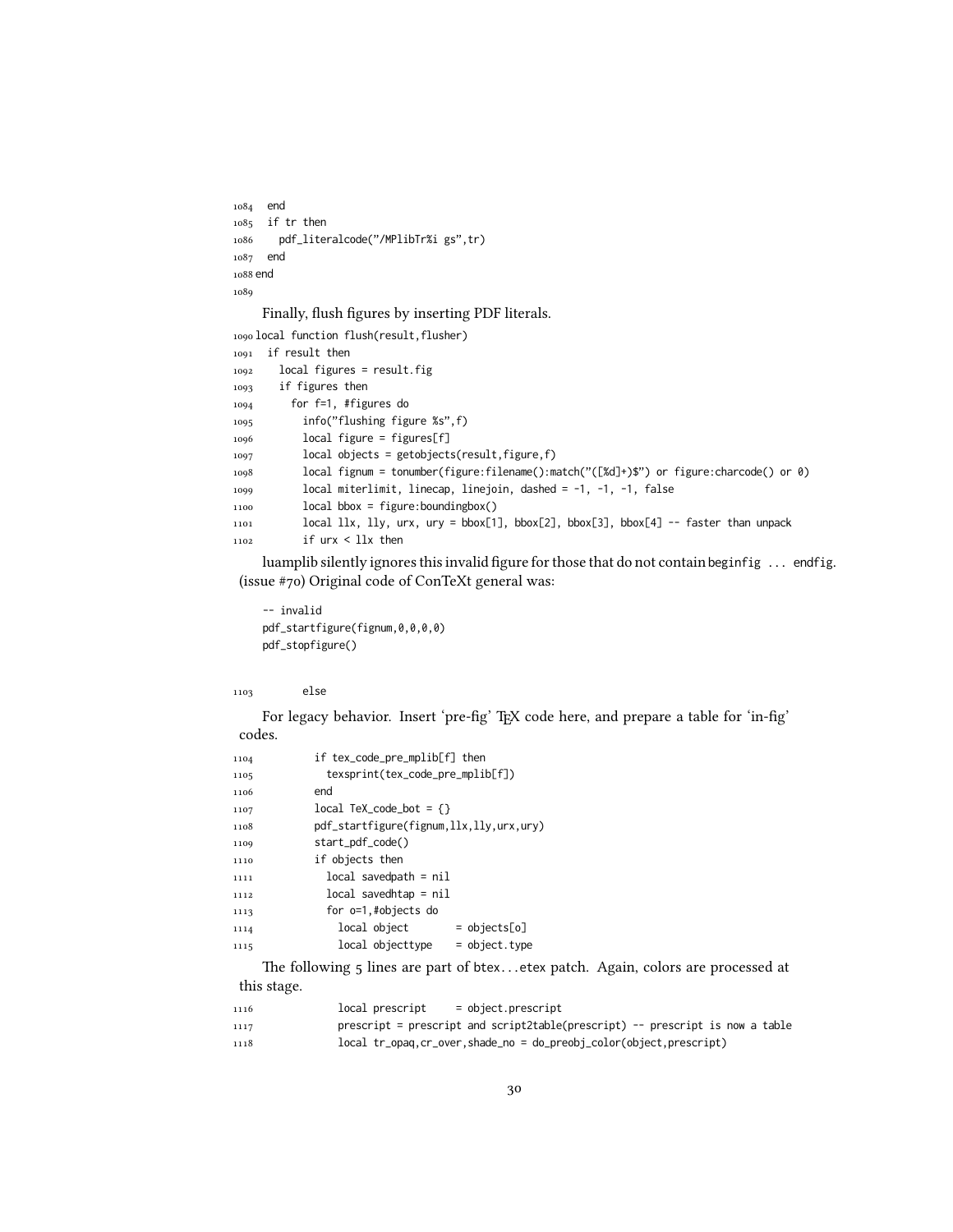| 1119         | if prescript and prescript.mplibtexboxid then                                                |
|--------------|----------------------------------------------------------------------------------------------|
| 1120         | put_tex_boxes(object,prescript)                                                              |
| 1121         | elseif objecttype == "start_bounds" or objecttype == "stop_bounds" then --skip               |
| 1122         | elseif objecttype $==$ "start_clip" then                                                     |
| 1123         | local evenodd = not object.istext and object.postscript == "evenodd"                         |
| 1124         | start_pdf_code()                                                                             |
| 1125         | flushnormalpath(object.path,false)                                                           |
| 1126         | pdf_literalcode(evenodd and "W* n" or "W n")                                                 |
| 1127         | elseif objecttype $==$ "stop_clip" then                                                      |
| 1128         | stop_pdf_code()                                                                              |
| 1129         | miterlimit, linecap, linejoin, dashed = -1, -1, -1, false                                    |
| 1130         | elseif objecttype $==$ "special" then                                                        |
|              | Collect TEX codes that will be executed after flushing. Legacy behavior.                     |
| 1131         | if prescript and prescript.postmplibverbtex then                                             |
| 1132         | TeX_code_bot[#TeX_code_bot+1] = prescript.postmplibverbtex                                   |
| 1133         | end                                                                                          |
| 1134         | elseif objecttype $==$ "text" then                                                           |
| 1135         | $local ot = object.trainform -- 3, 4, 5, 6, 1, 2$                                            |
| 1136         | start_pdf_code()                                                                             |
| 1137         | pdf_literalcode("%f %f %f %f %f %f cm", ot[3], ot[4], ot[5], ot[6], ot[1], ot[2])            |
| 1138         | pdf_textfigure(object.font,object.dsize,object.text,object.width,object.height,object.depth) |
| 1139         | stop_pdf_code()                                                                              |
| 1140         | else                                                                                         |
| 1141         | local evenodd, collect, both = false, false, false                                           |
| 1142         | $local postscript = object postscript$                                                       |
| 1143         | if not object.istext then                                                                    |
| 1144         | if postscript $==$ "evenodd" then                                                            |
| 1145         | $evenodd = true$                                                                             |
| 1146         | elseif postscript $==$ "collect" then                                                        |
| 1147         | $collect = true$                                                                             |
| 1148         | elseif postscript $==$ "both" then                                                           |
| 1149         | $both = true$                                                                                |
| 1150         | elseif postscript $==$ "eoboth" then                                                         |
| 1151         | $evenodd = true$                                                                             |
| 1152         | both<br>$= true$                                                                             |
| 1153         | end<br>end                                                                                   |
| 1154         | if collect then                                                                              |
| 1155         | if not savedpath then                                                                        |
| 1156         | savedpath = { $object.path$ or $false$ }                                                     |
| 1157         | savedhtap = { $object.html$ or $false$ }                                                     |
| 1158<br>1159 | else                                                                                         |
| 1160         | $savedpath[$ #savedpath+1] = object.path or false                                            |
| 1161         | $savedhtap[$ #savedhtap+1] = object.htap or false                                            |
| 1162         | end                                                                                          |
| 1163         | else                                                                                         |
| 1164         | local ml = object.miterlimit                                                                 |
| 1165         | if ml and ml $\sim$ = miterlimit then                                                        |
| 1166         | $miterlimit = ml$                                                                            |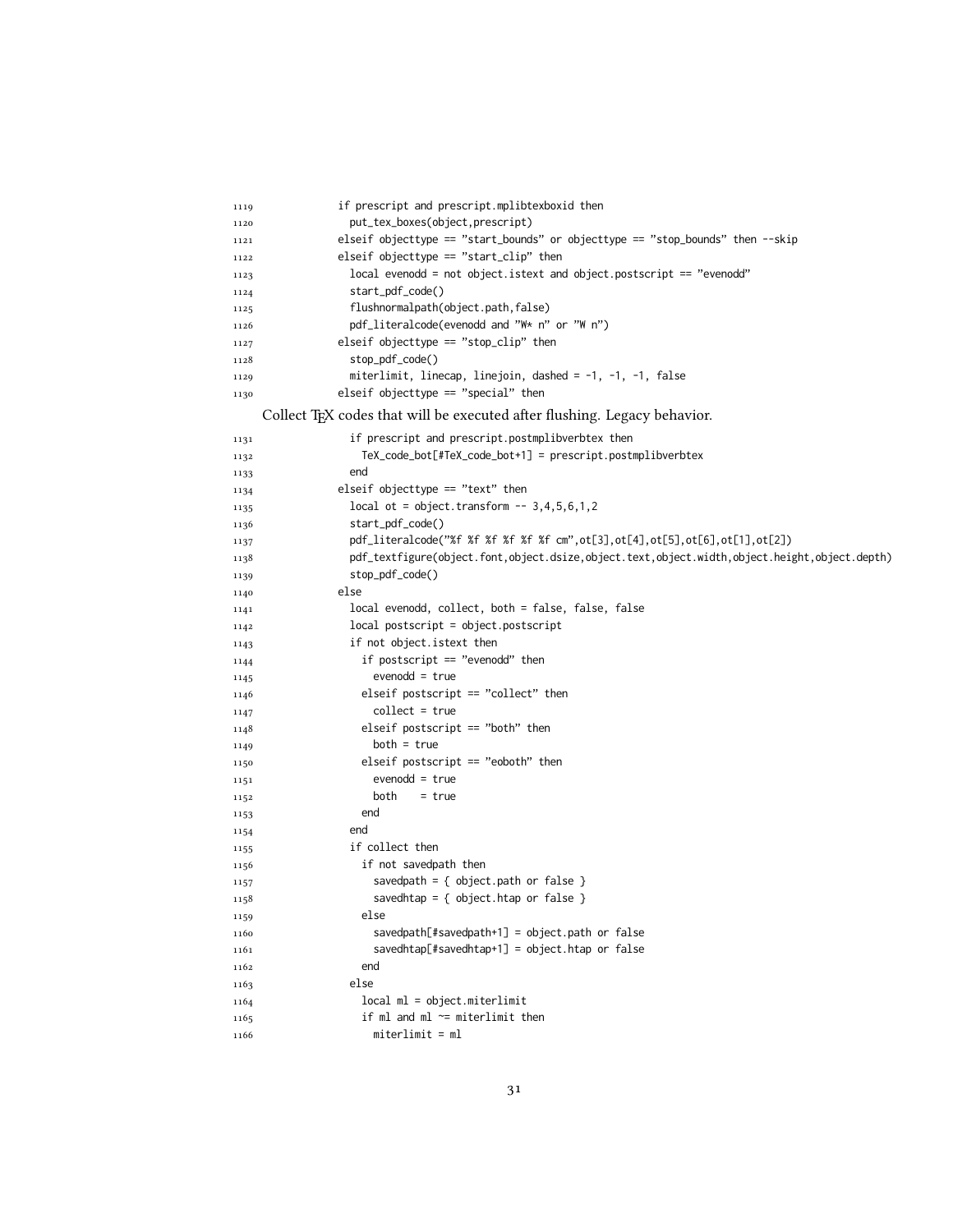| 1167 | pdf_literalcode("%f M",ml)                                                 |
|------|----------------------------------------------------------------------------|
| 1168 | end                                                                        |
| 1169 | $local$ $1j = objectu$                                                     |
| 1170 | if $1j$ and $1j \sim 1$ inejoin then                                       |
| 1171 | $linejoin = 1j$                                                            |
| 1172 | pdf_literalcode("%i j",lj)                                                 |
| 1173 | end                                                                        |
| 1174 | $local$ $lc$ = $object$ . $linecap$                                        |
| 1175 | if $lc$ and $lc$ $\sim$ = linecap then                                     |
| 1176 | $linecap = lc$                                                             |
| 1177 | pdf_literalcode("%i J",lc)                                                 |
| 1178 | end                                                                        |
| 1179 | $local$ dl = object.dash                                                   |
| 1180 | if dl then                                                                 |
| 1181 | local d = format("[%s] %f d", tableconcat(dl.dashes or {}," "), dl.offset) |
| 1182 | if $d \approx d$ dashed then                                               |
| 1183 | $dashed = d$                                                               |
| 1184 | pdf_literalcode(dashed)                                                    |
| 1185 | end                                                                        |
| 1186 | elseif dashed then                                                         |
| 1187 | pdf_literalcode("[] 0 d")                                                  |
| 1188 | $dashed = false$                                                           |
| 1189 | end                                                                        |
| 1190 | $local path = object.path$                                                 |
| 1191 | $local$ transformed, penwidth = false, 1                                   |
| 1192 | local open = path and path[1].left_type and path[#path].right_type         |
| 1193 | $local pen = object.pen$                                                   |
| 1194 | if pen then                                                                |
| 1195 | if pen.type == 'elliptical' then                                           |
| 1196 | transformed, penwidth = pen_characteristics(object) -- boolean, value      |
| 1197 | pdf_literalcode("%f w", penwidth)                                          |
| 1198 | if objecttype $==$ 'fill' then                                             |
| 1199 | $objecttype = 'both'$                                                      |
| 1200 | end                                                                        |
| 1201 | else -- calculated by mplib itself                                         |
| 1202 | $objecttype = 'fill'$                                                      |
| 1203 | end                                                                        |
| 1204 | end                                                                        |
| 1205 | if transformed then                                                        |
| 1206 | start_pdf_code()                                                           |
| 1207 | end                                                                        |
| 1208 | if path then                                                               |
| 1209 | if savedpath then                                                          |
| 1210 | for i=1,#savedpath do                                                      |
| 1211 | $local path = savedpath[i]$                                                |
| 1212 | if transformed then                                                        |
| 1213 | flushconcatpath(path,open)                                                 |
| 1214 | else                                                                       |
| 1215 | flushnormalpath(path,open)                                                 |
| 1216 | end                                                                        |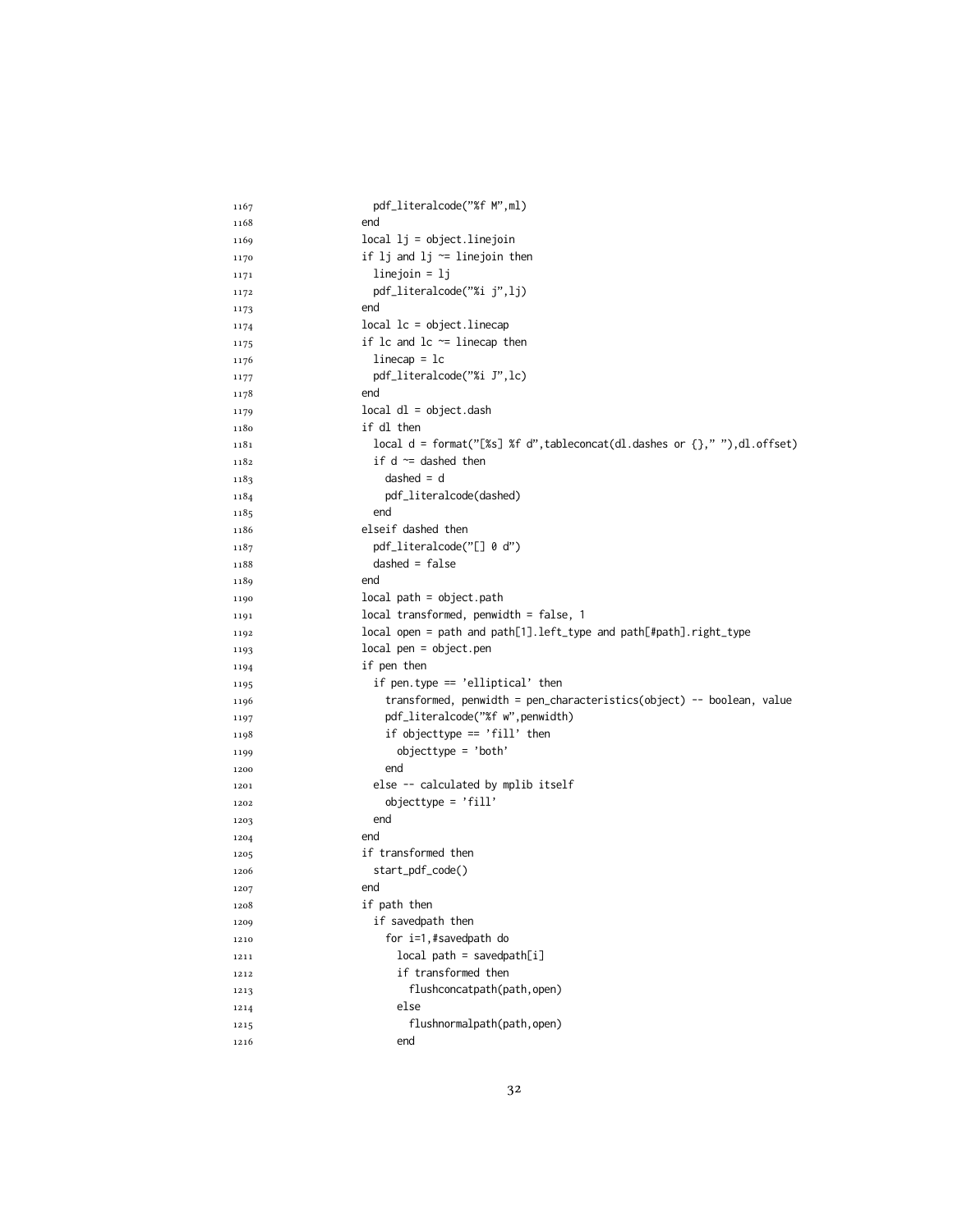| 1217 | end                                                  |
|------|------------------------------------------------------|
| 1218 | savedpath = $nil$                                    |
| 1219 | end                                                  |
| 1220 | if transformed then                                  |
| 1221 | flushconcatpath(path,open)                           |
| 1222 | else                                                 |
| 1223 | flushnormalpath(path,open)                           |
| 1224 | end                                                  |
|      | Change from ConTeXt general: there was color stuffs. |
| 1225 | if not shade_no then -- conflict with shading        |
| 1226 | if objecttype == "fill" then                         |
| 1227 | pdf_literalcode(evenodd and "h f*" or "h f")         |
| 1228 | elseif objecttype $==$ "outline" then                |
| 1229 | if both then                                         |
| 1230 | pdf_literalcode(evenodd and "h B*" or "h B")         |
| 1231 | else                                                 |
| 1232 | pdf_literalcode(open and "S" or "h S")               |
| 1233 | end                                                  |
| 1234 | elseif objecttype $==$ "both" then                   |
| 1235 | pdf_literalcode(evenodd and "h B*" or "h B")         |
| 1236 | end                                                  |
| 1237 | end                                                  |
| 1238 | end                                                  |
| 1239 | if transformed then                                  |
| 1240 | stop_pdf_code()                                      |
| 1241 | end                                                  |
| 1242 | $local path = object.htap$                           |
| 1243 | if path then                                         |
| 1244 | if transformed then                                  |
| 1245 | start_pdf_code()                                     |
| 1246 | end                                                  |
| 1247 | if savedhtap then                                    |
| 1248 | for i=1,#savedhtap do                                |
| 1249 | $local path = savedhtap[i]$                          |
| 1250 | if transformed then                                  |
| 1251 | flushconcatpath(path,open)                           |
| 1252 | else                                                 |
| 1253 | flushnormalpath(path,open)                           |
| 1254 | end                                                  |
| 1255 | end                                                  |
| 1256 | savedhtap = $nil$                                    |
| 1257 | evenodd<br>$= true$                                  |
| 1258 | end                                                  |
| 1259 | if transformed then                                  |
| 1260 | flushconcatpath(path,open)                           |
| 1261 | else                                                 |
| 1262 | flushnormalpath(path,open)                           |
| 1263 | end                                                  |
| 1264 | if objecttype == "fill" then                         |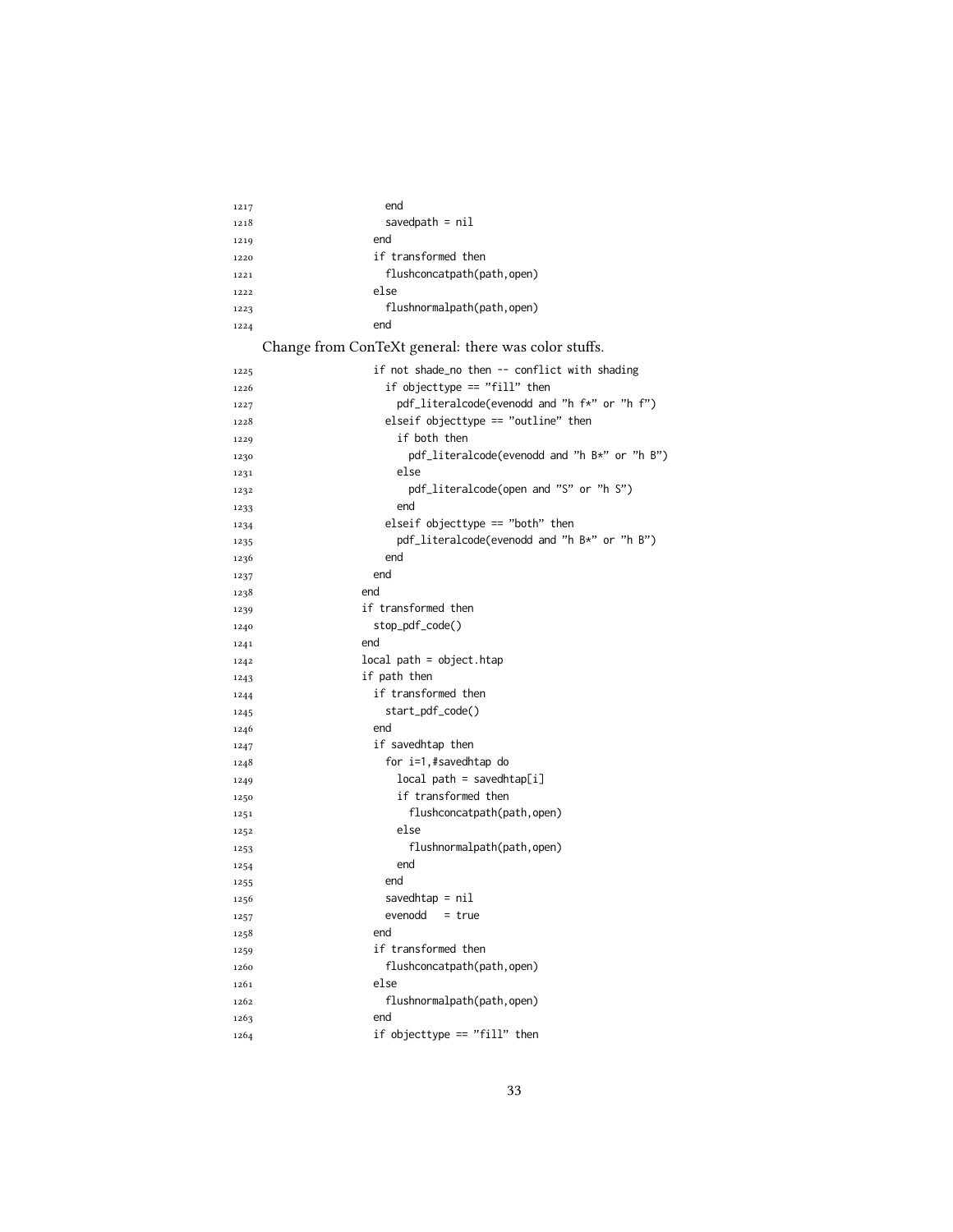| 1265 | pdf_literalcode(evenodd and "h f*" or "h f")          |
|------|-------------------------------------------------------|
| 1266 | elseif objecttype $==$ "outline" then                 |
| 1267 | pdf_literalcode(open and "S" or "h S")                |
| 1268 | elseif objecttype $==$ "both" then                    |
| 1269 | $pdf$ -literalcode(evenodd and "h $B*$ " or "h $B"$ ) |
| 1270 | end                                                   |
| 1271 | if transformed then                                   |
| 1272 | stop_pdf_code()                                       |
| 1273 | end                                                   |
| 1274 | end                                                   |
| 1275 | end                                                   |
| 1276 | end                                                   |

Added to ConTeXt general: color stuff. And execute legacy verbatimtex code.

```
1277 do_postobj_color(tr_opaq,cr_over,shade_no)
1278 end
1279 end
1280 stop_pdf_code()
1281 pdf_stopfigure()
1282 if #TeX_code_bot > 0 then texsprint(TeX_code_bot) end
1283 end
1284 end
1285 end
1286 end
1287 end
1288 luamplib.flush = flush
1289
1290 local function colorconverter(cr)
1291 local n = #cr
1292 if n == 4 then
1293 local c, m, y, k = cr[1], cr[2], cr[3], cr[4]
1294 return format("%.3f %.3f %.3f %.3f k %.3f %.3f %.3f %.3f K",c,m,y,k,c,m,y,k), "0 g 0 G"
1295 elseif n == 3 then
1296 local r, g, b = cr[1], cr[2], cr[3]1297 return format("%.3f %.3f %.3f rg %.3f %.3f %.3f RG",r,g,b,r,g,b), "0 g 0 G"
1298 else
1299 local s = cr[1]
1300 return format("%.3f g %.3f G",s,s), "0 g 0 G"
1301 end
1302 end
1303 luamplib.colorconverter = colorconverter
```
## 2.2 TEX package

First we need to load some packages.

```
1304 \bgroup\expandafter\expandafter\expandafter\egroup
1305 \expandafter\ifx\csname selectfont\endcsname\relax
1306 \input ltluatex
1307 \else
1308 \NeedsTeXFormat{LaTeX2e}
```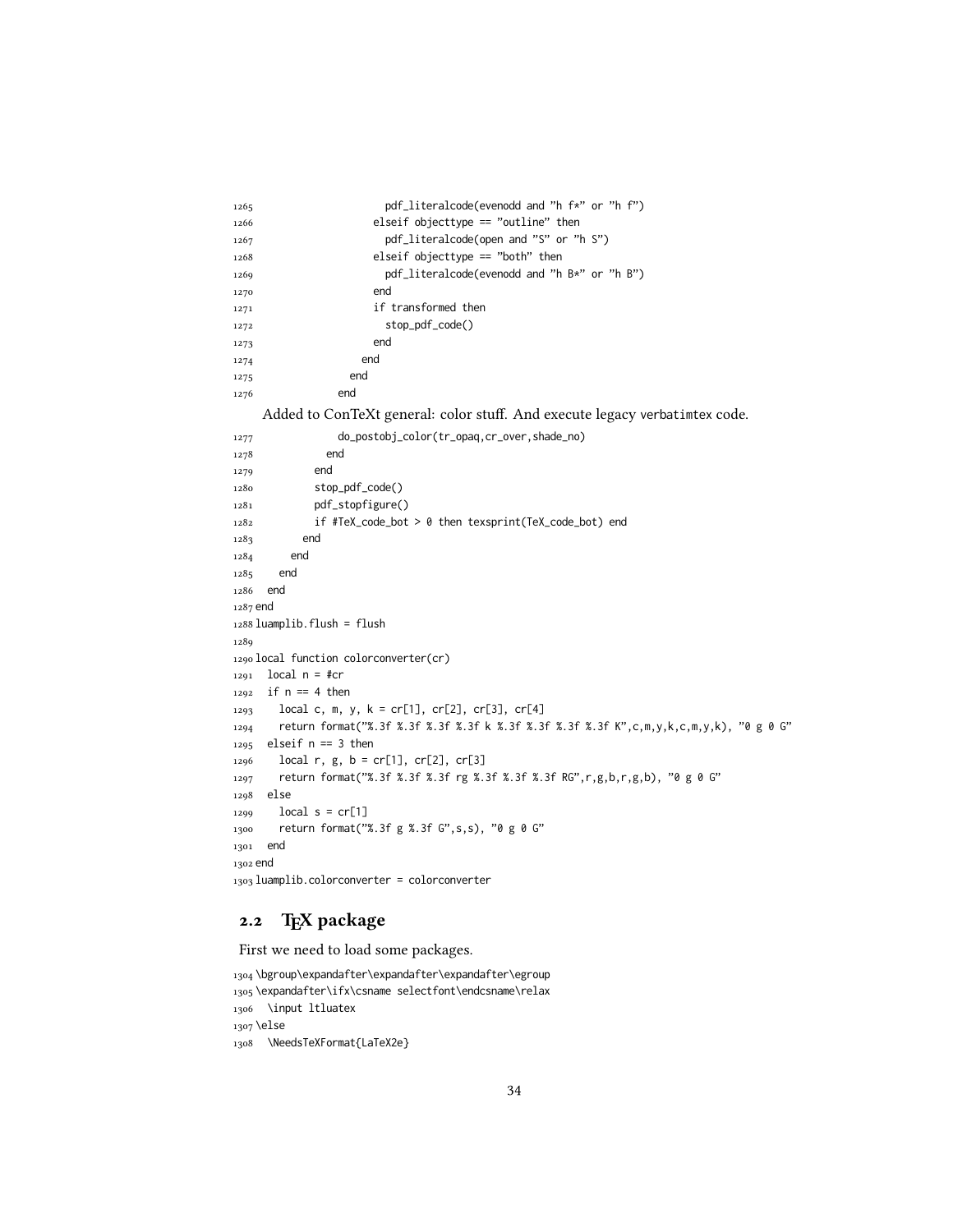1309 \ProvidesPackage{luamplib}

1310 [2022/01/12 v2.23.0 mplib package for LuaTeX]

```
1311 \ifx\newluafunction\@undefined
```
1312 \input ltluatex

```
1313 \fi
```
1314 \fi

Loading of lua code.

```
1315 \directlua{require("luamplib")}
```
Support older engine. Seems we don't need it, but no harm.

```
1316 \ifx\pdfoutput\undefined
```

```
1317 \let\pdfoutput\outputmode
```

```
1318 \protected\def\pdfliteral{\pdfextension literal}
```
1319 \fi

Unfortuantely there are still packages out there that think it is a good idea to manually set \pdfoutput which defeats the above branch that defines \pdfliteral. To cover that case we need an extra check.

```
1320 \ifx\pdfliteral\undefined
1321 \protected\def\pdfliteral{\pdfextension literal}
1322 \fi
```
Set the format for metapost.

```
1323 \def\mplibsetformat#1{\directlua{luamplib.setformat("#1")}}
```
luamplib works in both PDF and DVI mode, but only DVIPDFMx is supported currently among a number of DVI tools. So we output a warning.

```
1324 \ifnum\pdfoutput>0
```

```
1325 \let\mplibtoPDF\pdfliteral
```
1326 \else

```
1327 \def\mplibtoPDF#1{\special{pdf:literal direct #1}}
```
1328 \ifcsname PackageWarning\endcsname

```
1329 \PackageWarning{luamplib}{take dvipdfmx path, no support for other dvi tools currently.}
```

```
1330 \else
```

```
1331 \write128{}
```

```
1332 \write128{luamplib Warning: take dvipdfmx path, no support for other dvi tools currently.}
```

```
1333 \write128{}
```

```
1334 \fi
```
1335 \fi

Make mplibcode typesetted always in horizontal mode.

```
1336 \def\mplibforcehmode{\let\prependtomplibbox\leavevmode}
```

```
1337\def\mplibnoforcehmode{\let\prependtomplibbox\relax}
```

```
1338 \mplibnoforcehmode
```
Catcode. We want to allow comment sign in mplibcode.

```
1339 \def\mplibsetupcatcodes{%
1340 %catcode'\{=12 %catcode'\}=12
1341 \catcode'\#=12 \catcode'\^=12 \catcode'\~=12 \catcode'\_=12
1342 \catcode'\&=12 \catcode'\$=12 \catcode'\%=12 \catcode'\^^M=12
```

```
1343 }
```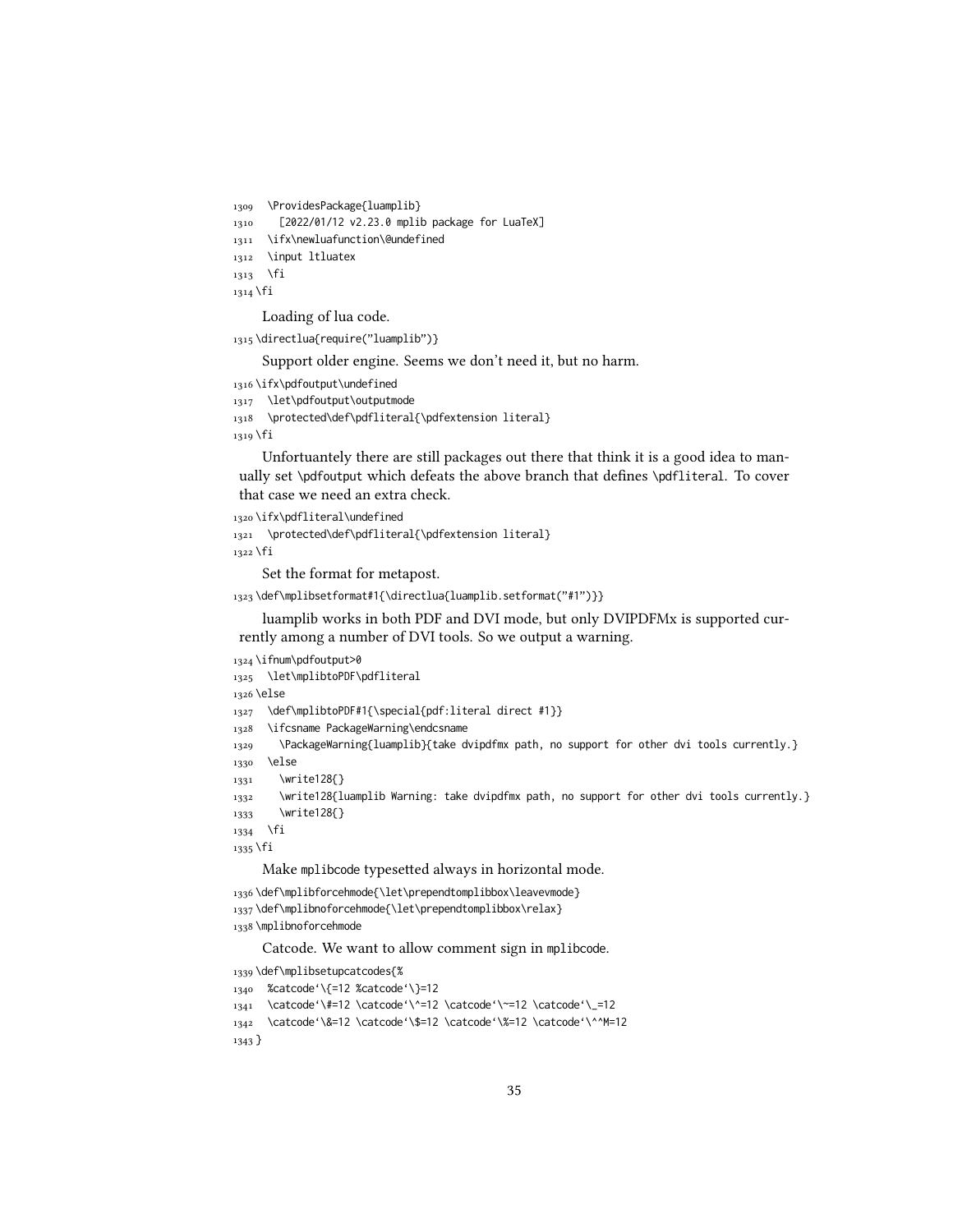Make btex...etex box zero-metric.

1344 \def\mplibputtextbox#1{\vbox to 0pt{\vss\hbox to 0pt{\raise\dp#1\copy#1\hss}}}

The Plain-specific stuff.

\unless\ifcsname ver@luamplib.sty\endcsname

- \def\mplibcode{%
- \begingroup
- 1348 \begingroup
- 1349 \mplibsetupcatcodes
- 1350 \mplibdocode
- }
- \long\def\mplibdocode#1\endmplibcode{%
- 1353 \endgroup
- \directlua{luamplib.process\_mplibcode([===[\unexpanded{#1}]===],"")}%
- 1355 \endgroup
- }
- \else

The LTFX-specific part: a new environment.

\newenvironment{mplibcode}[1][]{%

- \global\def\currentmpinstancename{#1}%
- \mplibtmptoks{}\ltxdomplibcode
- }{}
- \def\ltxdomplibcode{%
- 1363 \begingroup
- 1364 \mplibsetupcatcodes
- \ltxdomplibcodeindeed

}

- \def\mplib@mplibcode{mplibcode}
- \long\def\ltxdomplibcodeindeed#1\end#2{%
- \endgroup
- \mplibtmptoks\expandafter{\the\mplibtmptoks#1}%
- \def\mplibtemp@a{#2}%
- \ifx\mplib@mplibcode\mplibtemp@a
- 1373 \directlua{luamplib.process\_mplibcode([===[\the\mplibtmptoks]===],"\currentmpinstancename")}%
- \end{mplibcode}%
- \else
- \mplibtmptoks\expandafter{\the\mplibtmptoks\end{#2}}%
- \expandafter\ltxdomplibcode
- \fi
- }
- \fi

#### User settings.

\def\mplibshowlog#1{\directlua{

 $_{1382}$  local s = string.lower("#1")

- if s == "enable" or s == "true" or s == "yes" then
- luamplib.showlog = true
- else

```
1386 luamplib.showlog = false
```
end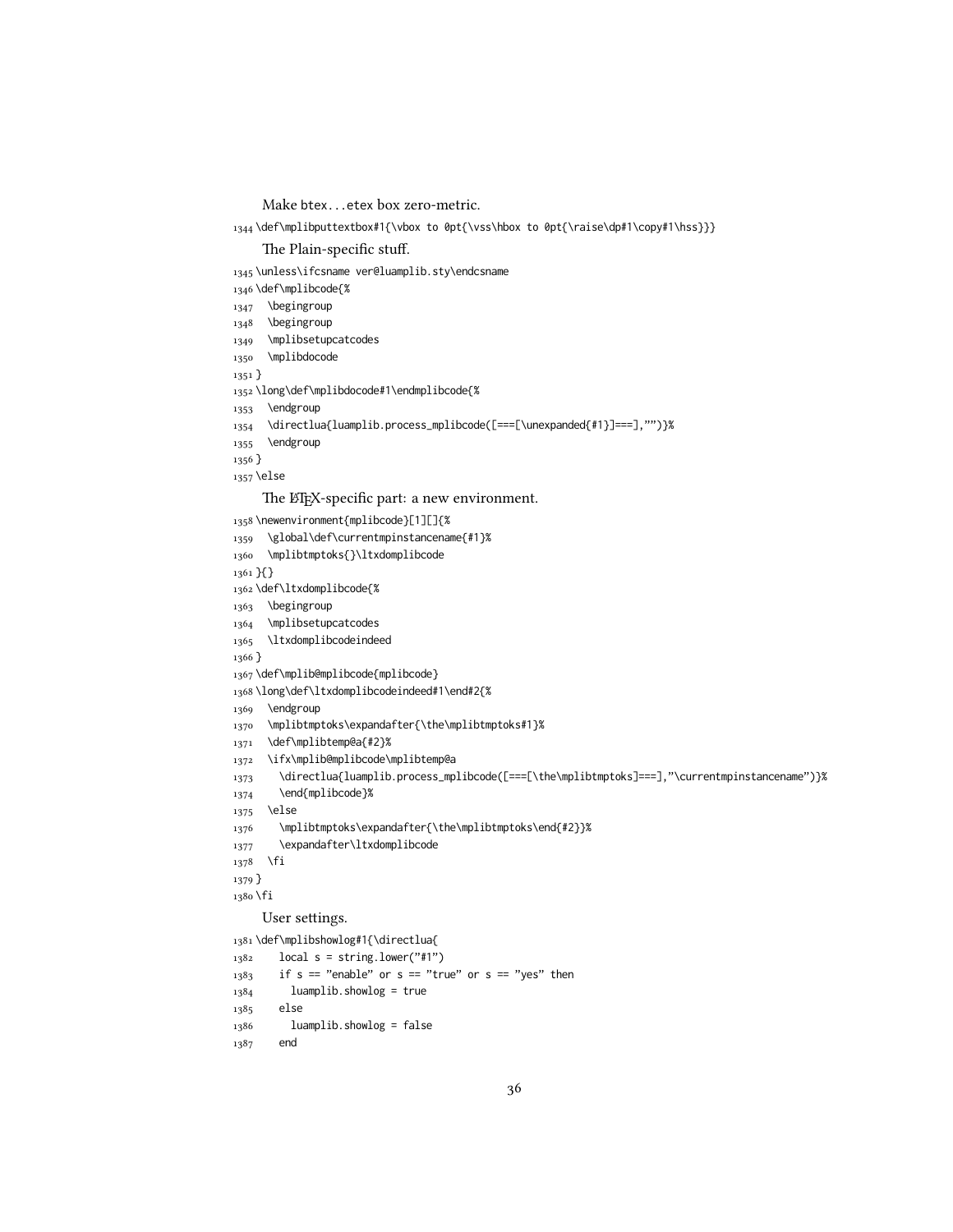```
1388 }}
1389 \def\mpliblegacybehavior#1{\directlua{
1390 local s = string.lower("#1")
_{1391} if s == "enable" or s == "true" or s == "yes" then
1392 luamplib.legacy_verbatimtex = true
1393 else
1394 luamplib.legacy_verbatimtex = false
1395 end
1396 }}
1397 \def\mplibverbatim#1{\directlua{
1398 local s = string.lower("#1")
_{1399} if s == "enable" or s == "true" or s == "yes" then
1400 luamplib.verbatiminput = true
1401 else
1402 luamplib.verbatiminput = false
1403 end
1404 }}
1405 \newtoks\mplibtmptoks
```

```
\everymplib & \everyendmplib: macros resetting luamplib.every(end)mplib tables
```

```
1406 \protected\def\everymplib{%
1407 \begingroup
1408 \mplibsetupcatcodes
1409 \mplibdoeverymplib
1410 }
1411 \protected\def\everyendmplib{%
1412 \begingroup
1413 \mplibsetupcatcodes
1414 \mplibdoeveryendmplib
1415 }
1416 \ifcsname ver@luamplib.sty\endcsname
1417 \newcommand\mplibdoeverymplib[2][]{%
1418 \endgroup
1419 \directlua{
1420 luamplib.everymplib["#1"] = [===[\unexpanded{#2}]===]
1421 }%
1422 }
1423 \newcommand\mplibdoeveryendmplib[2][]{%
1424 \endgroup
1425 \directlua{
1426 luamplib.everyendmplib["#1"] = [===[\unexpanded{#2}]===]
1427 }%
1428 }
1429 \else
1430 \long\def\mplibdoeverymplib#1{%
1431 \endgroup
1432 \directlua{
1433 luamplib.everymplib[""] = [===[\unexpanded{#1}]===]
1434 }%
1435 }
```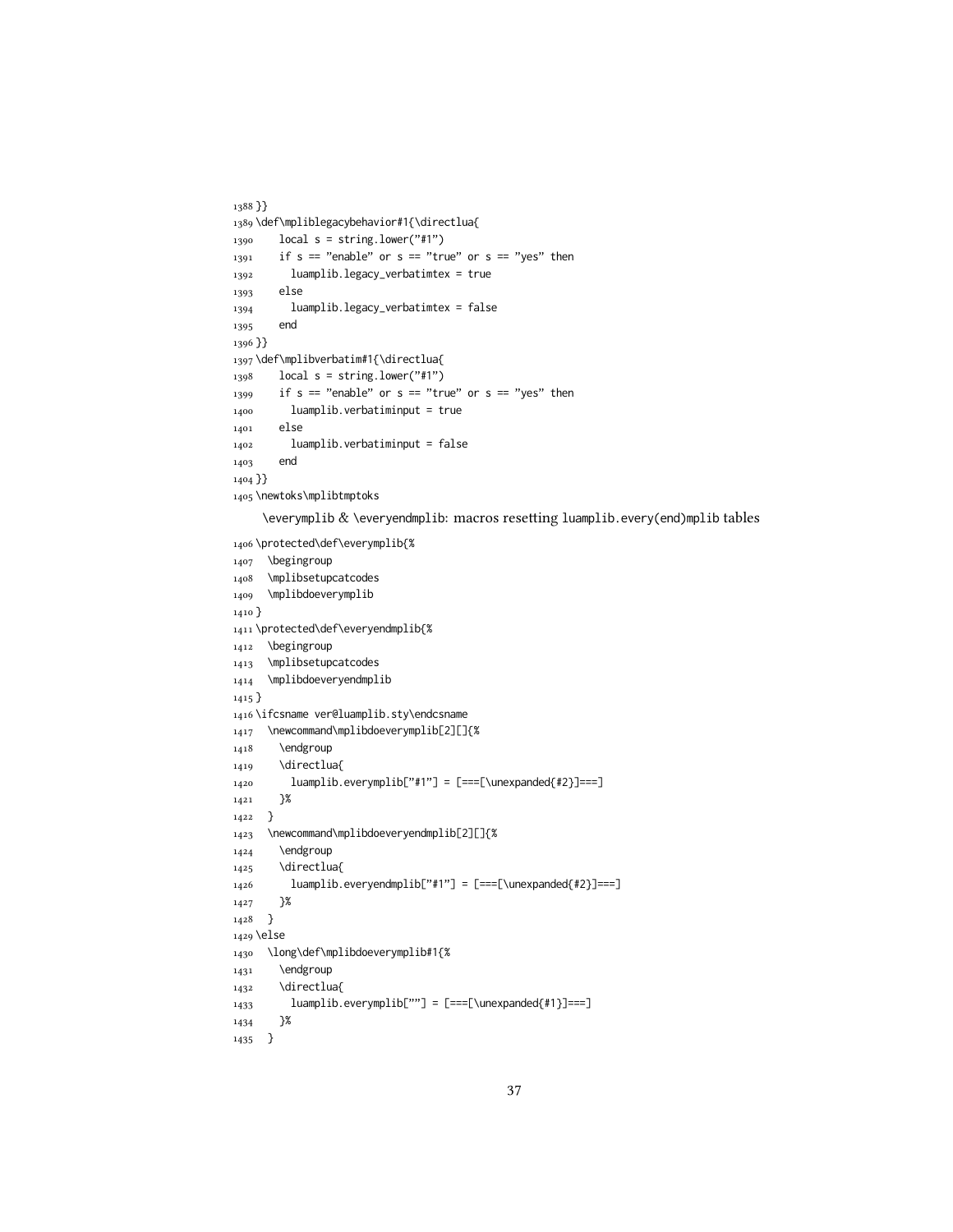```
1436 \long\def\mplibdoeveryendmplib#1{%
1437 \endgroup
1438 \directlua{
1439 luamplib.everyendmplib[""] = [===[\unexpanded{#1}]===]
1440 }%
1441 }
1442 \fi
```
Allow TEX dimen/color macros. Now runscript does the job, so the following lines are not needed for most cases. But the macros will be expanded when they are used in another macro.

```
1443 \def\mpdim#1{ mplibdimen("#1") }
1444 \def\mpcolor#1#{\domplibcolor{#1}}
1445 \def\domplibcolor#1#2{ mplibcolor("#1{#2}") }
```
MPLib's number system. Now binary has gone away.

1446 \def\mplibnumbersystem#1{\directlua{

```
_{1447} local t = "#1"
_{1448} if t == "binary" then t = "decimal" end
1449 luamplib.numbersystem = t
1450 }}
     Settings for .mp cache files.
1451 \def\mplibmakenocache#1{\mplibdomakenocache #1,*,}
1452 \def\mplibdomakenocache#1,{%
1453 \ifx\empty#1\empty
1454 \expandafter\mplibdomakenocache
1455 \else
1456 \ifx*#1\else
1457 \directlua{luamplib.noneedtoreplace["#1.mp"]=true}%
1458 \expandafter\expandafter\expandafter\mplibdomakenocache
1459 \fi
1460 \fi
1461 }
1462 \def\mplibcancelnocache#1{\mplibdocancelnocache #1,*,}
1463 \def\mplibdocancelnocache#1,{%
1464 \ifx\empty#1\empty
1465 \expandafter\mplibdocancelnocache
1466 \else
1467 \ifx*#1\else
1468 \directlua{luamplib.noneedtoreplace["#1.mp"]=false}%
1469 \expandafter\expandafter\expandafter\mplibdocancelnocache
1470 \fi
_{1471} \fi
1472 }
1473 \def\mplibcachedir#1{\directlua{luamplib.getcachedir("\unexpanded{#1}")}}
     More user settings.
1474 \def\mplibtextextlabel#1{\directlua{
_{1475} local s = string.lower("#1")
_{1476} if s == "enable" or s == "true" or s == "yes" then
```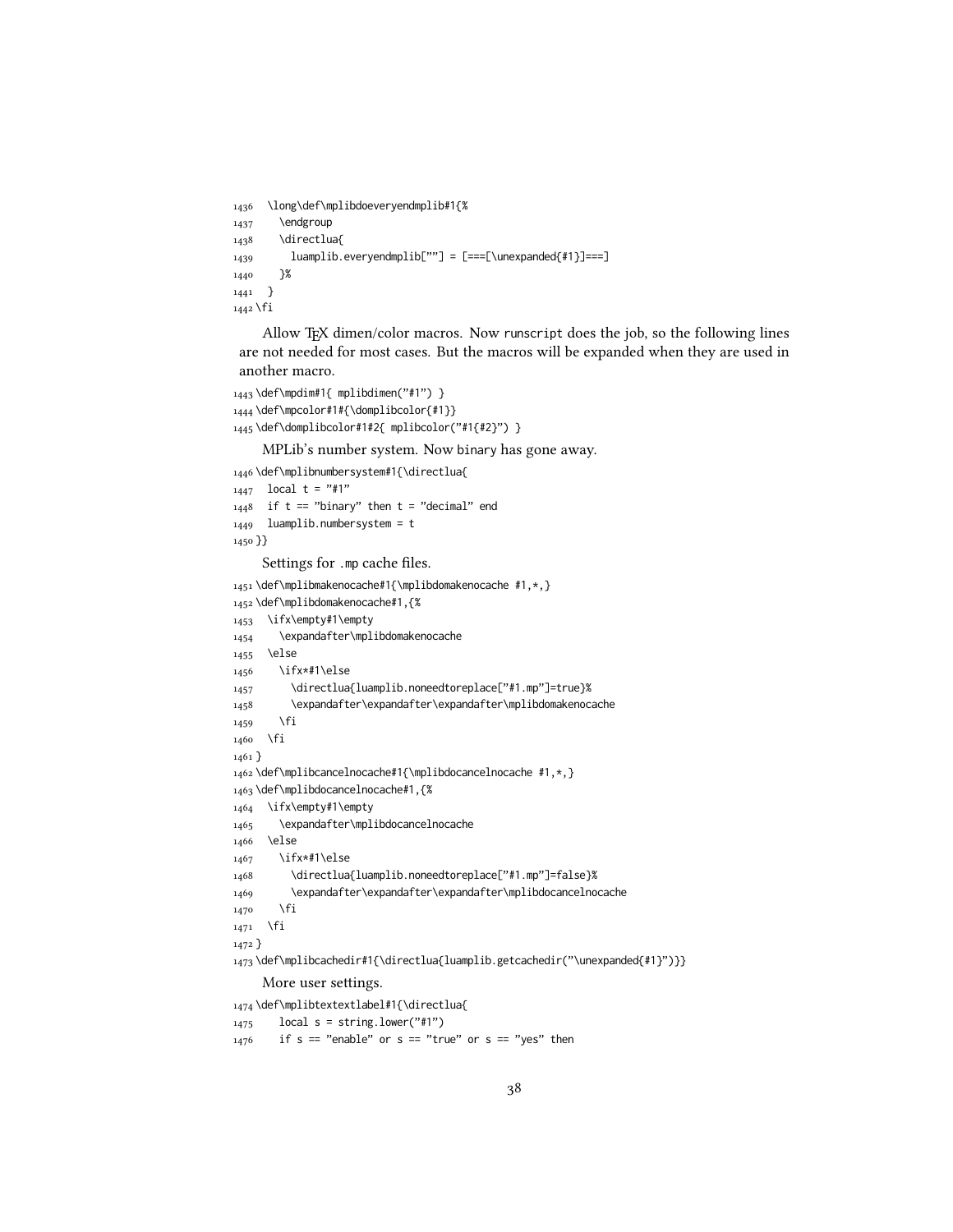```
1477 luamplib.textextlabel = true
1478 else
1479 luamplib.textextlabel = false
1480 end
1481 }}
1482 \def\mplibcodeinherit#1{\directlua{
_{1483} local s = string.lower("#1")
1484 if s == "enable" or s == "true" or s == "yes" then
1485 luamplib.codeinherit = true
1486 else
1487 luamplib.codeinherit = false
1488 end
1489 }}
1490 \def\mplibglobaltextext#1{\directlua{
_{1491} local s = string.lower("#1")
_{1492} if s == "enable" or s == "true" or s == "yes" then
1493 luamplib.globaltextext = true
1494 else
1495 luamplib.globaltextext = false
1496 end
1497 }}
```
The followings are from ConTeXt general, mostly. We use a dedicated scratchbox.

\ifx\mplibscratchbox\undefined \newbox\mplibscratchbox \fi

```
We encapsulate the litterals.
```
\def\mplibstarttoPDF#1#2#3#4{%

```
1500 \prependtomplibbox
```

```
1501 \hbox\bgroup
```

```
1502 \xdef\MPllx{#1}\xdef\MPlly{#2}%
```

```
1503 \xdef\MPurx{#3}\xdef\MPury{#4}%
```
- \xdef\MPwidth{\the\dimexpr#3bp-#1bp\relax}%
- \xdef\MPheight{\the\dimexpr#4bp-#2bp\relax}%
- \parskip0pt%
- \leftskip0pt%
- \parindent0pt%
- \everypar{}%
- 1510 \setbox\mplibscratchbox\vbox\bgroup
- 1511 \noindent

}

- \def\mplibstoptoPDF{%
- \egroup %
- 1515 \setbox\mplibscratchbox\hbox %
- {\hskip-\MPllx bp%
- \raise-\MPlly bp%
- \box\mplibscratchbox}%
- \setbox\mplibscratchbox\vbox to \MPheight
- {\vfill
- 1521 \hsize\MPwidth
- 1522 \wd\mplibscratchbox0pt%
- \ht\mplibscratchbox0pt%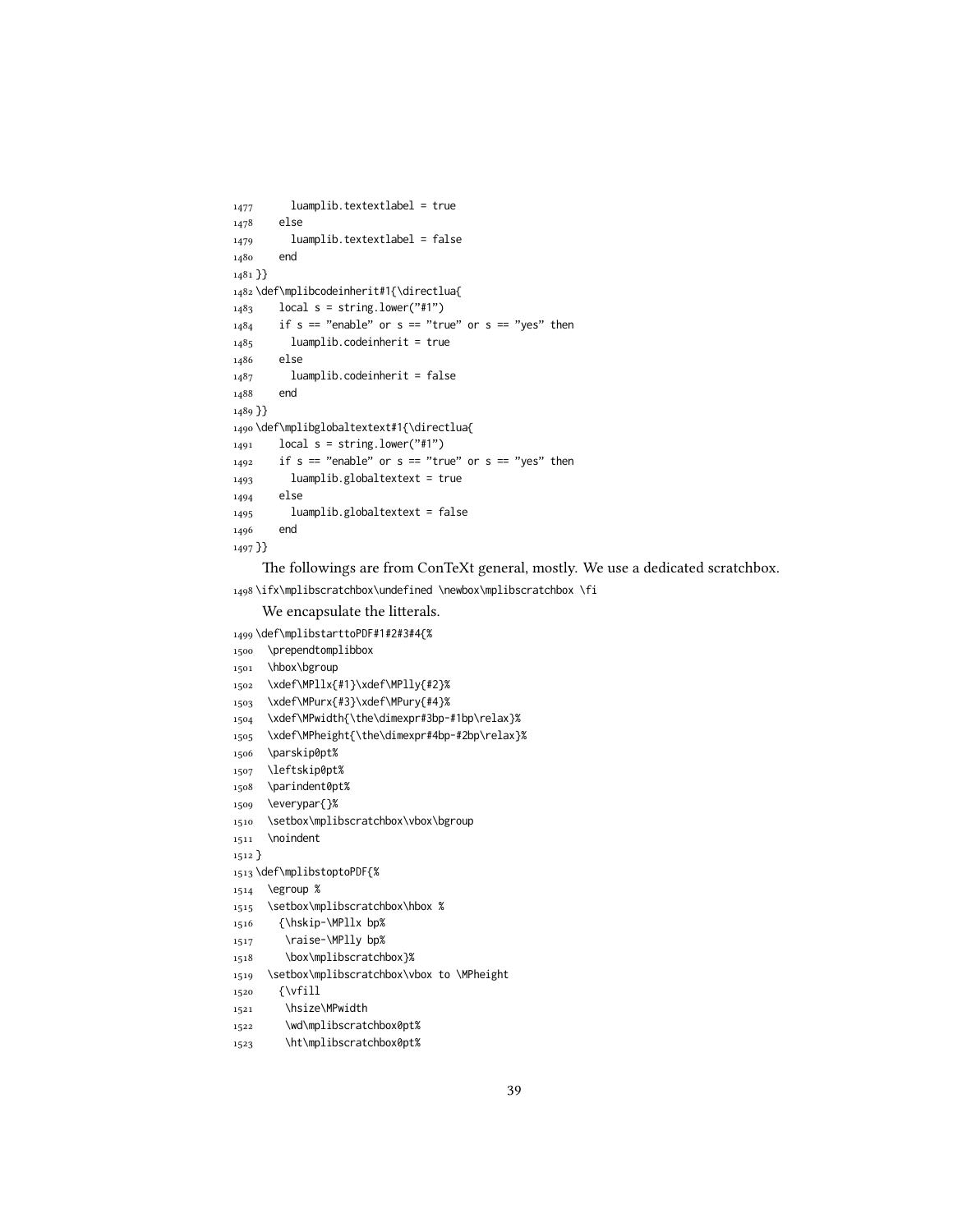- \dp\mplibscratchbox0pt%
- 1525 \box\mplibscratchbox}%
- \wd\mplibscratchbox\MPwidth
- \ht\mplibscratchbox\MPheight
- \box\mplibscratchbox
- \egroup
- }

#### Text items have a special handler.

\def\mplibtextext#1#2#3#4#5{%

- \begingroup
- \setbox\mplibscratchbox\hbox
- {\font\temp=#1 at #2bp%
- \temp
- #3}%
- \setbox\mplibscratchbox\hbox
- {\hskip#4 bp%
- 1539 \raise#5 bp%
- \box\mplibscratchbox}%
- \wd\mplibscratchbox0pt%
- \ht\mplibscratchbox0pt%
- \dp\mplibscratchbox0pt%
- \box\mplibscratchbox
- \endgroup
- $_{1546}$   $\}$

#### Input luamplib.cfg when it exists.

- \openin0=luamplib.cfg
- \ifeof0 \else
- \closein0
- \input luamplib.cfg
- \fi

That's all folks!